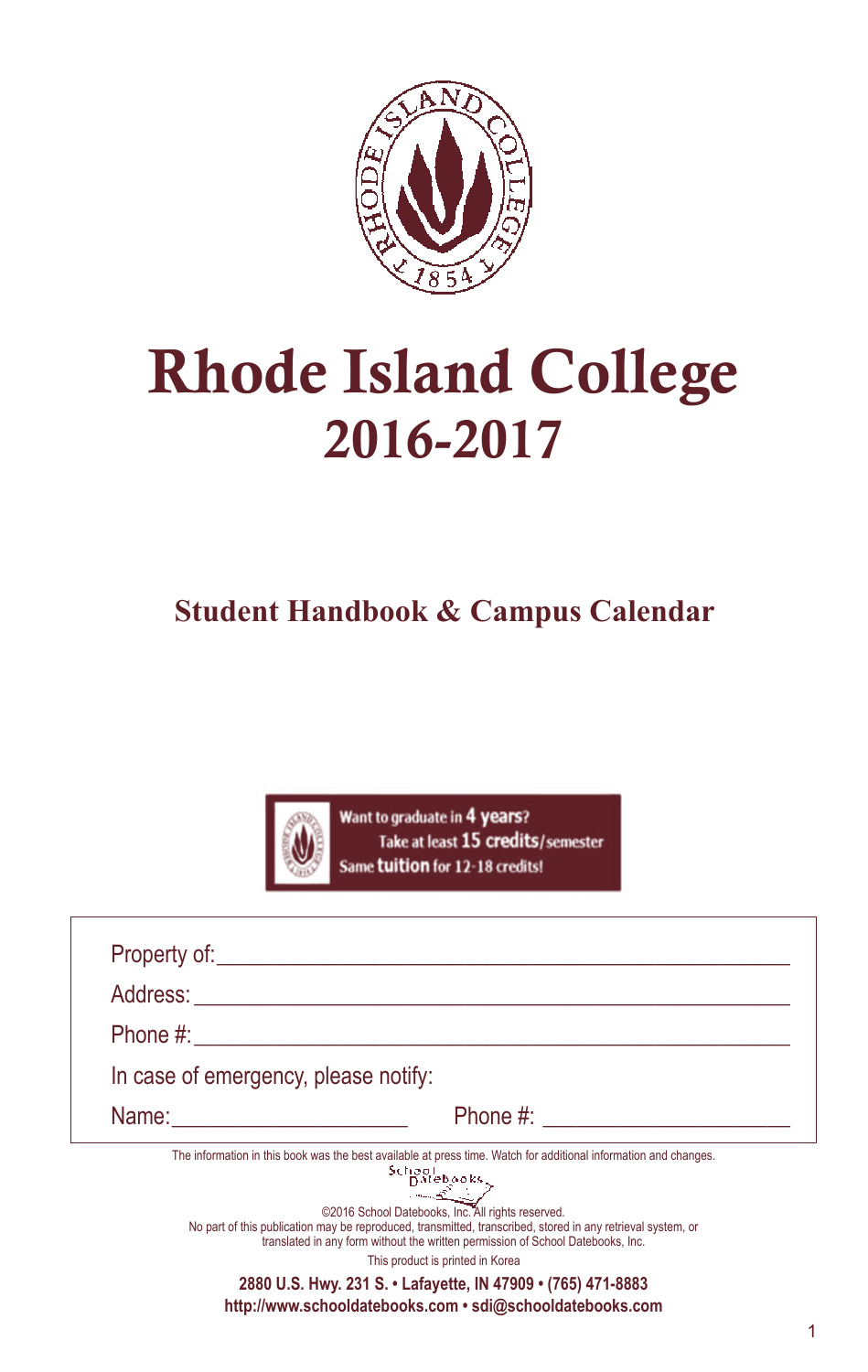## **Table of contents**

| Welcome From the Vice President          |
|------------------------------------------|
|                                          |
| Class Cancellation/College Closing5      |
| Notification of Class Cancellation5      |
| Emergencies-Information for Students,    |
|                                          |
| Getting Involved on the                  |
| Rhode Island College Campus 17           |
| Office of Student Activities 17          |
|                                          |
| Campus Activities Day and                |
|                                          |
| Student Community Government  17         |
|                                          |
| Freshman Class Elections  18             |
|                                          |
|                                          |
| Leadership Development Opportunities  18 |
| Open Books-Open Minds Common             |
| Reading Program (OBOM) 18                |
| Section II: Students Rights 19           |
|                                          |
| <b>Family Educational Rights</b>         |
|                                          |
| Complaint Resolution Policy 23           |
|                                          |

| <b>Section III: Student Responsibilities24</b> |  |
|------------------------------------------------|--|
|                                                |  |
| Non-Academic Responsibilities28                |  |
|                                                |  |
| Residence Hall Responsibilities34              |  |
| Section IV: Policies, Procedures & Tips50      |  |
|                                                |  |
| RIC Email - an Official Method                 |  |
|                                                |  |
|                                                |  |
|                                                |  |
|                                                |  |
|                                                |  |
| Changing/Declaring a Major52                   |  |
|                                                |  |
|                                                |  |
| Academic Advisment Transcript -                |  |
| You Can Check Your Academic Progress 53        |  |
| Authorization of Credit Form 54                |  |
| Course Substitution Requests 54                |  |
|                                                |  |
|                                                |  |
|                                                |  |
|                                                |  |
|                                                |  |
|                                                |  |
|                                                |  |
| Services of the Enrollment                     |  |
| Management Departments57                       |  |
|                                                |  |

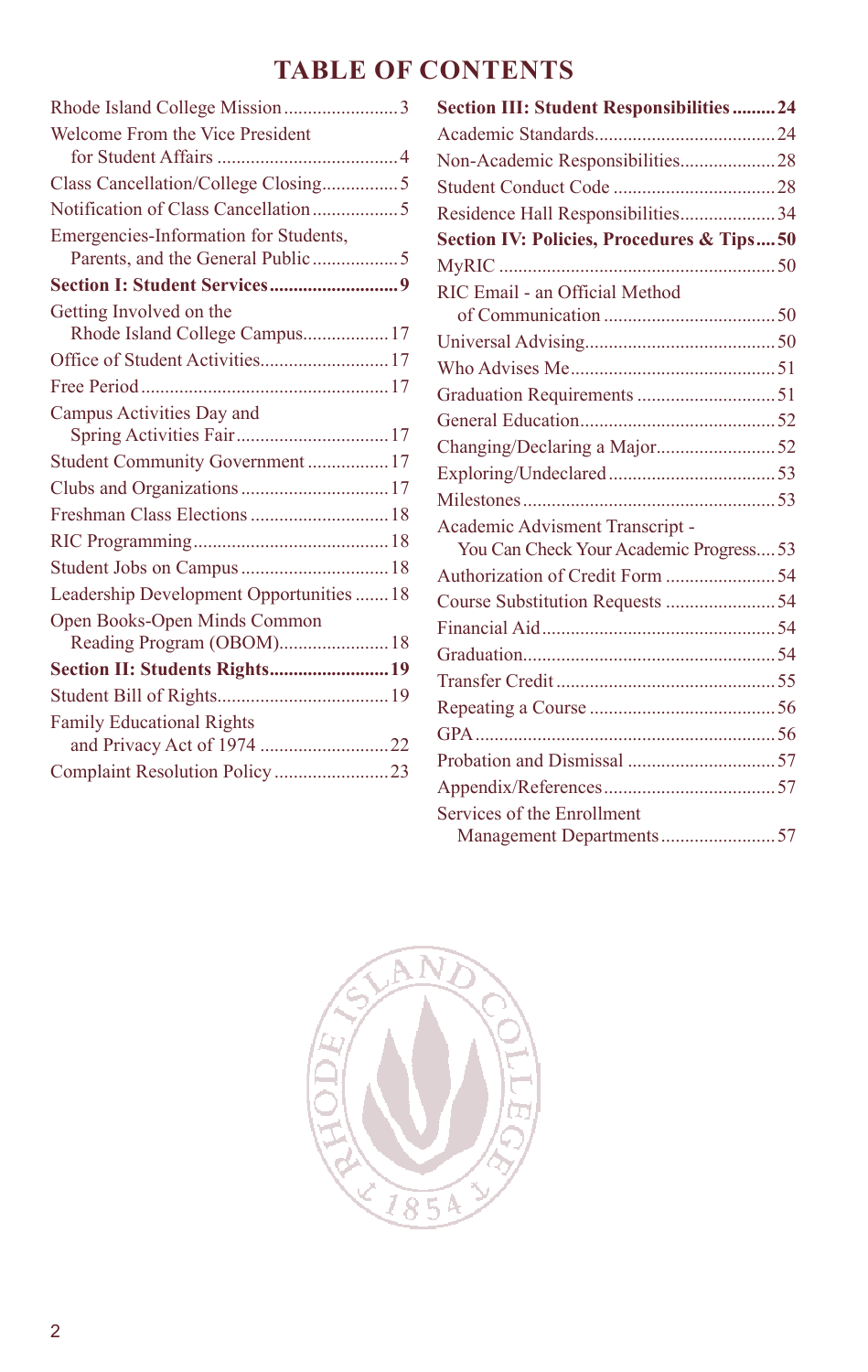

### **RHODE ISLAND COLLEGE MISSION**

Rhode Island College is one of the region's leading comprehensive public colleges. Our mission is to offer accessible higher education of the finest quality to traditional and non-traditional students from around the state, the region, and beyond. Students here are members of a caring community that respects diversity and values academic excellence informed by cultural inquiry, civic engagement, and co-curricular activity. The college offers a wide variety of liberal arts, science, and professional programs in which dedicated faculty work with students to achieve the promise of higher education: an open and inquiring mind.

**The handbook is published annually by the Office of Student Life and is subject to change. A more updated version that includes any changes made during the year can be found at: http://www.ric.edu/studentlife/handbook.php.**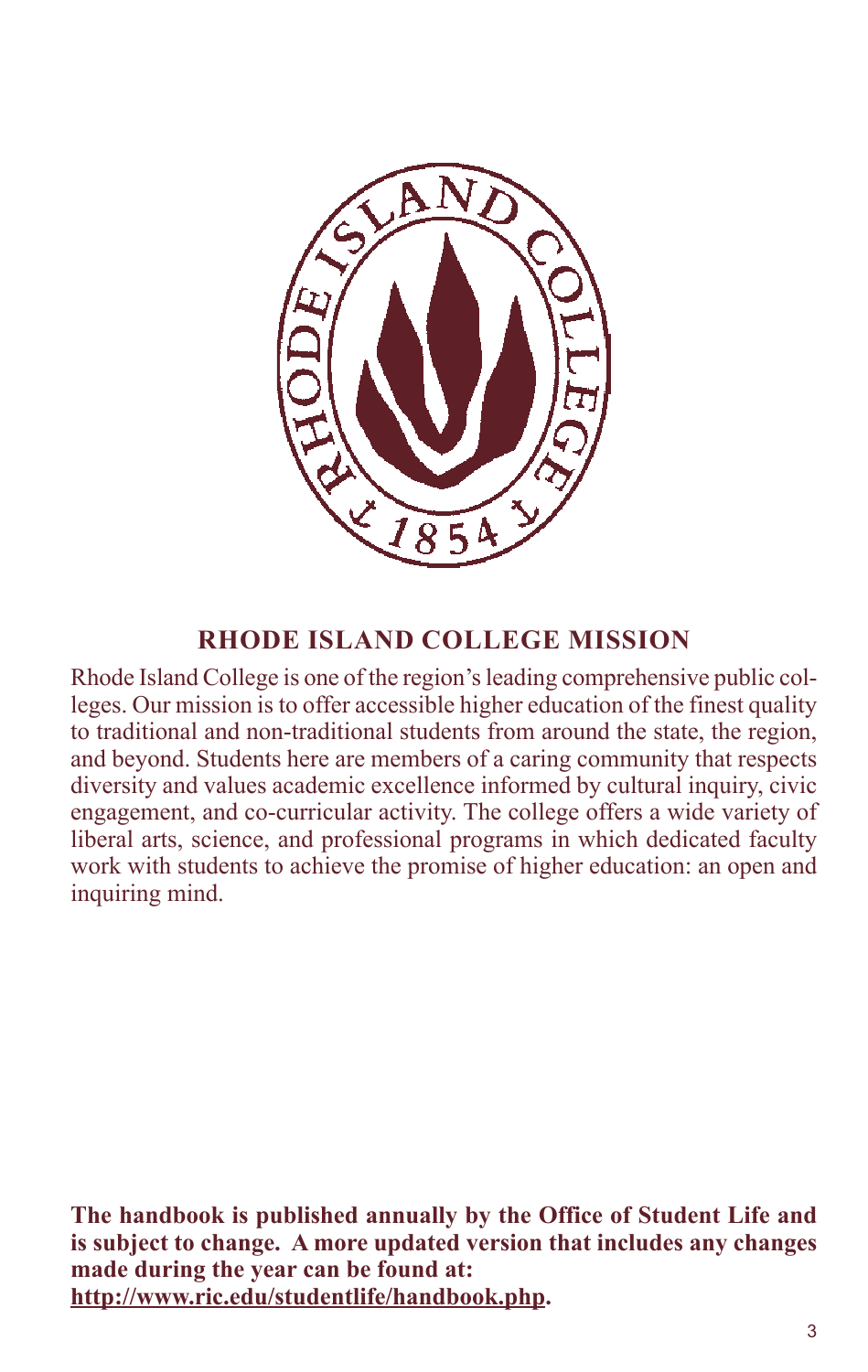#### **Welcome From the Vice President for StudentAffairs**



Dear Student:

I am delighted to greet you as a new or returning student and to share with you the information and resources provided by this new edition of the *Rhode Island College Student Handbook & Campus Calendar.* This handbook is an essential resource to all first-time and continuing students. It has been prepared to provide easy access to information which you may need in a hurry. It also provides you with knowledge about the College, which will guide your campus involvement in your areas of interest. Most questions you may have about Rhode Island College can be answered by referring to the

material in this handbook. I urge you to access this information whenever necessary.

Rhode Island College offers a rich and rigorous environment for each student to engage in learning -- in and out of the classroom. We believe that your educational experience should have many dimensions. You will experience growth in skills and factual knowledge, in self-confidence and self-esteem, in your ability to imagine and create, and in your awareness of others in this increasingly diverse community. We hope that you will make a commitment to grow in each of these dimensions because we know your satisfaction with your educational experience will be directly related to such a commitment. This handbook will assist you in making contact with those people at the College who can facilitate an exciting and successful experience. The faculty, staff, and other students want to help you make your Rhode Island College experience all that it can be. If you will reach out to these people, I can assure you that you will be on your way to an exciting and rewarding adventure.

Thank you for choosing to be a student at Rhode Island College. You have my best wishes for much success and enjoyment in all of your endeavors.

Scott Kane Interim Vice President for Student Affairs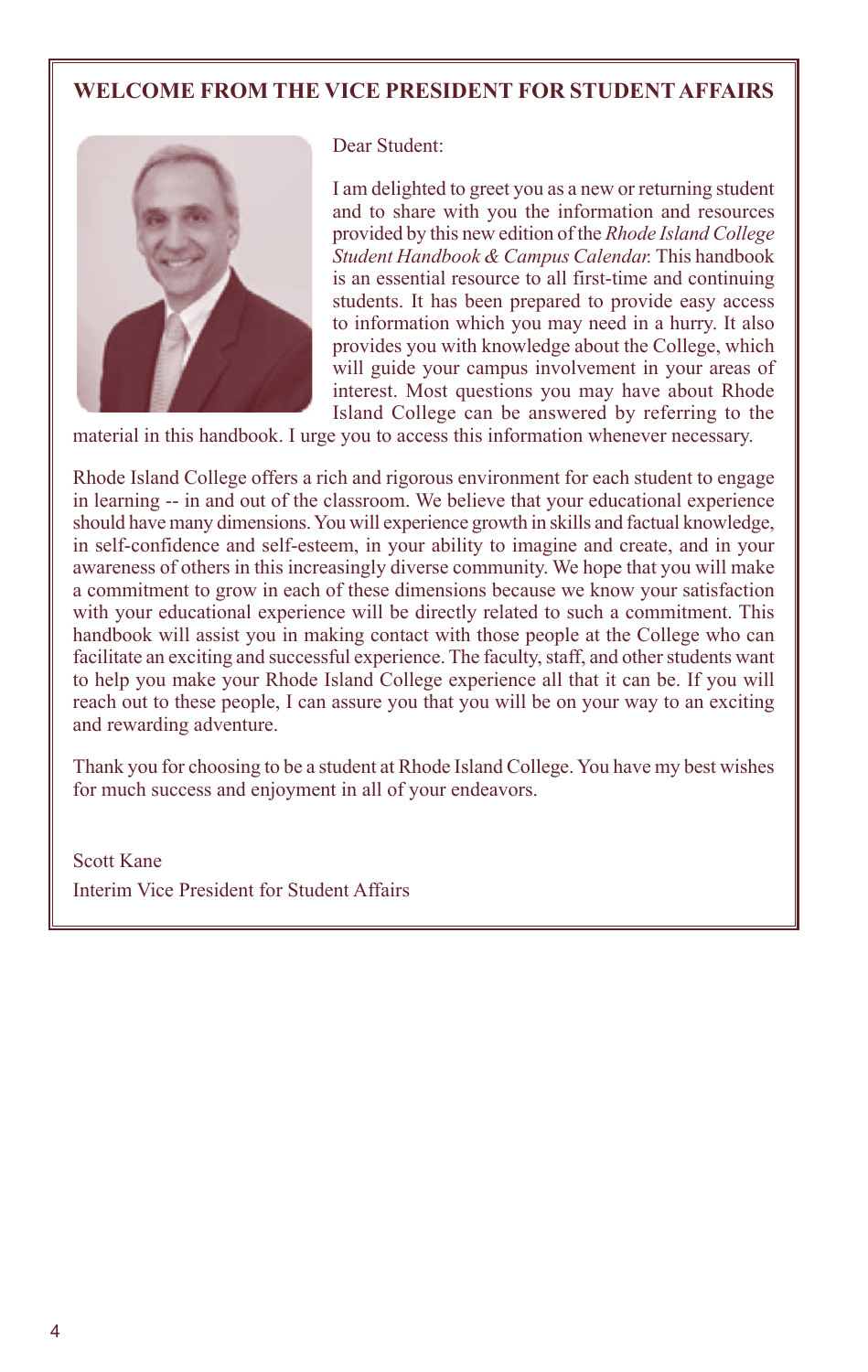## **CLASS CANCELLATION/COLLEGE CLOSING**

Classes will be held at Rhode Island College except in cases of extreme emergency as determined by the President following consultation with appropriate college officials. In making such a determination, the President may consider such factors as the college's ability to clear parking lots and walkways, official state-issued advisories regarding vehicular travel, actions of other area higher education institutions and local school districts, and the availability of public transportation, among other factors. Should the President determine that conditions warrant cancellation of classes, said classes may be cancelled for the morning, afternoon, or evening time periods, or for a combination of two or more of those specific time periods. Morning classes are defined as those beginning prior to 12:00 noon; afternoon classes are defined as those beginning from 12:00 p.m. through 3:59 p.m.; and evening classes are defined as those beginning from 4:00 p.m. through the remainder of the day. In consideration of the commuting time necessary for many students, faculty, and staff, every effort shall be made to provide notification of cancellation at least three hours prior to the start of each time period.

#### **Notification of class cancellation**

- 1. The Rhode Island College Web site (www.ric.edu) will feature an announcement on the home page.
- 2. The message will be carried on the college's recorded telephone announcement that may be accessed by calling (401) 456-9500. Normally, the college Web site and the recorded telephone announcement will provide the most timely information on class cancellations.
- 3. Local radio and television stations will broadcast cancellation announcements through the Rhode Island Broadcasters Association consortium. These announcements may be accessed directly from most major television and AM and FM radio stations in the area. Many broadcasters also post cancellation announcements on their Web sites. Students, faculty and staff can sign up with the RI Broadcasters Association to receive text messages about class cancellations.
- 4. The announcement will also be carried on the college's official Facebook and Twitter pages.
- 5. A campus-wide e-mail notification will be sent to all faculty and staff, Anchor TV, WXIN, as well as to the college e-mail address of all students registered for that semester.
- 6. A text message will be sent through "RIC Alert," the Rhode Island College emergency notification system. RIC Alert text messages are sent to all cell phones and PDAs registered in the system. Students, faculty, and staff may register for this service through MyRIC on-line.

#### **Emergencies—Information for Students, Parents, and the General Public**

- 1. The college switchboard will remain staffed during the hours of 7:00 a.m. to 7:00 p.m.
- 2. Provision will be made to meet the dining needs of residence hall students.
- 3. During emergencies, regardless of whether or not classes are cancelled, other activities scheduled on campus may be cancelled. Contact the sponsoring organization for information.
- 4. During any period of locally inclement weather that does not warrant college-wide cancellation of classes, a student unable to get to class shall be allowed, at the first opportunity, to make up any in-class examinations and to submit any assignments that require the student's physical presence on the campus.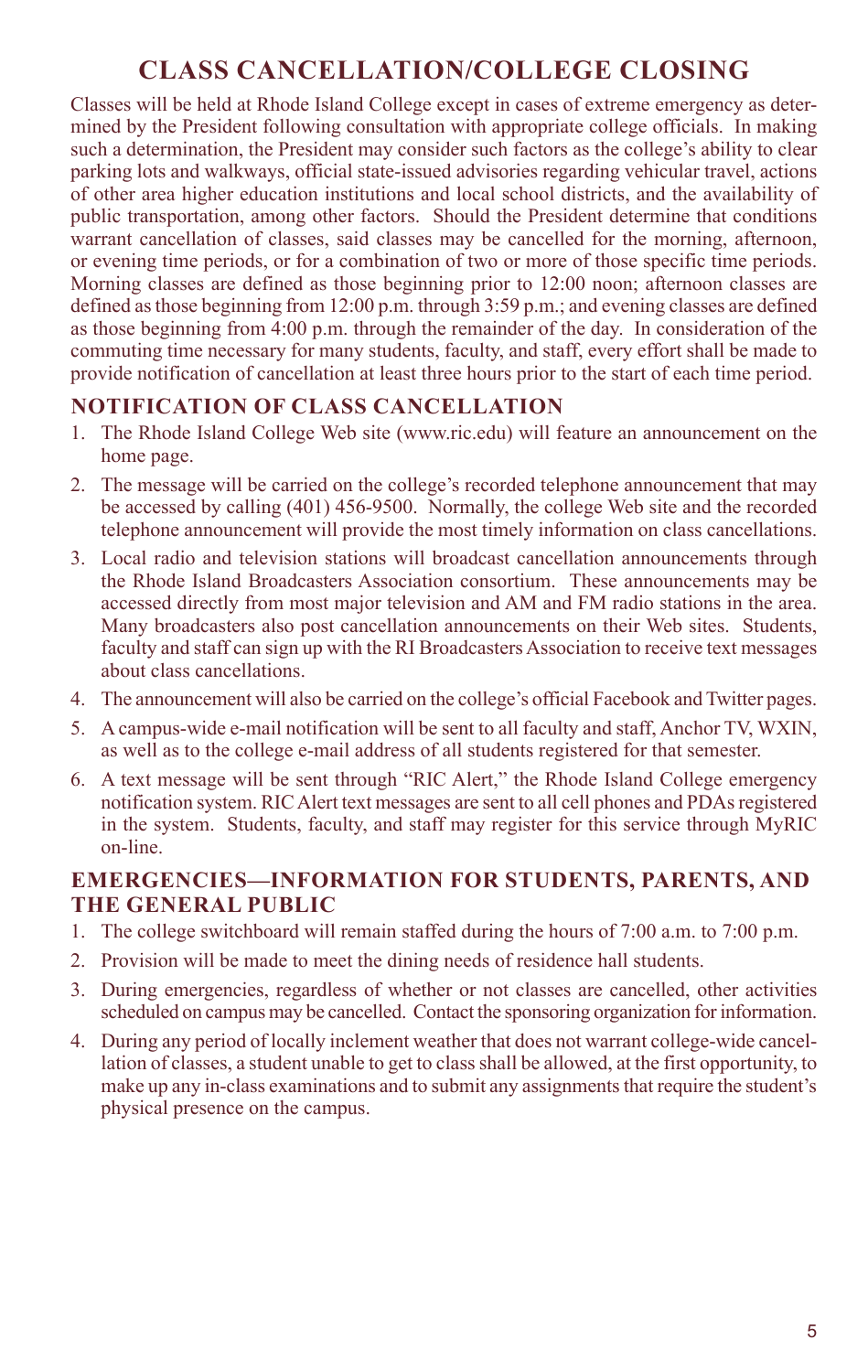## **FALL SEMESTER 2016**

### **August**

| 18 | Thursday                 | Fall registration begins for non-degree undergraduate students                                                         |
|----|--------------------------|------------------------------------------------------------------------------------------------------------------------|
| 24 | Wednesday                | Opening coffee hour                                                                                                    |
| 26 | Friday                   | Fall waiver registration for National Guard (STEP Program), senior<br>citizens, and students with unemployment waivers |
| 29 | Monday                   | Fall classes begin                                                                                                     |
| 31 | Wednesday                | <b>First-Year Convocation</b>                                                                                          |
|    | <b>SEPTEMBER</b>         |                                                                                                                        |
| 5  | Monday                   | Labor Day (college closed, library closed)                                                                             |
| 12 | Monday                   | Last day for adding or dropping courses without a charge                                                               |
|    | <b>OCTOBER</b>           |                                                                                                                        |
| 10 | Monday                   | Columbus Day (college closed, library open--holiday hours)                                                             |
| 15 | Saturday                 | Emergency make up day (if needed and so designated by administration)                                                  |
| 26 | Wednesday                | Mid-semester grades due by noon                                                                                        |
|    | NOVEMBER                 |                                                                                                                        |
| 4  | Friday                   | Last day to withdraw from courses without permission                                                                   |
| 7  | Monday                   | Spring/Early Spring registration begins for degree candidates                                                          |
| 8  | Tuesday                  | Election Day – (college closed, library closed)                                                                        |
| 11 | Friday                   | Veterans Day (college closed, library open--holiday hours)                                                             |
| 23 | Wednesday                | Friday classes meet                                                                                                    |
| 24 | Thursday                 | Thanksgiving recess begins                                                                                             |
| 28 | Monday                   | Classes resume: Early Spring registration begins for non-degree<br>students (contact Records office)                   |
|    | <b>DECEMBER</b>          |                                                                                                                        |
| 3  | Saturday                 | Emergency make up day (if needed and so designated by administration)                                                  |
| 5  | Monday                   | Spring registration begins for non-degree graduate students                                                            |
| 12 | Monday                   | Fall semester classes end                                                                                              |
| 13 | Tuesday                  | Final examinations begin                                                                                               |
| 19 | Monday                   | Final examinations end                                                                                                 |
| 20 | Tuesday                  | Snow date for final examinations                                                                                       |
|    | <b>EARLY SPRING 2017</b> |                                                                                                                        |
| 26 | Monday                   | Christmas Day observed (college closed, library closed)                                                                |
| 27 | Tuesday                  | Grades due by noon; Early Spring classes begin                                                                         |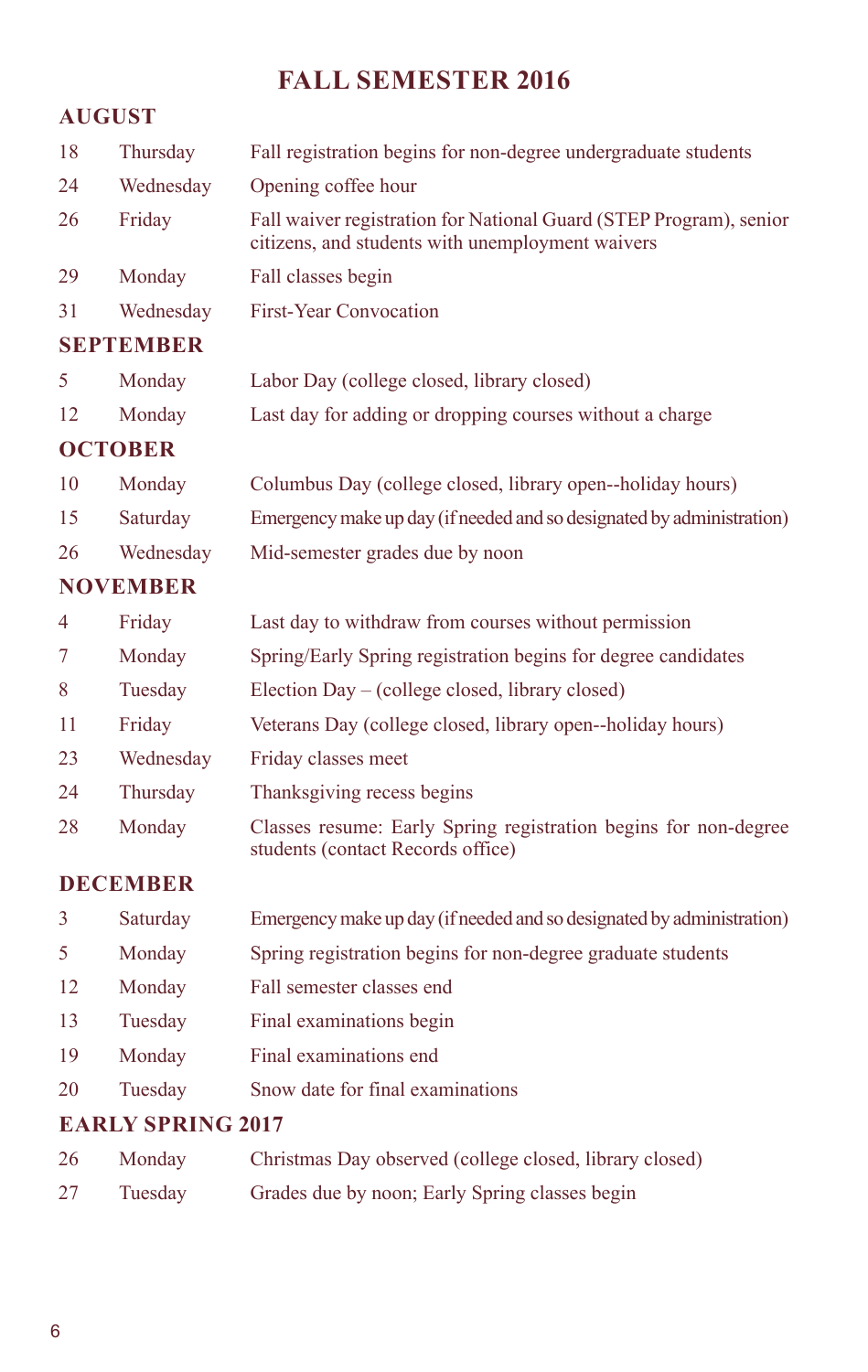## **SPRING SEMESTER 2017**

### **January**

| $\overline{2}$ | Monday          | New Year's Day observed (college closed, library closed)                                                                                                |
|----------------|-----------------|---------------------------------------------------------------------------------------------------------------------------------------------------------|
| 4              | Wednesday       | New student orientation begins                                                                                                                          |
| 11             | Wednesday       | Spring registration begins for non-degree undergraduate students                                                                                        |
| 13             | Friday          | Early Spring classes end; Spring waiver registration for National<br>Guard (STEP Program), senior citizens, and students with unemploy-<br>ment waivers |
| 16             | Monday          | Martin Luther King, Jr. Day (college closed, library closed)                                                                                            |
| 17             | Tuesday         | Spring classes begin                                                                                                                                    |
| 30             | Monday          | Last day for adding courses or dropping a course without a charge                                                                                       |
|                | <b>FEBRUARY</b> |                                                                                                                                                         |
| 20             | Monday          | President's Day (classes will be held)                                                                                                                  |
|                |                 | Summer registration begins for degree students                                                                                                          |
| 25             | Saturday        | Emergency make up day (if needed and so designated by administration)                                                                                   |
| 27             | Monday          | Summer registration begins for non-degree students                                                                                                      |
|                | <b>MARCH</b>    |                                                                                                                                                         |
| 6              | Monday          | Spring recess begins                                                                                                                                    |
| 13             | Monday          | Classes resume                                                                                                                                          |
| 15             | Wednesday       | Mid-semester grades due                                                                                                                                 |
| 24             | Friday          | Last day to withdraw from courses without permission                                                                                                    |
| <b>APRIL</b>   |                 |                                                                                                                                                         |
| 3              | Monday          | Fall registration begins for degree students                                                                                                            |
| 26             | Wednesday       | Cap and Gown Convocation                                                                                                                                |
| 29             | Saturday        | Emergency make up day (if needed and so designated by administration)                                                                                   |
| MAY            |                 |                                                                                                                                                         |
| 1              | Monday          | Spring semester classes end                                                                                                                             |
| 2              | Tuesday         | Final examinations begin                                                                                                                                |
| 8              | Monday          | Final examinations end                                                                                                                                  |
| 10             | Wednesday       | Grades due by 4 p.m.                                                                                                                                    |
| 12             | Friday          | Summer Session I waiver registration for National Guard (STEP<br>Program), senior citizens, and students with unemployment waivers                      |
| 13             | Saturday        | Graduate/Undergraduate Commencement                                                                                                                     |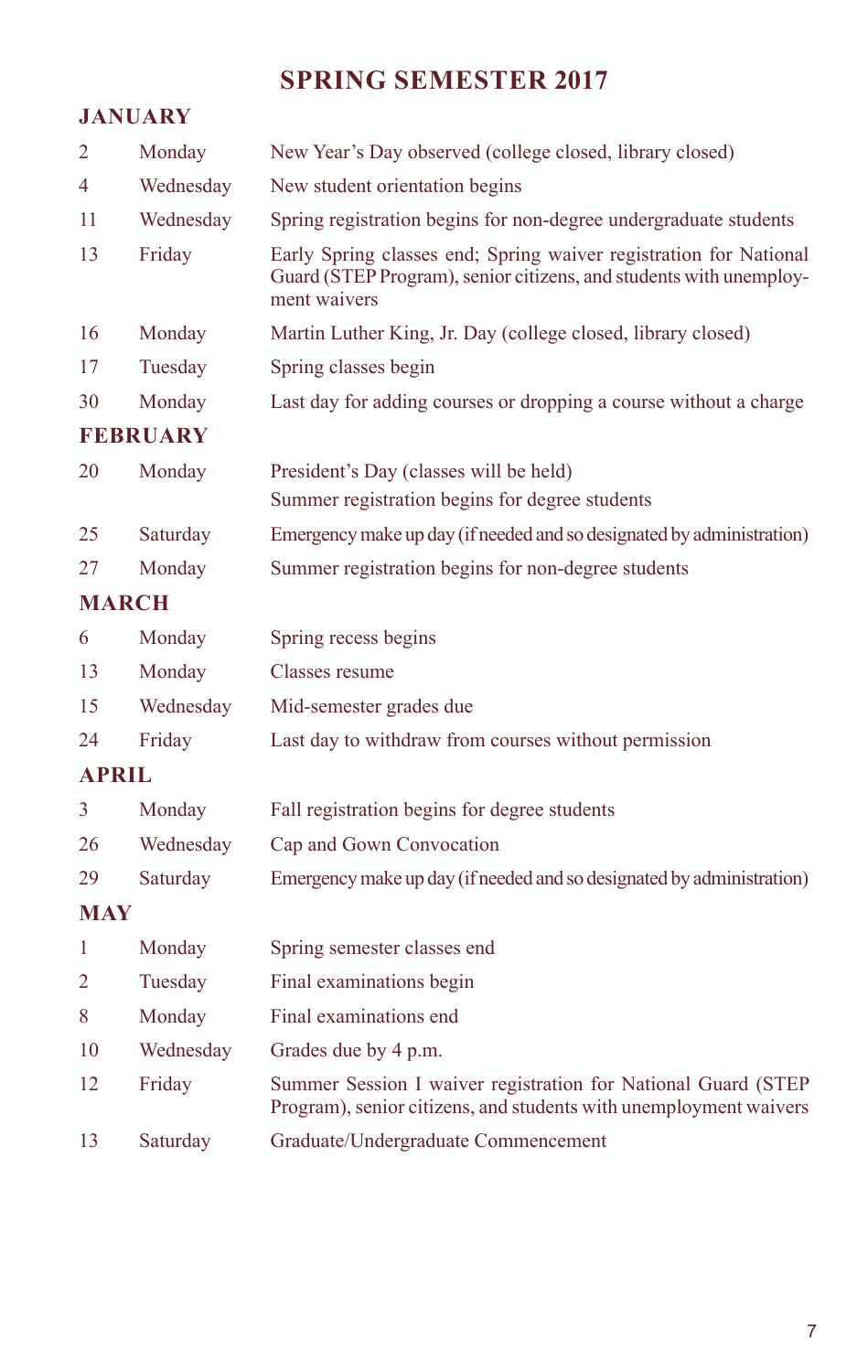## **SUMMER SESSIONS 2017**

| 15            | Monday    | Summer Session I begins                                                                                                                                       |
|---------------|-----------|---------------------------------------------------------------------------------------------------------------------------------------------------------------|
| 19            | Friday    | Last day for adding courses or dropping a course without a charge<br>(Summer Session I)                                                                       |
| 29            | Monday    | Memorial Day (college closed, library closed)                                                                                                                 |
| <b>JUNE</b>   |           |                                                                                                                                                               |
| 23            | Friday    | Summer Session I ends; Summer Session II waiver registration for<br>National Guard (STEP Program), senior citizens, and students with<br>unemployment waivers |
| 26            | Monday    | Summer Session II begins                                                                                                                                      |
| <b>JULY</b>   |           |                                                                                                                                                               |
| 4             | Tuesday   | Independence Day (college closed, library closed)                                                                                                             |
| 5             | Wednesday | Last day for adding or dropping courses without a charge (Summer<br>Session II)                                                                               |
| <b>AUGUST</b> |           |                                                                                                                                                               |
| 4             | Friday    | Summer Session II ends                                                                                                                                        |
| 7             | Monday    | Victory Day (college closed, library closed)                                                                                                                  |
|               |           | NOTE: Calendar subject to change<br>$PEC$ Approved $-10/08/15$                                                                                                |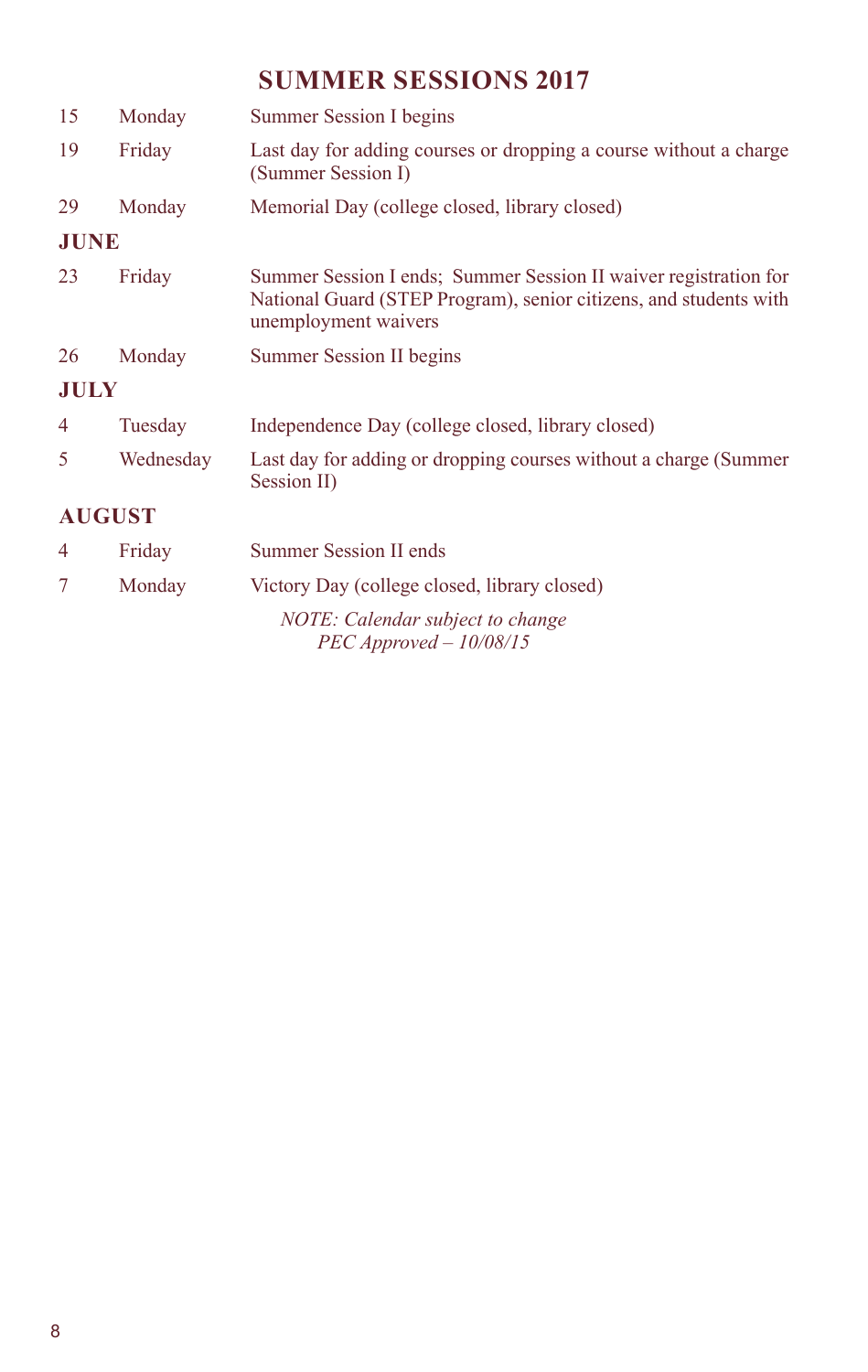## **SECTION I: STUDENT SERVICES**

#### **BURSAR'S OFFICE - Building #4 on the East Campus. 456-8130. www.ric.edu/bursar/**

Here you can find information related to tuition rates and fees, as well as payment options and billing deadlines.

#### **CAMPUS STORE (Bookstore) - Student Union. 456-8025. campusstore.ric.edu/**

The Campus Store provides required textbooks, technology, and other RIC merchandise to students. The store also hosts a book buyback for students at the beginning and end of each semester to give students the opportunity to sell back their textbooks. Please visit our website, campusstore.ric.edu, for information about course materials, store hours, store policies, and upcoming sales and events.

#### **CAREER DEVELOPMENT CENTER - ROBERTS HALL 117. 456-8031. www.ric.edu/careerdevelopment/**

The Career Development Center provides a comprehensive range of services to assist students in areas of employment/internships and career decision making. Career counselors are available by appointment to help students with the selection of a major and/or career goal. Computerized career guidance programs (e.g., Type Focus) provide additional support to students deciding how to integrate their academic experiences into their post-RIC lives. Counselors offer assistance with resume and cover letter writing, professional job/internship search strategies, effective interviewing skills, and applying to graduate school. A wide range of placement-related services designed to connect students with prospective employers are also provided: job and internship fairs specific to RIC and others in collaboration with RI institutions, access to job and internship postings through Destinations (our on-line posting system), and employer visits to campus. In addition, the Office of Student Employment (located in the Career Development Center) assists students in securing employment while at RIC. Student employment opportunities are available to students with or without work study awards and may be on-campus or off-campus. Students may access jobs and internships, as well as our on-line career library and job search handouts at www.ric.edu/careerdevelopment.

#### **COUNSELING CENTER - Craig-Lee 130. 456-8094**

#### **www.ric.edu/counselingctr/**

The Counseling Center at Rhode Island College helps students fully develop their intellectual, emotional and social potential, and alleviates the distress and conflicts which may interfere with that development. We offer a wide range of services to assist students in their efforts to learn and thrive during a life stage and in an environment of both great opportunity and challenge. Our main function is individual counseling and short-term psychotherapy for personal, career, and educational problems. In addition we offer a variety of groups, workshops, and outreach programs, vocational interest and personality testing, crisis intervention, and self-help materials. When problems are beyond our resources or competence, we refer students to appropriate services in the community. All of these services, which are available to any current Rhode Island College student, are free, confidential and of professional quality.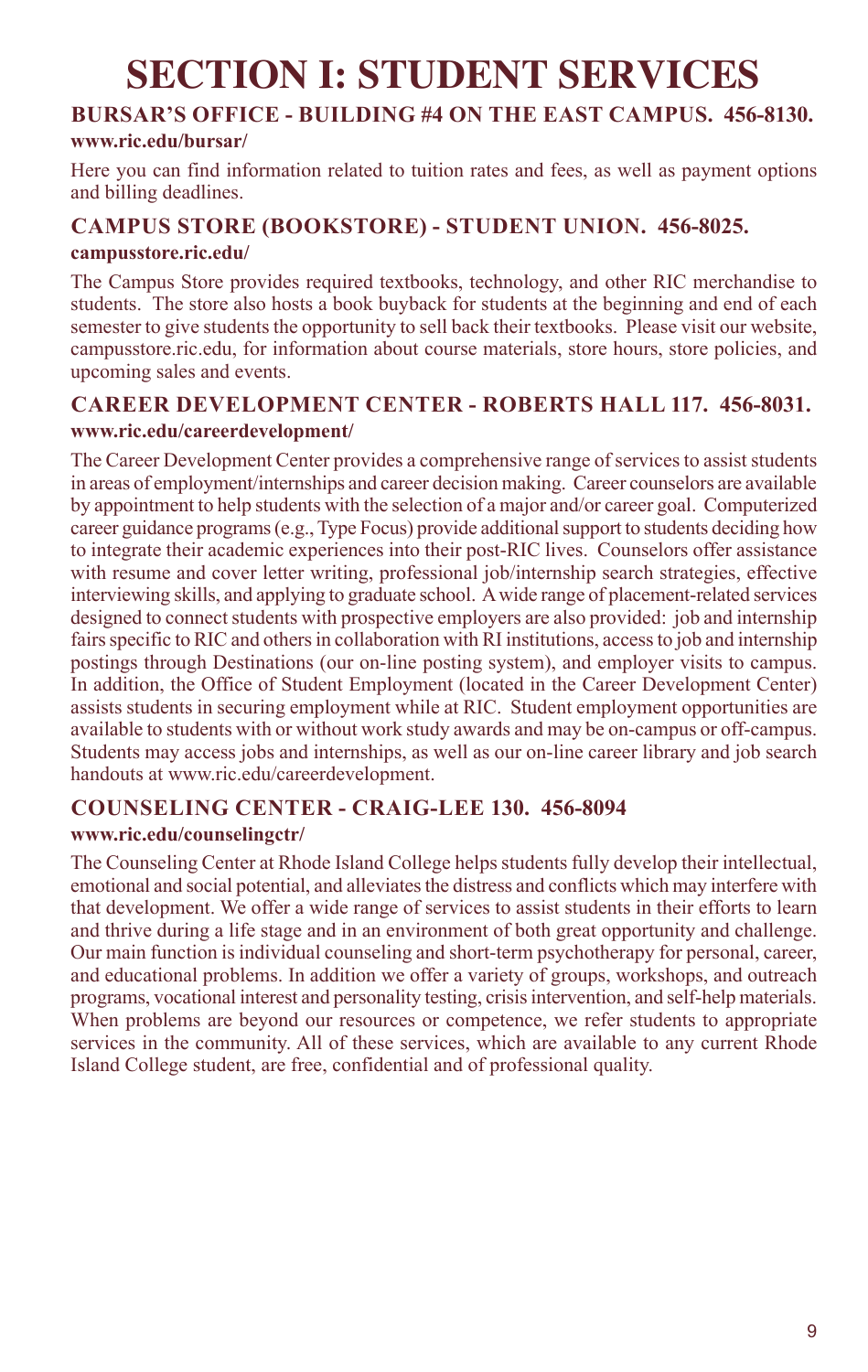#### **DINING SERVICES – Donovan Dining Center. 456-8207.**

#### **https://www.ric.edu/collegedining/ddc.php**

Dining Services offers a wide range of meal choices for residents, commuters, faculty, and staff to enjoy at three convenient locations on campus. Dining Services accepts cash, debit and credit cards and offers Meal Plan Options for residents, commuters, faculty and staff. Donovan Dining Center, located adjacent to the Student Union, offers delicious, hot entrée specials which change daily, as well as a variety of fresh deli sandwiches made to order, grilled items, soups and a full salad bar. Meatless, dairy-free, and gluten-free options are readily available. Nutrition Services are available by a Licensed Dietician whose services include confidential consultation on food allergies, weight control, eating disorders, and special food diets. In addition to amazing food, Donovan Dining Center offers many other amenities including free WIFI, a water bottle filling station, mobile device charging station, and four large screen TVs. Open 6:30am-7:30pm Monday – Friday and 9:00am-6:00pm on Weekends, Donovan Dining Center is the place to watch Anchor TV, listen to RIC's Radio station WXIN, and to learn more about the many activities and events happening across campus.

The East Campus Galley, located in Building 3 on the East Campus, is open Monday –Thursday 8am-8pm and 8am-2pm on Fridays. The Galley provides quick pick-ups for students on the go and is a great place to meet and eat! The Café offers pizza, salads, sandwiches, as well as fresh baked desserts, smoothies and ice cream. Located in the Student Union, the Café is open Sunday 4pm-Midnight, Monday-Thursday 8am-Midnight, Friday 8am-10:30pm, and Saturday from 4pm-10:30pm. The Café also hosts open-mic nights where students can either enjoy or perform music, stand-up comedy or poetry.

### **DISABILITY SERVICES FOR STUDENTS - Craig-Lee 127. 456-2776 OR TTY (VIA RI RELAY) 711.**

#### **www.ric.edu/disabilityservices/**

*The Disability Services Center (DSC) is the central location on campus for disability-related services for students and is committed to providing accommodations for students with disabilities and supporting them in achieving their academic goals. Students who self-identify and provide appropriate documentation of their condition to the DSC may be eligible to receive reasonable accommodations in accordance with Section 504 of the Rehabilitation Act of 1973, the Americans with Disabilities Act, and analogous state laws. Support services may include classroom and testing accommodations, advisement, referrals, and use of assistive technology. The DSC serves students with all types of disabilities: mobility, hearing, vision, motor, psychological, learning (including attention disorders), speech, medical, developmental, and other conditions. In addition, the DSC shall seek to assist students with temporary impairments, who are in need of short-term accommodations. The DSC is also available to advise any student who needs information about how obtain proper documentation of a disability. The DSC promotes the inclusion of individuals with disabilities in all aspects of college life, and endeavors to make students aware of the many opportunities and resources available to them at Rhode Island College. The DSC recognizes disability as a form of diversity and is the primary resource to educate, train, and guide the college community in understanding disability access, rights, and responsibilities. The DSC not only serves as an advocate for students with disabilities, but also encourages students toward self-advocacy and self-determination. For more information about procedures, policies, and accommodations for students with disabilities please contact the Disability Services Center or visit their Web site at: www.ric.edu/disabilityservices*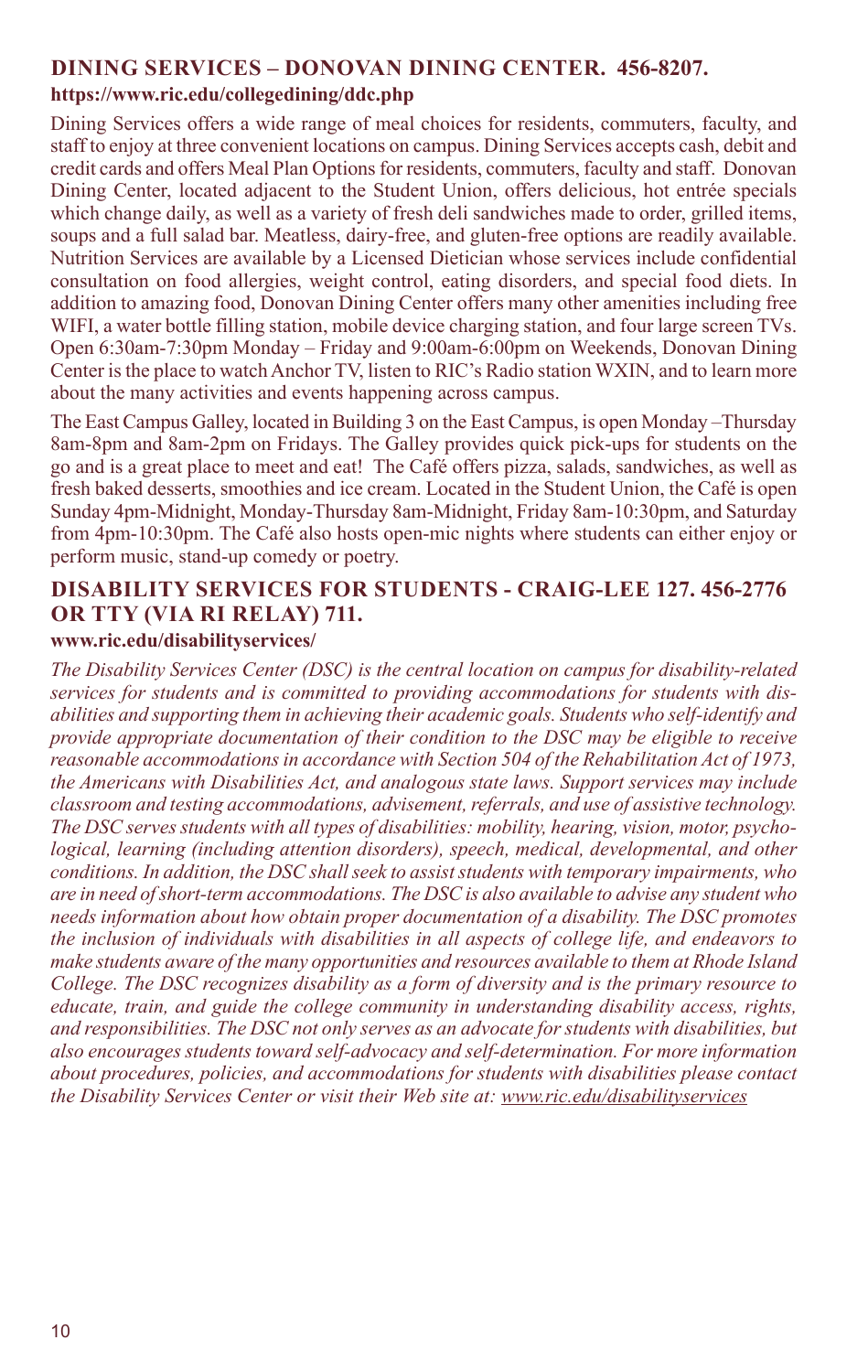#### **FINANCIAL AID – Building 3. 456-8033.**

#### **www.ric.edu/financialaid/**

In order to assist students who are unable to meet the cost of financing a college education, the Office of Student Financial Aid administers an extensive program of scholarships, grants, loans, and part-time employment opportunities. Demonstrated financial need is the primary factor used in the awarding of financial aid, although some scholarships are given each year in recognition of superior academic achievement or special talent. Currently, aid is not available to non-matriculated (undergraduate and graduate) students and is very limited for those students who are carrying less than six credit hours per term. Qualified applicants must file a Free Application for Federal Student Aid (FAFSA) or the FAFSA on the Web. Priority for funds administered by Rhode Island College is given to applications received at the federal processing center by March 1 of each year.

#### **HEALTH SERVICES - Browne Hall. 456-8055. https://www.ric.edu/healthservices/**

Rhode Island College Health Services provides confidential, primary care services to all students attending the College, regardless of insurance status. Students are treated with a holistic approach emphasizing prevention, risk reduction and education to assist in making life-long healthy choices. Visits are available on an appointment basis. Acute care or illness visits are generally scheduled for the same day. Available services include: physical exams; management of acute illnesses and injuries; immunizations; women's health care including GYN exams and pap smears, birth control and pregnancy testing; lab services including on-site blood tests, throat cultures, urine tests and STD screening for both males and females; mental health referral; TB skin testing for health science and nursing majors; smoking cessation and referral and coordination with specialty medical resources.

#### **Health Insurance**

Rhode Island College requires undergraduate students registered for 9 or more credits to participate in the school-sponsored Student Health Insurance Plan unless they provide proof that they participate in a health insurance program that provides comparable coverage. Coverage is mandatory for International Students. Part-time, non-degree and Graduate Students may enroll in the plan on a voluntary basis.

## **INTERCOLLEGIATE ATHLETICS, RECREATION AND CLUB SPORTS**

#### **www.goanchormen.com**

**The Murray Center** (401-456-8007) serves as the headquarters for the college's intercollegiate athletic program which offers competition in 21 varsity sports. The nine men's sports include: golf, soccer, cross-country, basketball, wrestling, indoor track, tennis, baseball and outdoor track. The twelve women's sports include: soccer, lacrosse, cross-country, volleyball, tennis, swimming, golf, gymnastics, basketball, indoor track, softball and outdoor track. The programs offered reflect the needs, interests, and abilities of all students who wish to enrich their college days with a highly competitive intercollegiate experience. Tryouts are open to all full-time, matriculating students who fulfill institutional and NCAA requirements. The **Student-Athlete Success Center** is located in the heart of the intercollegiate athletic facility village and is the hub for student-athlete academic support, life skills programming and community service initiatives. It also is the home for the department's fundraising arm.

**The Recreation Center** (401-456-8400) This facility recently completed a comprehensive renovation and is the home for the college's recreation and intramural programs. The facility includes an indoor track, with interchangeable volleyball, basketball, and tennis courts. A natatorium complex with a an L-shaped competitive/recreational pool; a two-level center with one level dedicated to cardio and the other to strength training; a multipurpose fitness gym; a student lounge, and top notch locker rooms complete the facility. Additionally, the recreation center serves as a home base to the intercollegiate athletic program's Olympic sport teams. The college's club sports program includes competitive programs in equestrian, men's ice-hockey and ultimate Frisbee with new club sports being considered on an annual basis.

For additional information on any of the initiatives sponsored by the Department of Intercollegiate Athletics and Recreation please call (401-456-8007) or visit our website at www.goanchormen.com.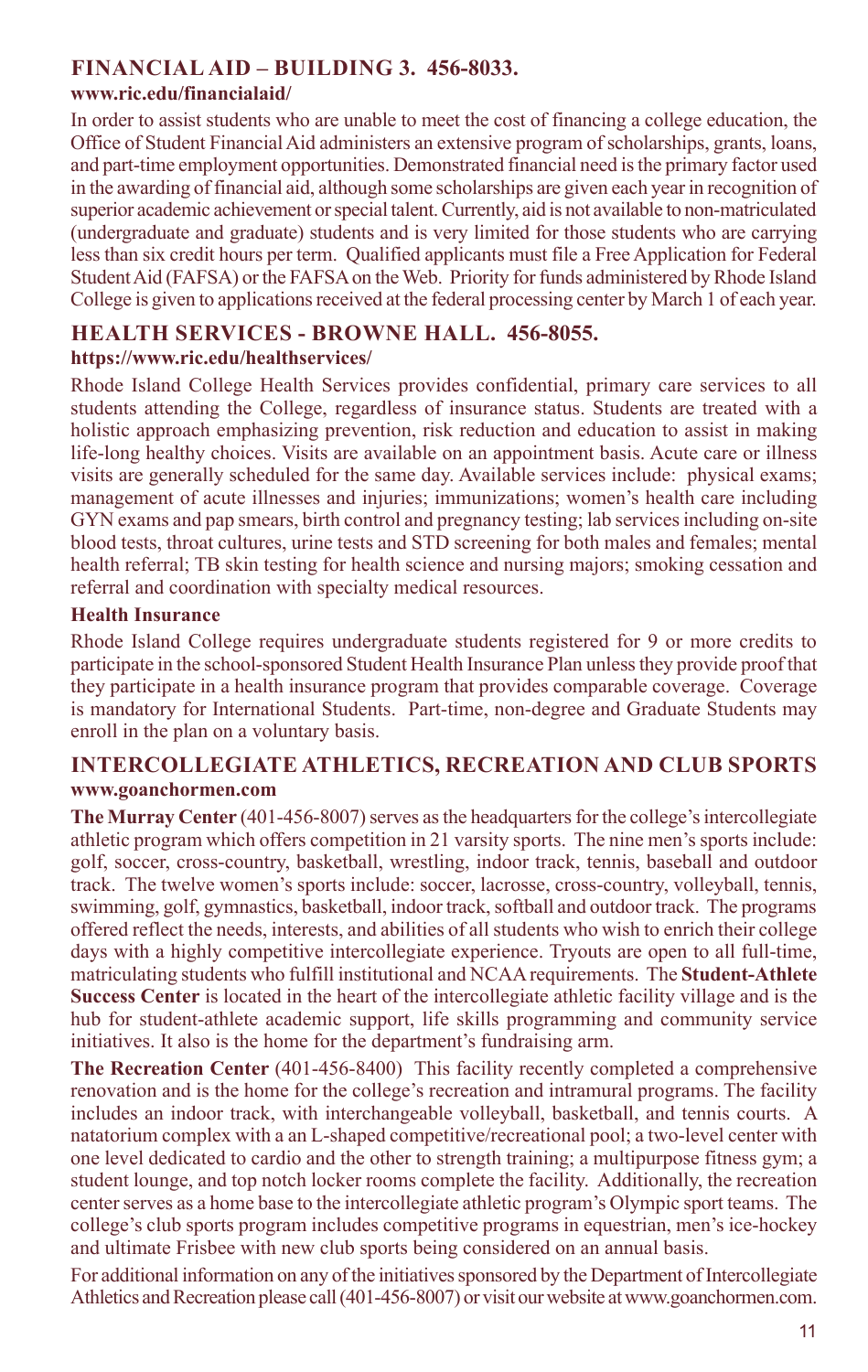#### **INTERFAITH SERVICES - Donovan Dining Center 15. 456-8168. www.ric.edu/interfaithcenter/**

The Interfaith Center endeavors to support members of the Rhode Island College community in spiritual growth and development regardless of religious history/affiliation. Interfaith Services seeks to educate the RIC community about various faiths and beliefs, to foster appreciation, understanding, and respect for religious diversity, and to support faith-based student groups. Spiritual readings and a prayer/meditation room are available for the campus community and can be reserved. Please visit us on the web: www.ric.edu/interfaithcenter/.

#### **INTERNATIONAL STUDENT OFFICE - Located in the Faculty Center. 456-8649.**

#### **www.ric.edu/international students/**

The International Student Office is the official resource for non-American students who are currently studying at or applying to Rhode Island College. The International Student Office will help students find answers to specific questions about U.S. Government forms, the process of entering and leaving the country, employment requests, Practical Training, financial needs, taxes, health, housing, academic and personal problems. The Office also hosts social activities such as orientation parties, film nights, ethnic restaurant meals, and in addition publishes six newsletters a year which are circulated on campus and worldwide via the College website. Rhode Island College requires that ALL International Students participate in the college's health insurance, regardless of the number of credit hours they are enrolled in.

#### **LEARNING FOR LIFE – CRAIG-LEE 054. 456-6320 http://www.ric.edu/learningforlife**

Learning for Life (L4L) is a student-to-student network of resources and support, designed to seed innovation and collaboration across campus for student success. L4L bridges connections between RIC students and the resources that the college and community can provide them. A team of staff and student Navigators serve students, called L4L Scholars to fortify them for progress and remove any obstacles to their success. We serve students through:

- The **Navigator model of student support**, providing comprehensive services through peer-to-peer mentorship and linkages to resources for students through a network of trained students (Junior, Senior, or Master's level) in partnership with the RIC School of Social Work
- **Community building events**, such as monthly themed community lunches, a social connections group, and writing workshops and a shared study hall with the Preparatory Enrollment Program
- **Targeted outreach and support** through collaborative partnerships, including Finish Strong – outreach to students who left the College before finishing in partnership with the Assistant Vice President for Academic Affairs (AVPAA), and coordinated academic preparation for returning adult learners with the Institute for Early Childhood Teaching and Learning
- • **Collaborative initiatives** with on- and off-campus partners to bring new resources for students, including comprehensive learning evaluations, a Latino Success Project, and student success courses

L4L is centrally located on the ground level of Craig-Lee hall as a hub of support for students. We provide a student lounge as a place to rest, get snacks, study, and just hang out between classes. We also host a satellite office where campus and community partners can spend time as an accessible location to reach students. We have established collaborative relationships with community entities such as the College Crusade, College Visions, Foster Forward, the RI Department of Human Services, the RI Department of Children, Youth and Families, the Providence Children and Youth Cabinet, the Latino Policy Institute, Youth Pride, and others. L4L also collaborates with campus partners, including Disability Services Center, Career Development, Continuing Education and Professional Studies, the CF/RIC Innovation Lab, Center for Undergraduate Research and Creative Activities, and Unity Center.

Our community of L4L Scholars and Navigators has grown to over 675 students. If you are interested in becoming part of our network of support or to receive additional information, please reach out via phone (456-6320), email (l4linfo@ric.edu), or stop in CL 054.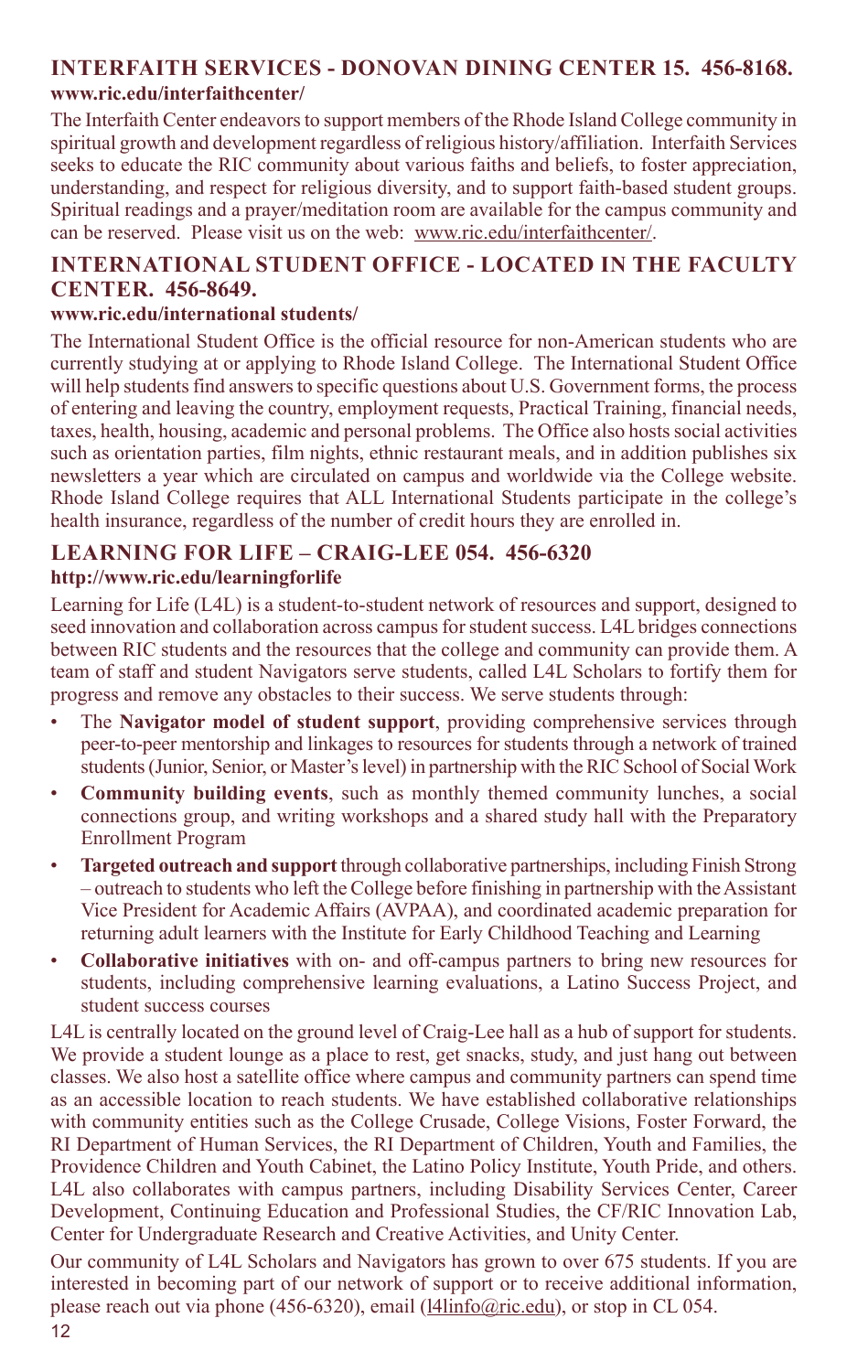#### **LIBRARY/JAMES P. ADAMS LIBRARY - 456-8126.**

#### **www.ric.edu/adamslibrary/**

The James P. Adams Library provides:

- Access to information in print and online.
- • Reference services in person and through use of the "ASK US" button on the Library homepage.
- One-on-one research consultation.
- Public computers for use throughout the building.
- • Laptops, iPads, and Nexus 7 tablets for loan.
- Gate count for 2014/15 was 511,510.

The library collection today includes 153,307 eBooks, 55,052 journals in electronic format, and 153 databases, all of which are accessible both on and off campus. Print holdings include 583,807 items and 194 periodicals. It also has a collection of technical reports, newspapers and government publications, a DVD collection of films and documentaries, a variety of music CD's, and a rotating collection of popular fiction and non-fiction books for recreational reading.

In order to have access to the full range of library services, students are required to have a RIC College ID card activated for library use. This can be done in person at the circulation desk, over the phone by calling 456-9617, or via the online form at www.ric.edu/librarycardactivation. During 2014/15 academic year, 66,386 items from the library's collection circulated.

Library faculty collaborate with the College faculty to create library instruction for specific courses focused on the discovery, use and evaluation of library resources and information on the web. During a year the Library provides 200 library instruction sessions which are attended by 3,500 students. These sessions are conducted by the Reference librarians who also answer about 9,000 reference questions a year.

The Library's participation in the Higher Education Library Information Network (HELIN) allows the RIC community to borrow from academic and hospital libraries throughout the state with a click of a button in the online catalog. Users can request items not available in the HELIN consortium through the library's Document Delivery Service. During the past year the RIC library borrowed 2,096 items from other libraries and lent 1,400 items, for a total of 3,496 items.

The College Archives, a rich depository of the history and records of Rhode Island College, as well as faculty and alumni publications and student theses, are located in the Special Collections Department. Special Collections includes a number of subject collections consisting of papers books, manuscripts and other resources that document the state's education, ethnic, and sociopolitical history. A growing number of student theses and honor projects, faculty publications, and Special Collections materials are also accessible electronically in the Digital Commons.

The Curriculum Resources Center, housed within the Library, provides instructional material and curriculum development resources for teachers and teacher education programs.

Information about Library hours, services and resources can be found on the Adams Library website at www.ric.edu/adamslibrary and by linking to Resources & Services for Students at: http://digitalcommons.ric.edu/handbooks/3/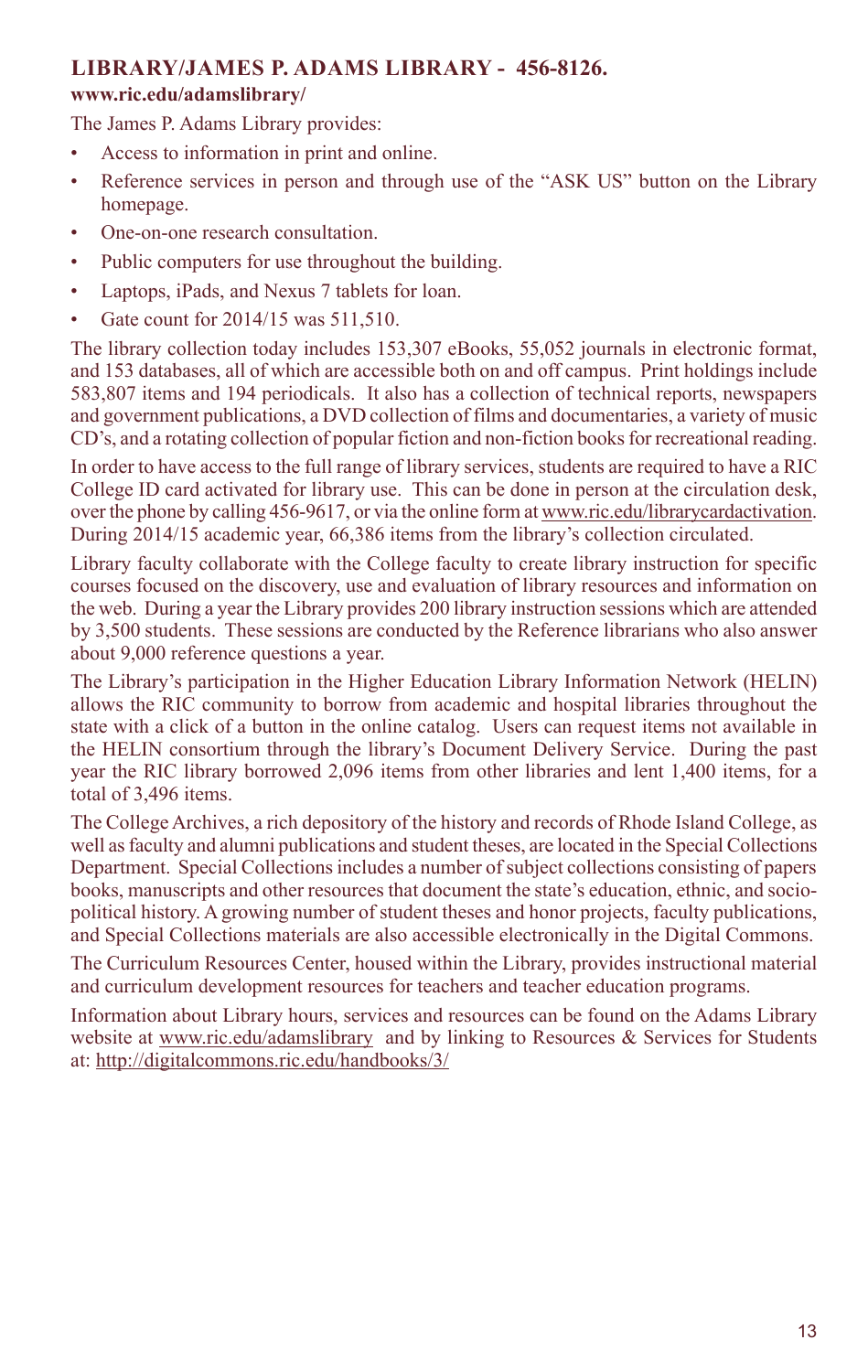## **OFFICE OF ACADEMIC SUPPORT AND INFORMATION SERVICES (OASIS) - Craig-Lee 154. 456-8083.**

#### **www.ric.edu/oasis/**

To enhance learning from orientation to graduation, OASIS provides comprehensive academic support services to Rhode Island College students. Knowing that effective assistance ensures students' persistence and academic success, services are designed to address key transitions and challenges faced by undergraduate students. Beginning with orientation, a program that guides new freshmen and transfers through the transition to college, OASIS introduces students to the academic and social environment at RIC. OASIS serves as the academic advisor for students who are exploring their choice of major (formerly called undeclared). Advisors encourage students to set realistic goals as they work toward appropriate degree requirements. The office also provides advisement for JAA students. Tutorial services, both in-person and online, are provided for writing, math and subject areas such as accounting, biology, foreign languages and psychology. In addition, one-on-one advising and workshops focused on learning skills enhancement strategies and test preparation enable students to improve their performance and develop their potential. In all, OASIS serves the diverse needs of students striving for academic achievement.

#### **OFFICE OF STUDENT LIFE - Craig-Lee 119. 456-8061.**

#### **www.ric.edu/studentlife/**

The mission of the Office of Student Life is to help students with typical problems or issues that arise over the course of one's academic career. In addition to providing information, assistance, and referrals, the office advocates for changes in College policies, practices or procedures as students' needs and issues grow and evolve. The Office of Student Life also publishes the Student Handbook, arbitrates minor disciplinary infractions of a nonacademic nature, processes institutional withdrawals, and conducts, whenever possible, exit interviews with students leaving the College.

#### **RECORDS OFFICE - Building #4 on the East Campus. 456-8213. www.ric.edu/recordsoffice/**

The Records Office is responsible for the registration process, recording of student academic progress, scheduling physical facilities for classes; posting pre-approved transfer credit for courses taken after the student is enrolled at RIC; preparing degree audits and certifying graduation; providing transcripts, producing diplomas; certifying attendance to external agencies on behalf of students; and processing change of name and/or home address. Note: preferred names can be listed on class rosters and grade reports. Students interested in the preferred name option are welcome to contact the Records Office in person or by phone at 456-8213.

#### **RESIDENTIAL LIFE AND HOUSING – PENFIELD HALL. 456-8240. www.ric.edu/residential-life/**

Through the programs and services offered, Residential Life and Housing works to maintain an environment conducive to personal and educational growth, while creating a residential environment that complements the academic mission of the College. Housing at RIC is intended to be a cooperative living arrangement within a community and offers a once in a lifetime experience. With fellow residents, students will be exposed to a variety of new people, ideas, concepts and relationships. All full time matriculated undergraduate students are eligible for housing on campus. Information on applying for housing is available by contacting the Residential Life and Housing Office.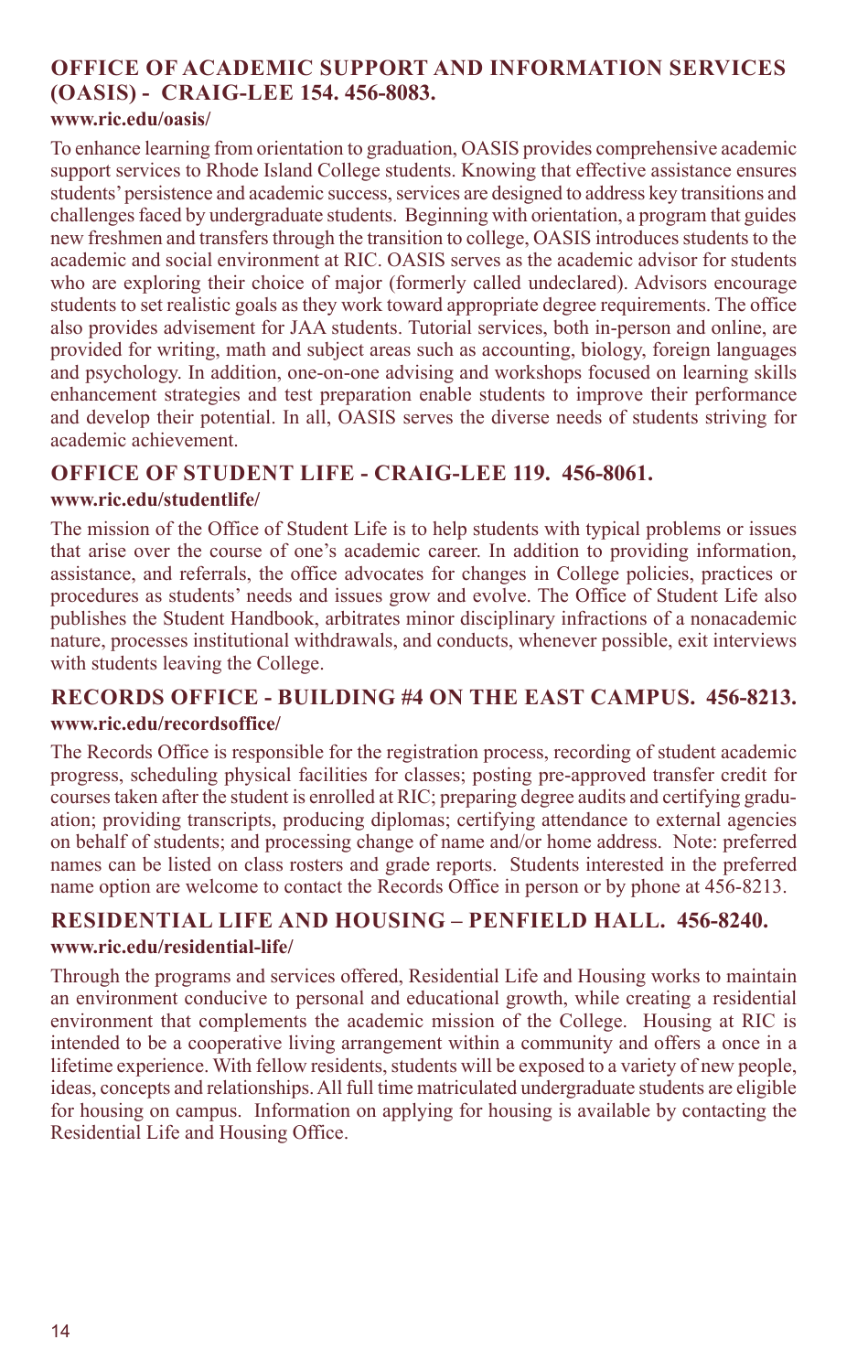#### **SECURITY AND SAFETY - Browne Hall. 456-8201.**

#### **www.ric.edu/campuslife/security.php**

The goal of the Campus Police Department, a division of the college's Department of Security and Safety, is to provide for the safety of life, personal and institutional property, and to enhance the educational process. This is accomplished through the enforcement of all local, state and federal laws and statutes, as well as the various rules and regulations promulgated by the college administration and the Rhode Island Board of Governors for Higher Education. Open 24 hours a day, Campus Police Officers are pleased to assist students with any questions regarding security and public safety issues. In the event of an accident or an emergency, call the Security Office at 456-8201. Emergency blue light phones also connect to Campus Police. In addition, the department contains the lost and found area as well as information regarding parking rules and regulations. All motor vehicles intended to be operated or parked on campus must be registered with the Campus Police Department.

#### **STUDENT UNION – 456-8034.**

#### **www.ric.edu/studentunion/**

The Student Union is the hub of the College for all the members of the community – students, faculty, staff, administration, alumni and guests. It is more than a building; it is also an organization and a program which compliments the academic experience and contributes to student success. As the gathering place for the college community, the Student Union provides activities, services, and a value-added component of extended advisement and support outside the classroom. In addition to the Campus Store and Convenience Store, The Café, offices of several student organizations, student mailboxes and meeting rooms, there are a number of other student resources which include:

#### **Welcome and Information Center - 456-8148.**

The Student Union Welcome and Information Center is the centralized place to find general information about the college and seek referrals to various campus departments for whatever your needs may be. Tickets and sign ups for various functions sponsored by student organizations and the Office of Student Activities are available as well as Lost and Found.

#### **Campus Card – Photo Identification Card – 456-8394.**

The ID card is more than your official Rhode Island College photo identification card. It is a great way to pay for everything including food, beverages, photocopies, laundry, printing, and textbooks at the Bookstore. You can deposit money on your card at Campus Card or with a credit card over the phone. You can also deposit money on your Campus Points account at either of the two ValuePort stations located at Adams Library behind the reference desk and at Browne Hall outside of Campus Police (cash only). Additionally, your ID card has some important non-debit uses as well. It serves as your Meal Card when you sign up for a meal plan, your door key for entrance to your residence halls Browne, Sweet, Thorp, Weber, Willard and Penfield Hall, your Adams Library card, and your ID for entrance into the Recreation Center.

The ID card consists of 3 accounts. 1) The meal plan account for Donovan Dining Center, the Café, and the Galley (Board, Guest Passes, and Bonus Dollars). 2) The Campus Points account for use at all locations where points are accepted (DDC, Café, Galley, Campus Store, Convenience Store, Welcome and Information Center, many copiers, and pay-for-print stations in the Café and Adams Library). 3) DDC commuter points (DDC points). This account is useful if you would like to designate funds for food only.

Your first card is free and can be obtained by coming to the Campus Card office located on the second floor of the Student Union. Call (401) 456-8394, email campuscard@ric.edu, or visit http://www.ric.edu/campus-card/faq.php for more information.

If your ID card is missing, please notify Campus Card (456-8394), Donovan Dining (456-8207), or Residential Life (456-8240) immediately to prevent unauthorized use. The college is not responsible for unauthorized use of an ID card prior to it being reported missing. Replacements are issued for a \$10.00 fee.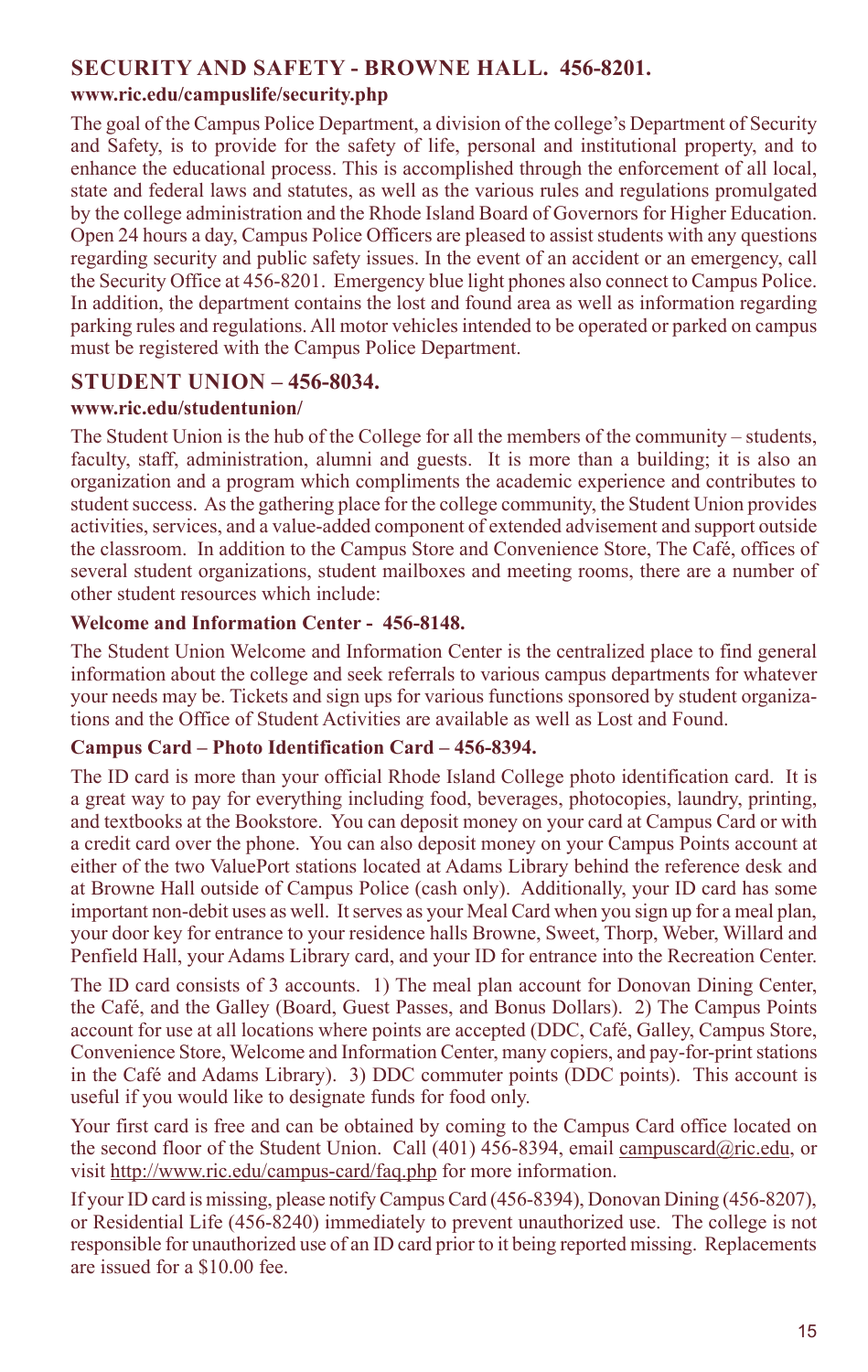#### **Student Activities – Student Union 456-8034.**

The Office of Student Activities organizes Greek Life trips and programs, assists with event planning, supports student organizations and advisors, and offers leadership development and community service opportunities. In addition, Student Activities conducts outreach efforts to inform students about campus involvement opportunities through a weekly email newsletter, the Student Affairs (SA) Briefs, sent to all students, Facebook page, and digital signage.

#### **UNITY CENTER - Donovan Dining Center. 456-8791.**

#### **www.ric.edu/unitycenter/**

The Unity Center is the Rhode Island College multicultural center. Its mission is to promote the accessibility of educational services and the opportunity for excellence to all students through collaborative programming with its student affiliates, faculty, staff and the wider community. The Center seeks to enhance cultural awareness and competency by providing a safe forum for dialogue and encourages the exploration of diversity, inclusion and social justice. The Center offers a lending library (books & videos), computers, printing & copying, and a student lounge – located on the lower level of the DDC. Like us on Facebook. Visit us on the web: www.ric.edu/unitycenter.

#### **USER SUPPORT SERVICES - Horace Mann Technology Center. 456-8803.**

#### **www.ric.edu/uss/**

User Support Services is responsible for distributing and maintaining desktop hardware, software, and multimedia technologies. USS oversees College technology facilities including electronic classrooms, computer labs and the video-broadcasting studio. Offering a wide range of services for students, faculty and staff including help desk, audiovisual distribution, and technology training, USS is the primary point of contact for on-campus computing support. The College's Microsoft Agreement offers popular Microsoft software titles to students without cost. Matriculated students who have registered for the upcoming semester may download the latest version of Microsoft Office for PC, Mac or mobile device free of charge. The USS Help Center is located on the lower level of Craig Lee Hall. Walk-in computer labs are located in Whipple Hall 102 and the Technology Center at Horace Mann Hall. An Assistive Technology Lab is on the third floor of Adams Library. For more information, please contact the Help Desk by telephone at (401) 456-8803 or by email at helpdesk@ric.edu.

#### **WOMEN'S CENTER - Donovan Dining Center, 456-8474. www.ric.edu/womens-center/**

The Rhode Island College Women's Center is a resource and growth center for all members of the College community. The Center provides support, education, and advocacy through campus programing and access to resources regarding domestic violence, sexual assault, feminine health, breast cancer, women's empowerment, and emotional well-being. Services offered include: information and referrals to agencies within the state, a pamphlet/booklet display, a lending library with books and videos on women's issues, free feminine sanitary supplies and condoms, information on workshops and in-state seminars, and other resources. The Women's Center is located in the lower level of Donovan Dining Center.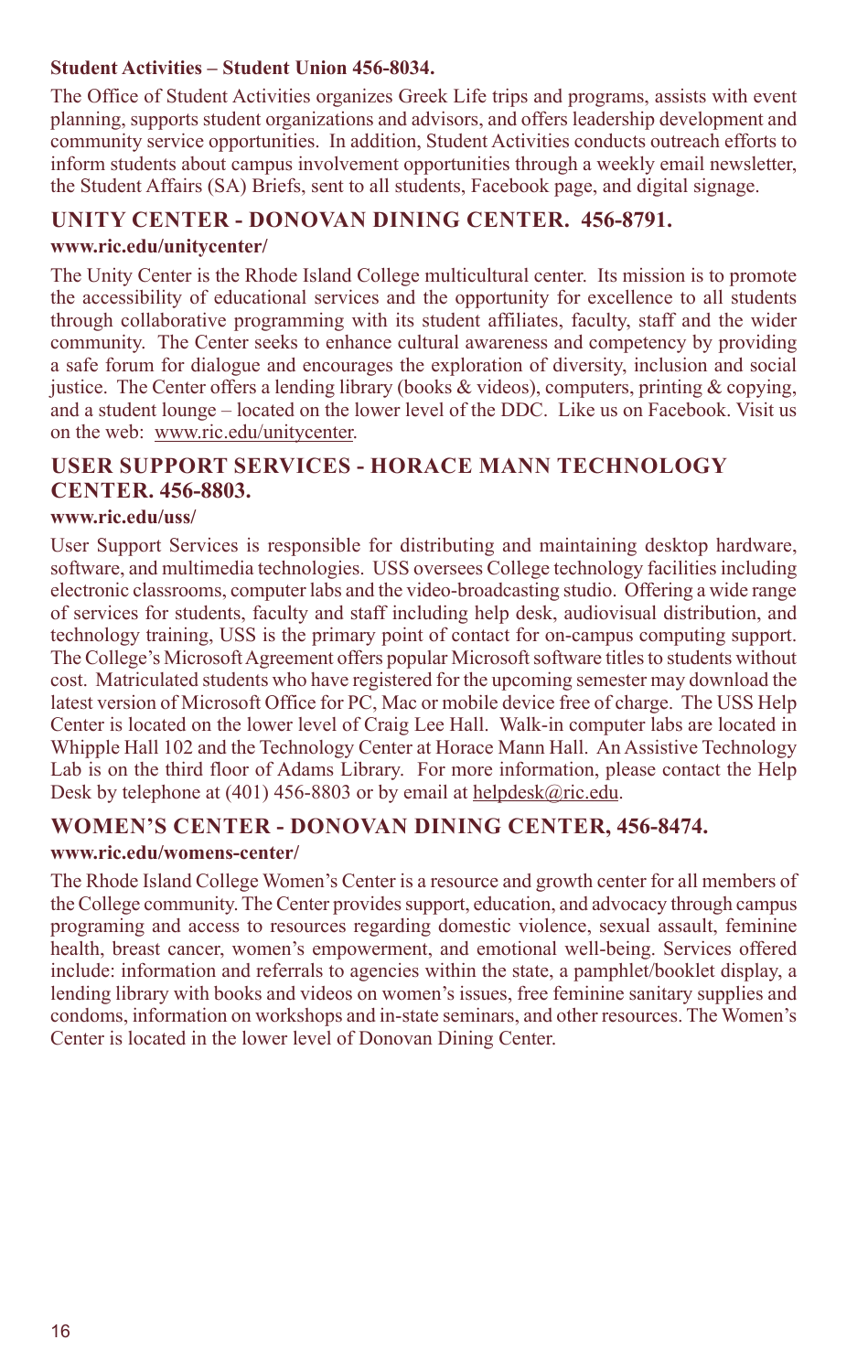### **Getting Involved on the Rhode Island College Campus**

#### **Office of Student Activities**

The Office of Student Activities is one of the main resources for ways to get involved on campus. Student organizations, Greek Life, leadership programs, mentorship opportunities, off-campus trips, retreats, on-campus events, community service and student employment positions are just a few examples of avenues for campus involvement. More detailed information can be found at http://www.ric.edu/student\_activities/.

#### **Free Period**

Every Wednesday from  $12:30$  p.m.  $-2$  p.m. is Free Period, a time-slot during which classes are not scheduled so that students can get involved on campus. Many student clubs and organizations meet and many campus-wide events occur during Free Period.

#### **Campus Activities Day and SPRING ACTIVITIES FAIR**

Campus Activities Day is a student organization recruitment fair scheduled every year on a Wednesday in September during Free Period on the Quad (or in the Student Union Ballroom in the event of rain). Attending this festival-style fair featuring exhibit tables of active student clubs and organizations and college departments is one of the best ways to find your niche and get involved on campus. A similar event, the Spring Activities Fair, takes place on a Wednesday in February during Free Period in the Student Union Ballroom. The Showcase gives transfer students the opportunity to join student organizations, and allows organizations to network and display their accomplishments and offerings.

#### **Student Community Government**

Student Community Government, Inc. (SCG, Inc.) is located in Student Union 401. Student Parliament acts as a central forum for the Student Body to bring forth and address issues and concerns affecting students at Rhode Island College. SCG, Inc. holds meetings of Student Parliament every other Wednesday at 7 p.m. during the semester in Student Union 307. Students can join SCG, Inc. by running for Class Representative or by taking out a petition to represent a constituency on campus (e.g., Humanities, Mathematics and Physical Sciences, Social Sciences, Education, Resident At Large, Commuter At Large, or At Large). Students who do not wish to sit on Student Parliament may serve on one of nine (9) SCG, Inc. or one of twenty-one (21) College Committees. To take out a petition or fill out a committee application, stop by the SCG, Inc. office or call (401) 456-8088. For more information, visit ricscg.org or email RICSCG@ric.edu.

#### **Clubs and Organizations**

Joining a student club or organization is a great way to plan events, make new friends, learn new skills, broaden your horizons, gain leadership experience, and enhance your resume. There are more than 80 student clubs and organization from which to choose, centering on a variety of topics including media, academics, community service, spiritual, social, cultural, and athletics. A complete list of recognized student clubs and organizations can be found at http://www.ric.edu/student\_activities/ under the Student Organization Directory. If you'd like to start a new organization, Student Community Government, Inc. and Student Activities can help with that process.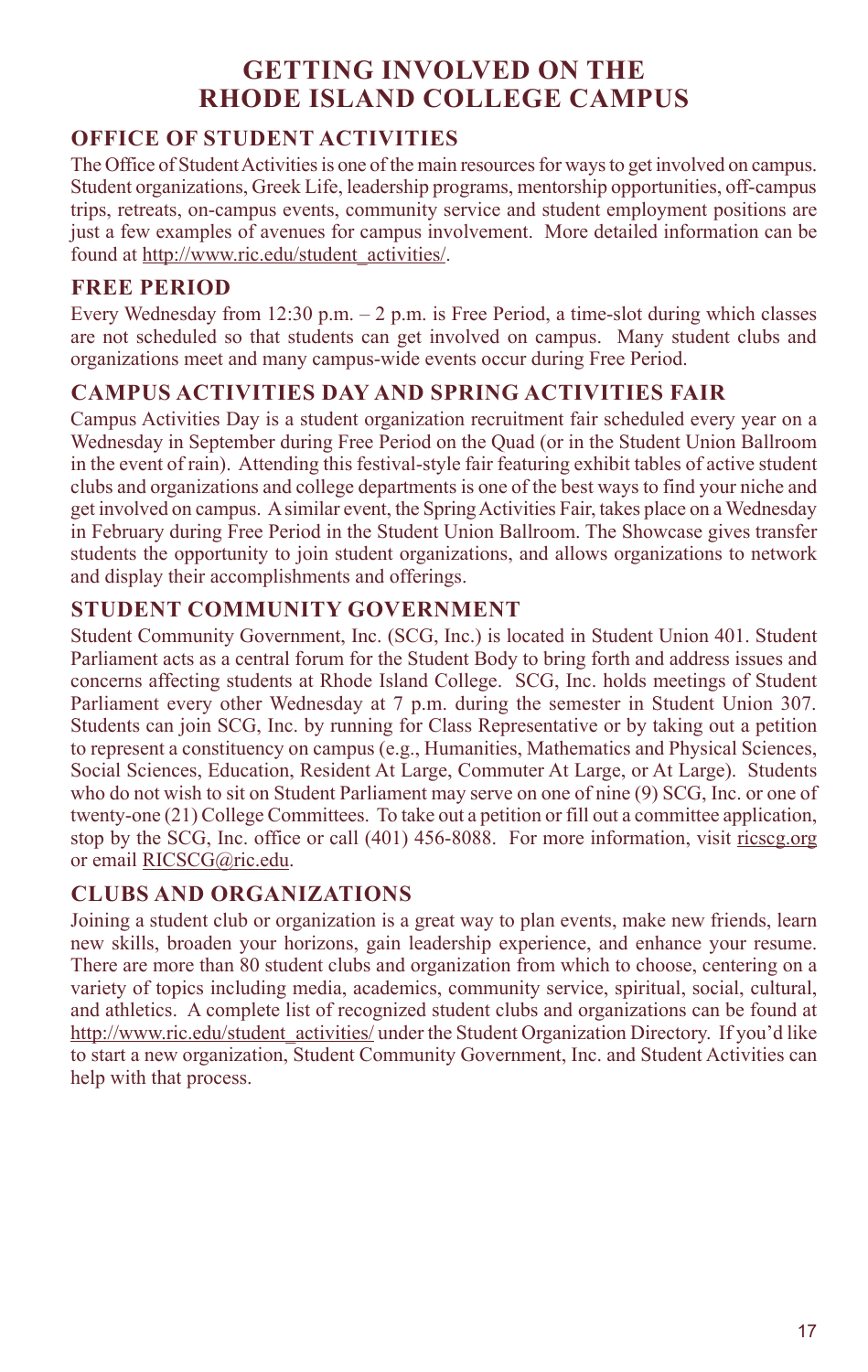#### **Freshman Class Elections**

Freshman Class Elections are held in late September. If you are interested in running for President, Vice President, Treasurer or Secretary of the Freshmen Class, or Freshman Representative on Parliament, contact Student Community Government at (401) 456-8088; email: ricscg@ric.edu; website: http://scg.ric.edu/.

#### **Student Activities (SA) Briefs**

The Office of Student Activities sends out weekly email announcements listing student organization-sponsored events and other related programs. Be sure to check your RIC email account for these important messages. Archives of past editions of the SA Briefs can be found at http://www.ric.edu/student\_activities/sabriefs.php.

#### **RIC Programming**

RIC Programming is a student organization that plans and promotes many of the general events on campus, which include comedy nights, concerts, outdoor movies and other programs. They hold their organization meetings every Wednesday, 12:30 p.m. – 2 p.m. during FREE PERIOD. To learn more about them, visit their table at Campus Activities Day, stop by their office in the Student Union, or call (401) 456-8045.

#### **Student Jobs on Campus**

Working on campus as a student employee has many benefits in addition to the money you will earn. You will connect with professionals and other students working on campus, better understand how to access resources for yourself, and develop skills you will ultimately use in your professional life. For information about student employment opportunities, visit the Career Development Center in Roberts Hall 117. All on-campus and off-campus opportunities (both work study and non-work study) can be accessed on Destinations, RIC's on-line job posting service. Go to www.ric.edu/careerdevelopment and click on "Destinations" to create a user profile and view listings. Jobs are available on a first-come/first-serve basis, so we encourage you to begin your job search early! The Career Development Center also helps students make academic and career decisions, develop job search documents and skills, connect with organizations seeking interns and employees, and apply to graduate school. For more information, call 456-8031.

#### **Leadership Development Opportunities**

The Emerging Leaders Program offers students an opportunity to participate in a fun yet intense series of workshops and experiential activities focusing on the areas of self-awareness, intercultural competency, communication and teamwork, social responsibility, professionalism, and mentorship. The Program aims to provide a foundation for students to become confident, aware, and engaged citizens. To apply, students can submit the application found at http://www.ric.edu/student\_activities/ under Leadership Development Opportunities. Student Activities also offers one-time, skill-based leadership development seminars, student organization officer training, and a Leadership Weekend in the spring.

#### **Open Books-Open Minds Common Reading Program (OBOM)**

RIC sponsors OBOM to introduce new students to academic life at the college and to offer a common, unifying experience. All new students (both freshmen and transfers) read a selected book over the summer and attend OBOM events during the year. The entire campus community is invited to participate in the common reading and the events based on the themes of the book. The year ends with a student conference in April. Upper level students may also participate in the OBOM mentor program. For more information, visit the OBOM website, http://www.ric.edu/obom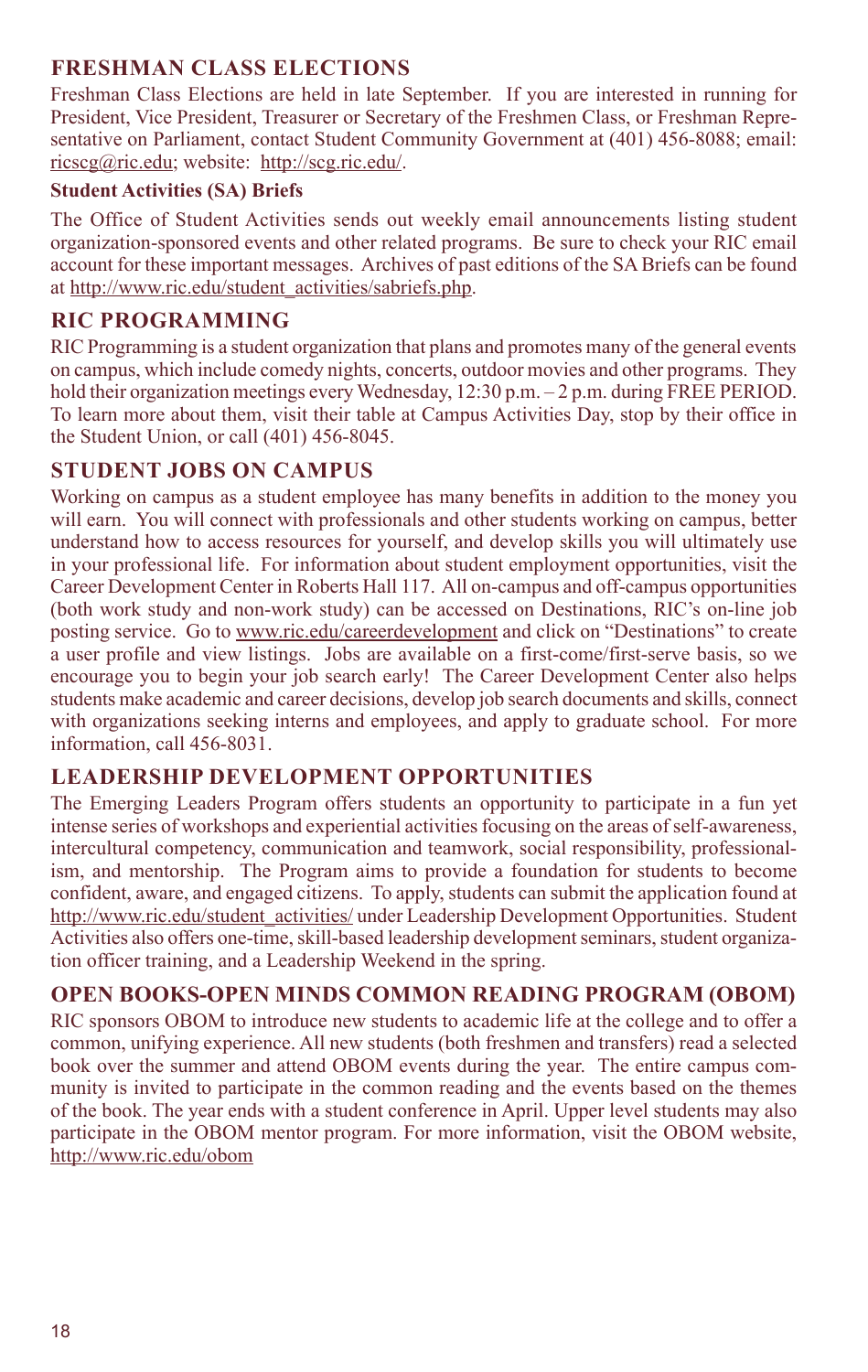## **SECTION II: STUDENTS RIGHTS**

#### **Student Bill of Rights**

Preamble: Rhode Island College students possess and retain the inalienable rights granted them by the United States Constitution. Attendance at Rhode Island College does not revoke any of these rights. This academic and social institution does not deny those rights to any students. The Rhode Island College Student Bill of Rights contains 13 articles outlining these rights as well as student responsibilities.

#### **Article I: Freedom of Expression and Association**

Section 1. Students shall be free to examine and discuss all questions of interest to them and to express opinions publicly and privately. They shall always be free to support causes by orderly means (such as: assembly and petition) which do not disrupt the regular and essential operation of the institution. Such actions as disrupting class, damaging/defacing property, or racial/sexual attacks and illegal harassment will not be tolerated.

Section 2. Students shall have the right to assemble and to use the facilities of the College in accordance with its rules. In their public expressions or demonstrations, students speak only for themselves, and do not represent the views of the institution, the rest of the Student Body, or of Student Community Government, Inc.

Section 3. Students may invite and hear any person of their own choosing. Those routine procedures required by the College for the appearance of a guest speaker on campus shall be designed only to insure that there is orderly scheduling of facilities and adequate preparation and security for the event. Sponsorship of guest speakers does not imply approval or endorsement of the views expressed, either by the sponsoring group, the institution, the rest of the student body, or of the Rhode Island College Student Community Government, Inc.

Section 4. Institutional control of campus facilities shall not be used as a device of censorship.

#### **Article II: Freedom of Communication**

Section 1. Student publications and means of communication (such as, but not limited to: The Anchor, RIC Radio WXIN, Anchor TV, and Shoreline literary magazine), which are legitimately accessible to students, shall be subject to existing laws governing public communication and electronic media.

Section 2. The editors and managers such as, but not limited to the aforementioned groups shall not be arbitrarily suspended because of student, faculty, administration, alumni, or community disapproval of editorial policy or content. The editorial freedom of student editors and managers entails corollary responsibilities to be governed by the canons of responsible journalism and applicable regulations of the Federal Communications Commission.

Section 3. All student communications shall explicitly state that the opinions expressed are not necessarily those of the institution, the rest of the Student Body, or of Rhode Island College Student Community Government, Inc.

Section 4. Students may distribute written material on campus without prior approval providing such distribution does not interfere with the rights of others or disrupt the regular and essential operation of the institution.

#### **Article III: Freedom from Discrimination**

Section 1. Pursuant to the philosophy of the Board of Governors for Higher Education, Rhode Island College and its administration, the College does not illegally discriminate on the basis of race, color, creed, national or ethnic origin, gender, religion, disability, age, sexual orientation, gender identity, disabled veteran, veteran of the Vietnam Era, or citizenship status. This nondiscrimination policy encompasses the operation of the College's educational programs and activities including admissions policies, scholarship and loan programs, athletic and all other programs; it also encompasses the employment of College personnel and contracting by the College for goods and services. Rhode Island College is committed to taking affirmative action to ensure that this non-discrimination policy is effectively observed in all the College's endeavors. Section 2. Membership in all institution-related organizations shall be open to any member of the institution community who is willing to subscribe to the stated goals and meet the stated obligations of the organization.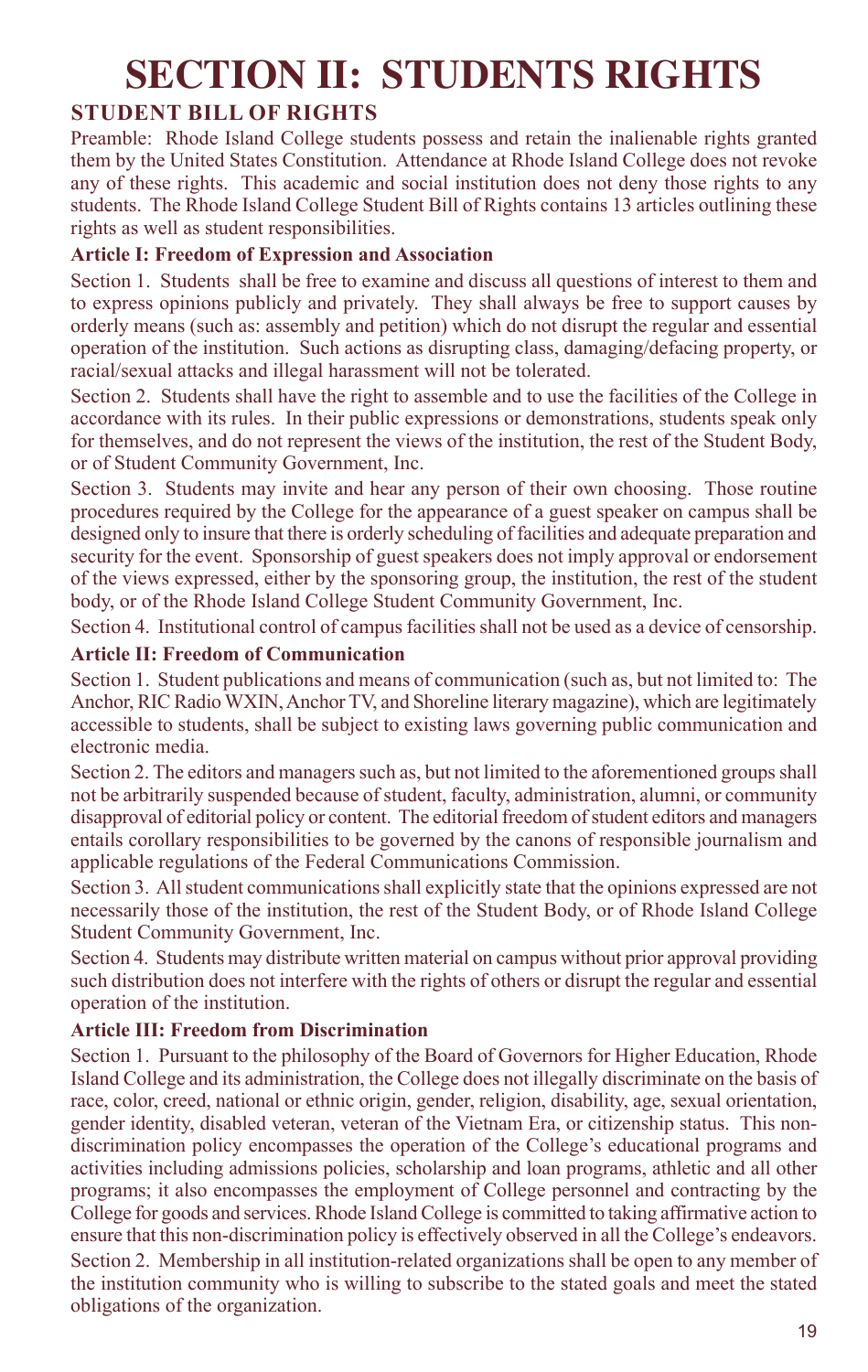#### **Article IV: Student Participation in Campus Governance**

Section 1. As constituents of the academic community, students shall be free, individually and collectively, to express their views on issues of institutional policy and on matters of general interest to the Student Body. The students shall have clearly defined means and appropriate representation in the formulation and application of institutional policy affecting academic and student affairs. The role of Student Community Government, Inc. and both its general and specific responsibilities shall be made explicit, and the actions of the Rhode Island College Student Community Government, Inc. within the areas of its jurisdiction should be reviewed only through the Office of Student Life and/or Rhode Island College Student Community Government, Inc.

#### **Article V: Notice of Rules**

Section 1. No sanction may be imposed for violations of rules and regulations for which there is not actual or constructive notice. Those rules and regulations, including the range of punishment that may be imposed, must be published and be made available. The college community shall be informed that such rules and regulations are available, in the Student Handbook, which is available on the college website through the Office of Student Life and/ or Rhode Island College Student Community Government, Inc.

#### **Article VI: Freedom from Disciplinary Action without Due Process**

Section 1. When misconduct may result in serious penalties, the student is entitled to a formal hearing before the established College judicial system. In all situations, procedural fair play requires that the student be informed of the nature of the charges and be given a fair opportunity to refute them, that the institution not be arbitrary in its actions, and that there be provision for appeal of a decision. The rules and procedures of the established College judicial system are published in the Student Handbook, which is available on the college website through the Office of Student Life and/or Rhode Island College Student Community Government, Inc. The college community shall be informed that a statement of such rules and procedures is available.

#### **Article VII: Violation of Law and College Discipline**

Section 1. If the student is charged with, or convicted of an off-campus violation of law, the matter shall be of no disciplinary concern to the College, except as provided in Section 5, Section 6, or Section 7 of this Article. In any event, the student is subject to the academic regulations of the College.

Section 2. If the student is accused of violating a federal, state or local law on campus, charges may be instituted against the student through the established College judicial system and/or through the civil and criminal courts.

Section 3. If the student is accused of violating a campus regulation, charges will be instituted through the established College judicial system.

Section 4. No student shall be punished for an action, if such an action was committed before the College instituted regulations which prohibited said action.

Section 5. Absent extraordinary circumstances, the status of a student shall not be altered, nor shall the student's right to be present on campus to attend classes and to participate in college activities be suspended until disposition of charges are made, except when the student's continued presence on campus poses imminent danger to the safety of that student or to the safety of other members of the college community or to college property. Any such exceptions shall be in accordance with the established college judicial procedures which shall provide for an appeal.

Section 6. If abuse of computing resources occurs on the networks to which the college belongs or the computers at other sites connected to these networks, the College will treat this matter as an abuse of Rhode Island College's policy for responsible computing. The aforementioned does not preclude prosecution under Federal and State statutes.

Section 7. Illegal off-campus activity will not normally be noticed by the College, but when such conduct imperils the integrity and values of the academic community, it may also result in disciplinary action by the college.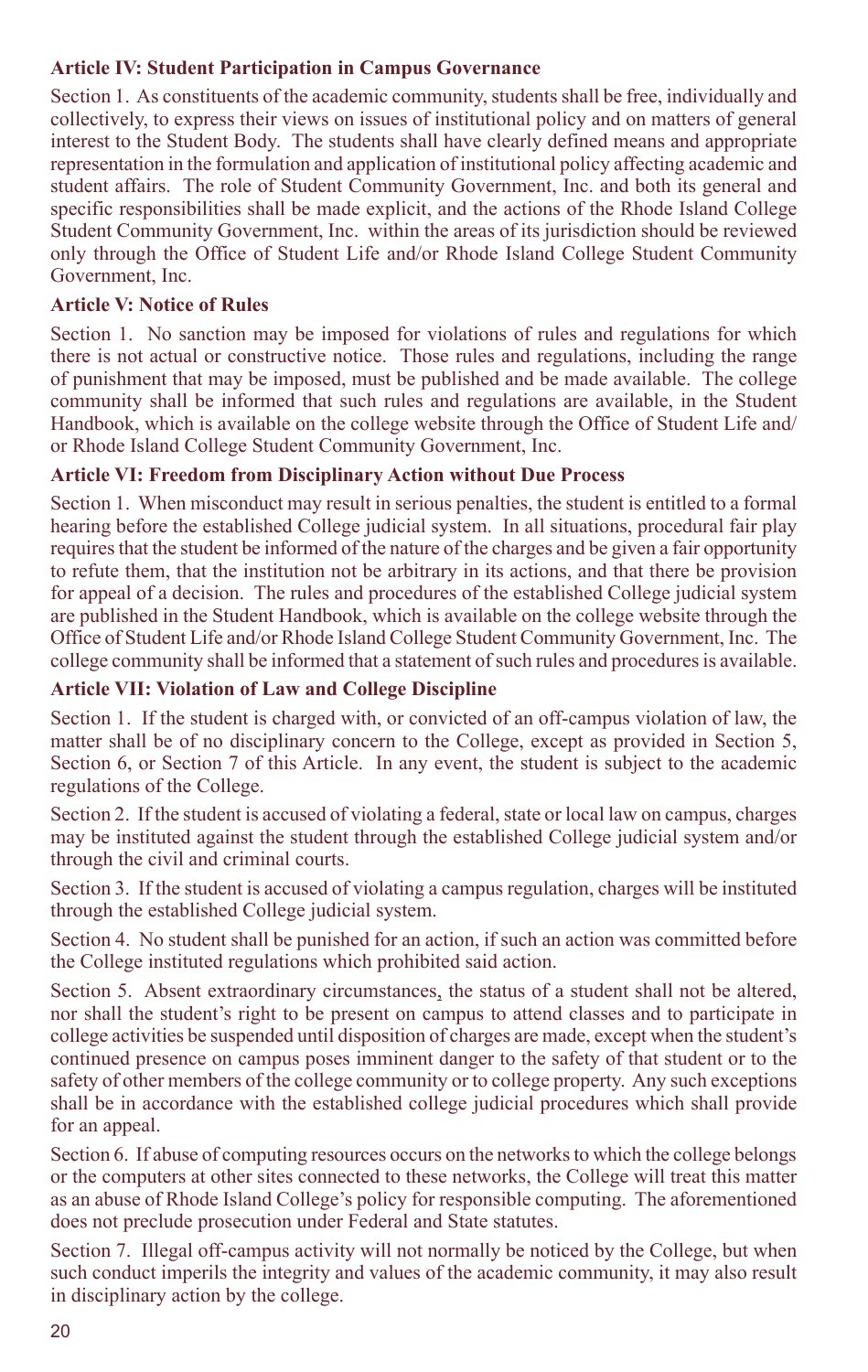#### **Article VIII: Privacy**

Section 1. Students have the same rights of privacy as any other citizen and surrender none of those rights by becoming members of the academic community. These rights of privacy extend to premises occupied by students and the personal possessions of students (such as, but not limited to: residence hall rooms, lockers, and vehicles). Nothing expressed or implied in the institutional relationship or residence hall contract may give the institution or residence hall officials authority to consent to a search of a student's room by police or other law enforcement officials unless "probable cause" exists that the student is participating in an illegal activity or one which will endanger the student, the rest of the Student Body, or College property. When required by law, said officials must present a search warrant.

Section 2. The institution is neither arbiter nor enforcer of student morals. Social morality on campus, not in violation of law or institutional rules, is of no disciplinary concern to the institution.

Section 3. When the institution seeks access to a student's room in a residence hall to determine compliance with provisions of applicable multiple dwelling unit laws, College regulations, or for improvement or repairs, the occupant normally shall be notified in writing of such action not less than twenty-four (24) hours in advance except as specified in Section 5.

Section 4. If a College employee or student has reason to believe that a search of a particular room or personal possessions of another student will yield evidence of violation of a College regulation by a particular student, that employee or student should contact the Hall Director or the Director of Residential Life and Housing. If the Hall Director or the Director of Residential Life and Housing, after hearing the employee's or student's statements, believes that a search of a particular student residence may produce evidence of a violation of College regulations, or evidence of the identity of a person committing such a violation, the Hall Director or the Director of Residential Life and Housing may apply to the Vice President for Student Affairs (or designee) for an administrative search warrant. The Vice President for Student Affairs (or designee) shall sign the administrative search warrant only if there is reasonable suspicion to believe that the item(s) described in the application and related to the commission of a violation is located as described in the application and that it is in the best interest of the College and its students to conduct an administrative search. Evidence found in the administrative search that indicates a violation of College policy may be used for internal College action.

Section 5. The Hall Director, the Director of Residential Life and Housing, the Vice President for Student Affairs, or anyone specifically designated by the Housing Office may enter a student's room in a residence hall without consent when that person has a reasonable cause to believe that such entry is necessary on an emergency basis to protect the health or safety of persons or to make emergency repairs to College facilities to avoid damage to College or student property.

#### **Article IX: Freedom from Improper Disclosure**

Section 1. Information such as but not limited to student views, religious beliefs, sexual orientation, and political associations that employees of the Counseling Center acquire in the course of their work is strictly confidential. Although instructors are not legally bound by the same health care confidentiality rules as employees of the Counseling Center, they are expected to honor student confidences absent extraordinary circumstances. Judgments of ability and character may be provided under appropriate circumstances, with the knowledge or consent of the student.

Section 2. To minimize the risk of improper disclosure, academic and disciplinary records shall be separate, and the conditions of access to each shall be set forth in an explicit policy statement. Transcripts of academic records shall contain only information about academic performance and current status of enrollment. Information from educational records for all students, and disciplinary files for students until their 18th birthday, shall not be available to unauthorized persons without the express written consent of the student involved except under legal compulsion or in cases of a health or safety emergency. Administrative staff and faculty members should respect confidential information about students that they acquire in the course of their work.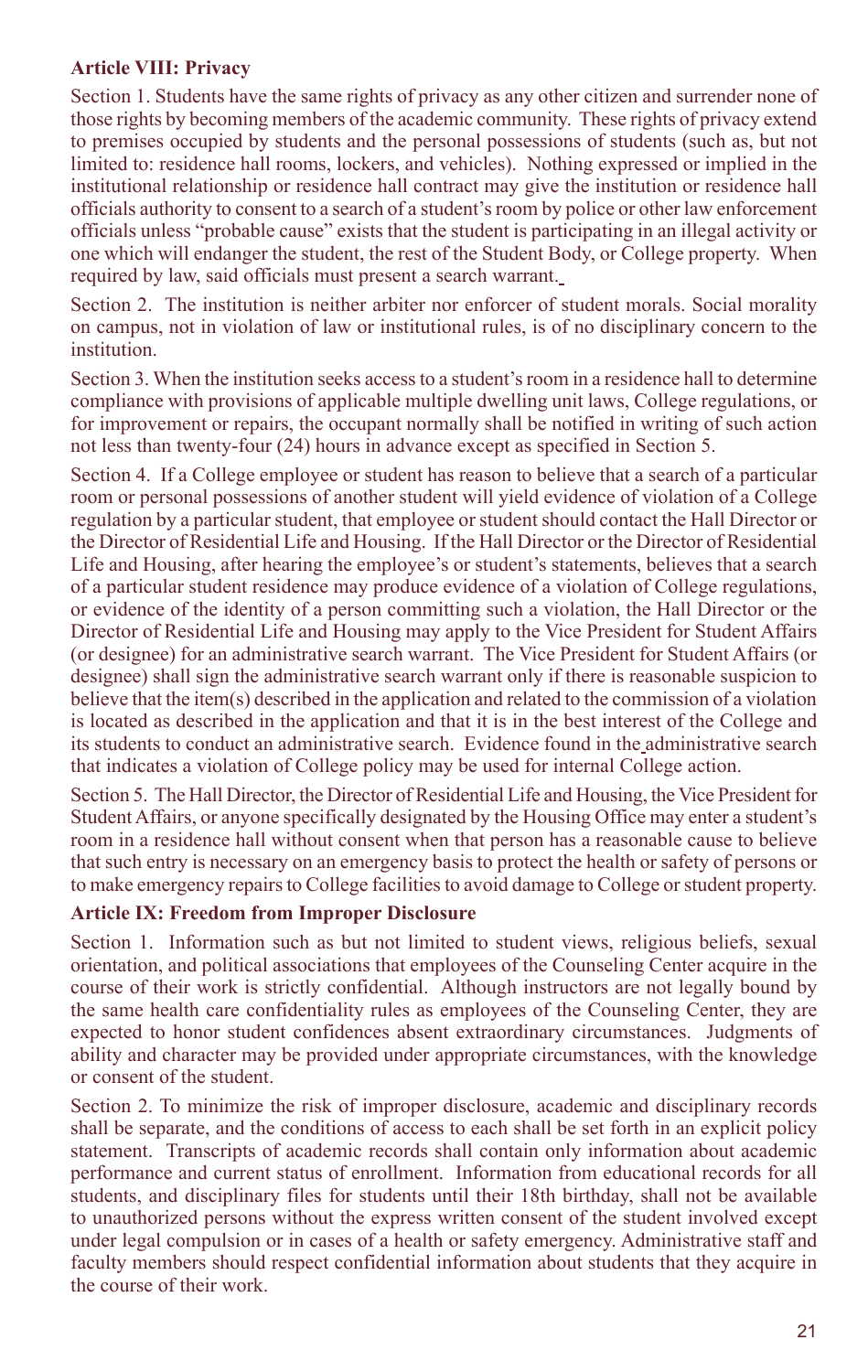#### **Article X: Freedom in the Classroom**

Section 1. The instructor in the classroom and in conference should encourage free discussion, inquiry, and expression. Student performance should be evaluated solely on an academic basis, not on opinions or conduct in matters unrelated to academic standards. Students are protected through orderly procedures against prejudiced or capricious academic evaluation.

Section 2. Students are free to express differences of opinion or to disagree with data or views offered in any course of study. However, they are responsible for maintaining standards of academic performance established for each course in which they are enrolled.

#### **Article XI: Protest**

Section 1. The right to protest peacefully within the College community is granted. However, the College retains the right to ensure the safety of individuals, the protection of property, and the continuity of the educational process. Peaceful protest does not include obstruction of entrances to and exits from institutional facilities, willful disruption of campus activities, creation of conditions threatening to persons or property, or abusive conduct.

#### **Article XII: Amendments**

Section 1. Amendments to this document shall become effective upon approval by Rhode Island College Student Community Government, Inc., the Committee on Student Life, the Council of Rhode Island College, and the President of the College.

#### **Article XIII: Ratification**

Section 1. This document shall be adopted upon approval by Rhode Island College Student Community Government, Inc., the Committee on Student Life, the Council of Rhode Island College, and the President of the College.

#### **Family Educational Rights and Privacy Act of 1974**

The Family Educational Rights and Privacy Act (FERPA) (20 U.S.C. § 1232g; 34 CFR Part 99) is a Federal law that protects the privacy of student education records. The law applies to all schools that receive funds under an applicable program of the U.S. Department of Education.

FERPA gives parents certain rights with respect to their children's education records. These rights transfer to the student when he or she attends Rhode Island College. Students to whom the rights have transferred are "eligible students."

The eligible student has the right to have access to his or her education records, the right to seek to have the records amended, the right to have control over the disclosure of personally identifiable information from the records (except in certain circumstances specified in the FERPA regulations, some of which are discussed below), and the right to file a complaint with the U.S. Department of Education (Family Policy Compliance Office; U.S. Department of Education; 400 Maryland Avenue, SW; Washington, DC 20202-5901). The term "education records" is defined as those records that contain information directly related to a student and which are maintained by an educational agency or institution or by a party acting for the agency or institution.

Under FERPA, a school is not generally required to maintain particular education records or education records that contain specific information. Rather, a school is required to provide certain privacy protections for those education records that it does maintain. Also, unless there is an outstanding request by an eligible student to inspect and review education records, FERPA permits the school to destroy such records without notice to the student.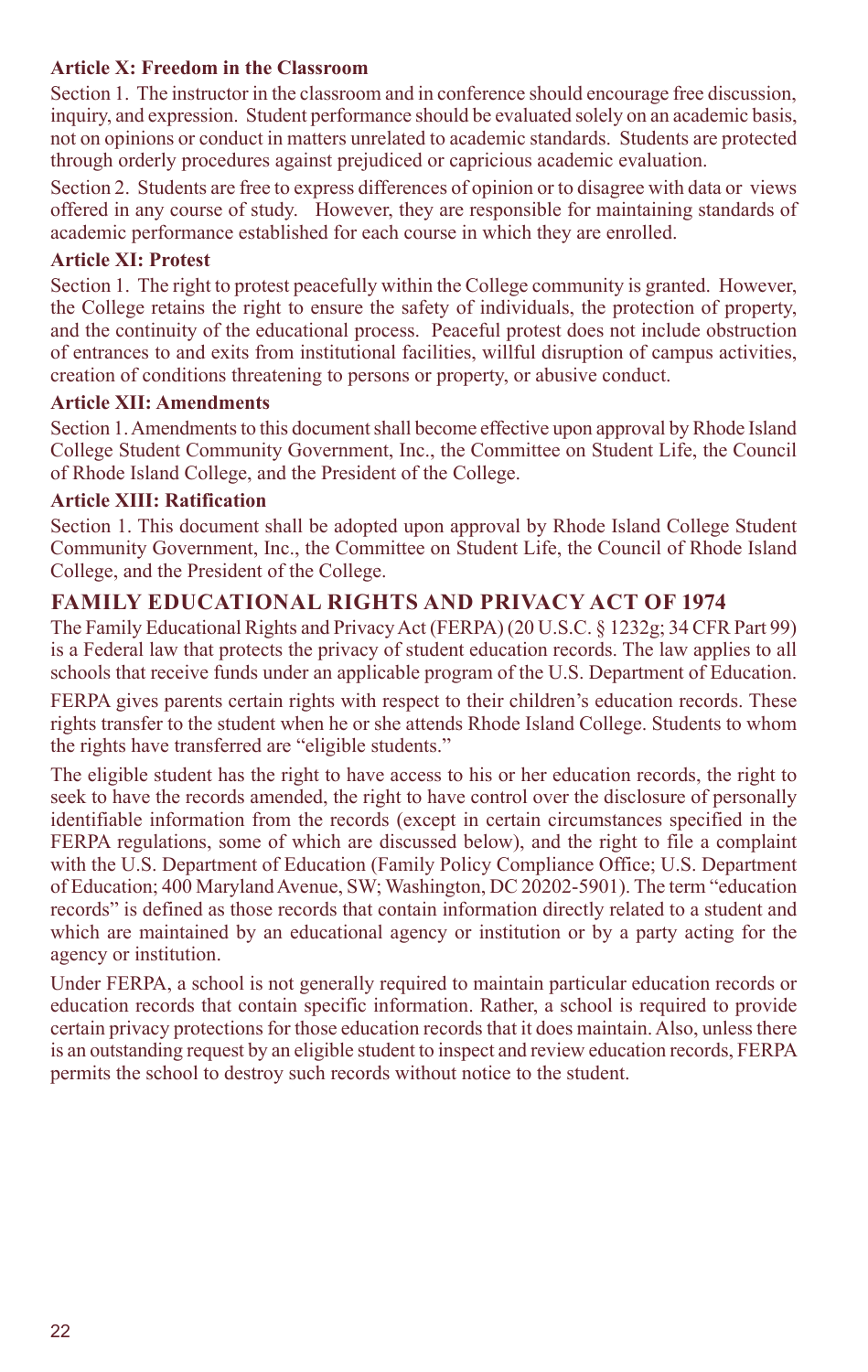#### **Disclosure of Education Records**

Under FERPA, a school may not generally disclose personally identifiable information from an eligible student's education records to a third party unless the eligible student has provided written consent. Third party in this case includes parents. The student's education record includes class schedules, transcripts, grades, GPA and all other relevant information.

Generally, schools must have written permission from the student in order to release any information from a student's education record. However, FERPA allows schools to disclose those records, without consent, to the following parties or under the following conditions (34 CFR § 99.31):

- • School officials with legitimate educational interest;
- • Other schools to which a student seeks or intends to enroll, or is already enrolled as long as the disclosure is related to the student's enrollment;
- Specified officials for audit or evaluation purposes;
- • Appropriate parties in connection with financial aid to a student;
- • Organizations conducting certain studies for or on behalf of the school;
- Accrediting organizations;
- • To comply with a judicial order or lawfully issued subpoena;
- Appropriate officials in cases of health and safety emergencies; and
- • State and local authorities, within a juvenile justice system, pursuant to specific State law.

Schools may disclose, without consent, "directory" information such as a student's name, address, telephone number, date and place of birth, honors and awards, and dates of attendance.

### **Complaint Resolution Policy**

Rhode Island College affirms its commitment to ensuring an environment for all students and employees that is fair, humane, and respectful; an environment that supports and rewards students and employees on the basis of relevant considerations, and which is free from discriminatory, inappropriate, and disrespectful conduct or communication. As an institution of higher education dedicated to fostering and upholding higher order values of human dignity and respect for the individual, Rhode Island College expects standards of professional behavior that exceed those minimally prescribed by law.

This policy provides two avenues for pursing a complaint: an Informal Resolution Procedure and a Formal Resolution Procedure. An individual may utilize either or both of these avenues of resolution. The College will maintain records and monitor all complaints at all levels. In the case of Affirmative Action complaints, all records are required to be retained for monitoring purposes. The complete "Complaint Resolution Policy" can be found at: http://www.ric.edu/administration/complaintRes.php.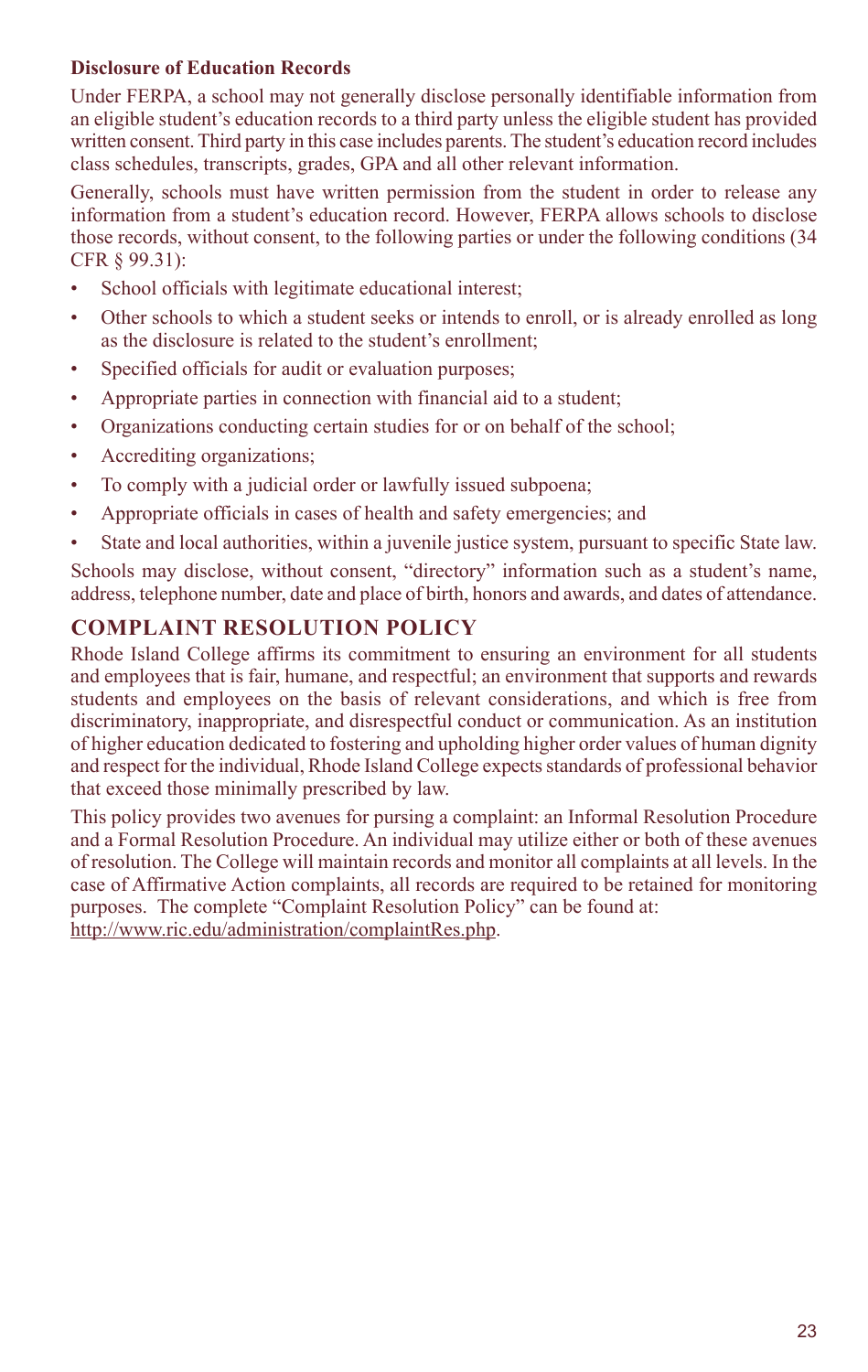## **SECTION III: STUDENT RESPONSIBILITIES**

#### **Academic Standards ACADEMIC INTEGRITY**

*(As amended by the Council of Rhode Island College – 11/07/08; 4/13/12; and 12/13/13) (Approved by the President – 12/20/13)*

#### **1. Introduction**

Academic integrity is the foundation of the academic community. Students who violate College rules on academic integrity are subject to disciplinary penalties, including the possibility of failure or removal from a course, disciplinary probation, and/or dismissal from the College. Individual schools may have additional standards and policies related to academic honesty. Information regarding academic integrity at Rhode Island College, including information regarding academic integrity hearings, can be found at www.ric.edu/aib.

#### **2. Applicability**

The rules for academic integrity, and the penalties for violations, apply to all undergraduate and graduate, full-time and part-time students at Rhode Island College. Persons who withdraw from the College after allegedly violating these standards, who are not officially enrolled for a particular term but who have a continuing relationship with the College or who have been notified of their acceptance for admission are considered "students." In such cases a student may be prevented from re-enrolling or may be readmitted with certain restrictions until the case is resolved.

#### **3. Prohibited Behavior**

Examples of violations of Academic Integrity include (but are not limited to):

- • Cheating: intentionally using or attempting to use unauthorized materials, information or study aids in any academic exercise.
- Fabrication: intentional and unauthorized falsification or invention of any information or citation in an academic exercise.
- Plagiarism: intentionally or knowingly representing the words or ideas of another as one's own in any academic exercise. The following are examples of plagiarism:
	- *i.* Word-for-word plagiarism: This includes (a) the submission of another student's work as one's own; (b) the submission of work from any source whatever (print or electronic) without proper acknowledgement by footnote or reference within the text of the paper; (c) the submission of any part of another's work without proper use of quotation marks.
	- *ii.* Patchwork plagiarism: This consists of a piecing together of unacknowledged phrases and sentences quoted verbatim (or nearly verbatim) from a variety of sources. The mere reshuffling of other people's words does not constitute original work.
	- *iii.* Unacknowledged paraphrase: It is perfectly legitimate to set forth another author's facts or ideas in one's own words, but if one is genuinely indebted to the other author for these facts or ideas, the debt must be acknowledged by footnote or reference within the text of the paper (e.g., the above paragraphs are based largely on Sears, Harbrace *Guide to the Library and Research Paper*, p. 39).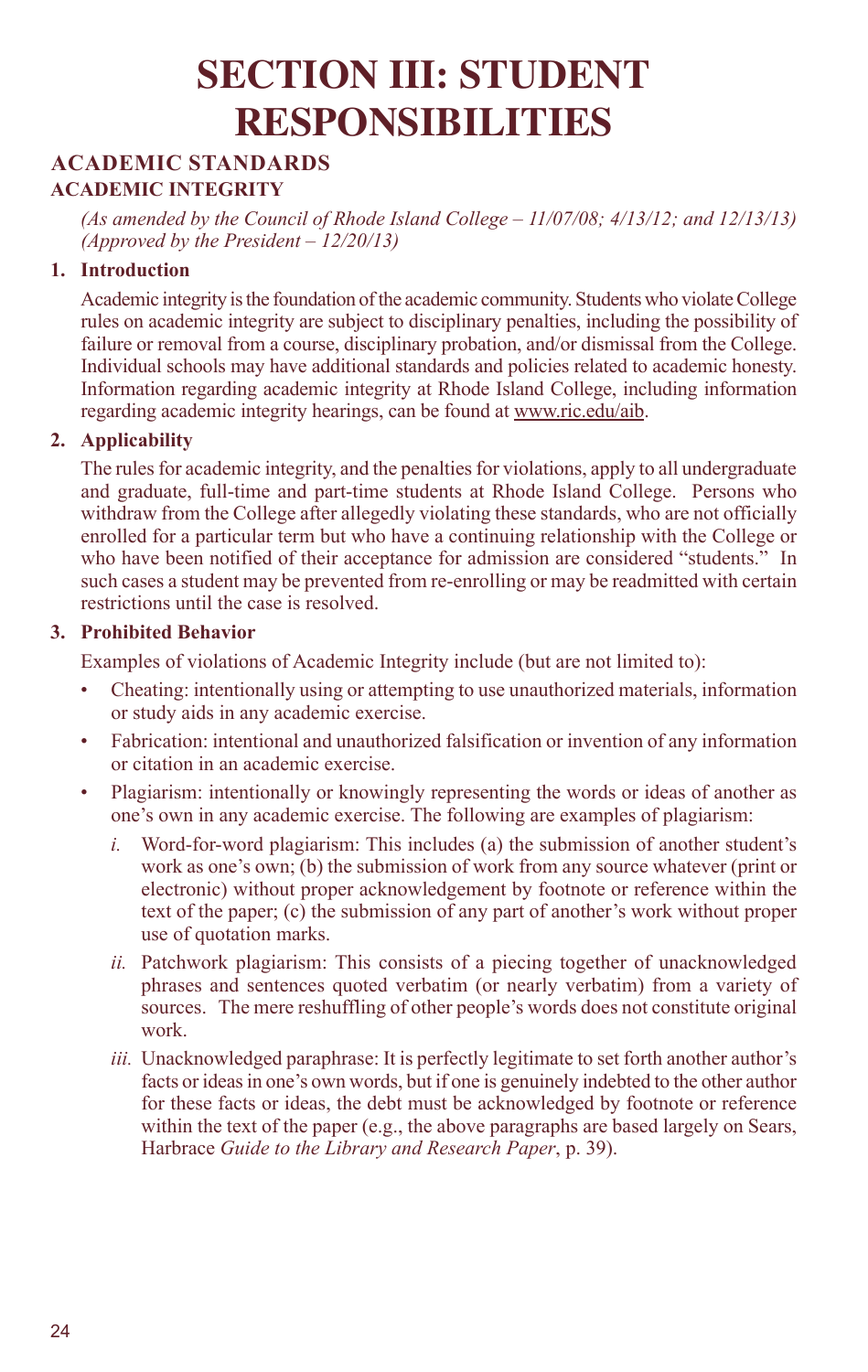Many facts, ideas, and expressions are considered to be in the public domain or general knowledge and need not be acknowledged (e.g., the fact that the Declaration of Independence was signed in 1776; the idea that universal public education is essential to the survival of democratic institutions; such proverbial expressions as "A rolling stone gathers no moss," or "New York is a great place to visit, but I wouldn't want to live there,") but as a general rule, when one is in doubt, it is best to acknowledge the source.

- Collusion: facilitating academic dishonesty intentionally or knowingly helping or attempting to help another to commit an act of academic dishonesty.
- Deception: Providing false information to an instructor concerning a formal academic exercise, e.g. giving a false excuse for missing a deadline or falsely claiming to have submitted work.
- Sabotage: Acting to prevent others from completing their work. This includes cutting pages out of library books or willfully disrupting the experiments of others.
- Multiple Submissions: Submitting for credit, when a student has not been given permission to do so, any work that is the same or substantially the same as work that has been submitted for credit in another course. Many professors allow re-working or building on prior work; however, multiple submissions are permitted only with the prior permission of the instructor(s), and only when the student acknowledges the multiple submission in the work itself.

#### **4. Adjudicating Allegations of Academic Integrity Misconduct**

Formal adjudication of alleged violations of the Academic Integrity Code is conducted by the Academic Integrity Board.

a. Initiation of Complaint:

Cases of academic dishonesty should be identified by individual faculty members, and reported to the V.P.A.A. A student may also report a case to a faculty member or V.P.A.A.

b. Faculty Role:

The faculty member has two clearly defined roles: first, to establish preventive measures; and, second, to ensure that detected instances of academic dishonesty are dealt with appropriately and reported.

Preventive measures should include a statement to each class by the faculty member outlining expected standards of intellectual honesty and the necessity for such standards. The faculty member should also maintain reasonable security of all examination materials and procedures. Generally, the faculty member should employ any reasonable methods to discourage acts of academic dishonesty.

A faculty member may take action up to and including failing a student accused of academic dishonesty. Some often-used penalties include:

- *i.* A low or failing grade on the assignment in which the offense occurred.
- *ii.* An additional assignment.
- *iii.* Reduction of the final grade up to and including failure.
- *iv.* Any combination of the above.

In all cases, a report describing the nature of the dishonesty and the subsequent action taken by the faculty member shall be filed with the Vice President for Academic Affairs. Additionally, the faculty member may recommend that the Academic Integrity Board recommend further action.

c. Vice President for Academic Affairs Role:

The Vice President for Academic Affairs shall maintain a file of any and all reports of academic dishonesty. At the discretion of the Vice President for Academic Affairs and depending upon the severity of the infraction, the student may be informed in writing about possible consequences of further infractions.

In the case of multiple infractions, the Vice President for Academic Affairs will refer the student's name to the Academic Integrity Board for review and possible action.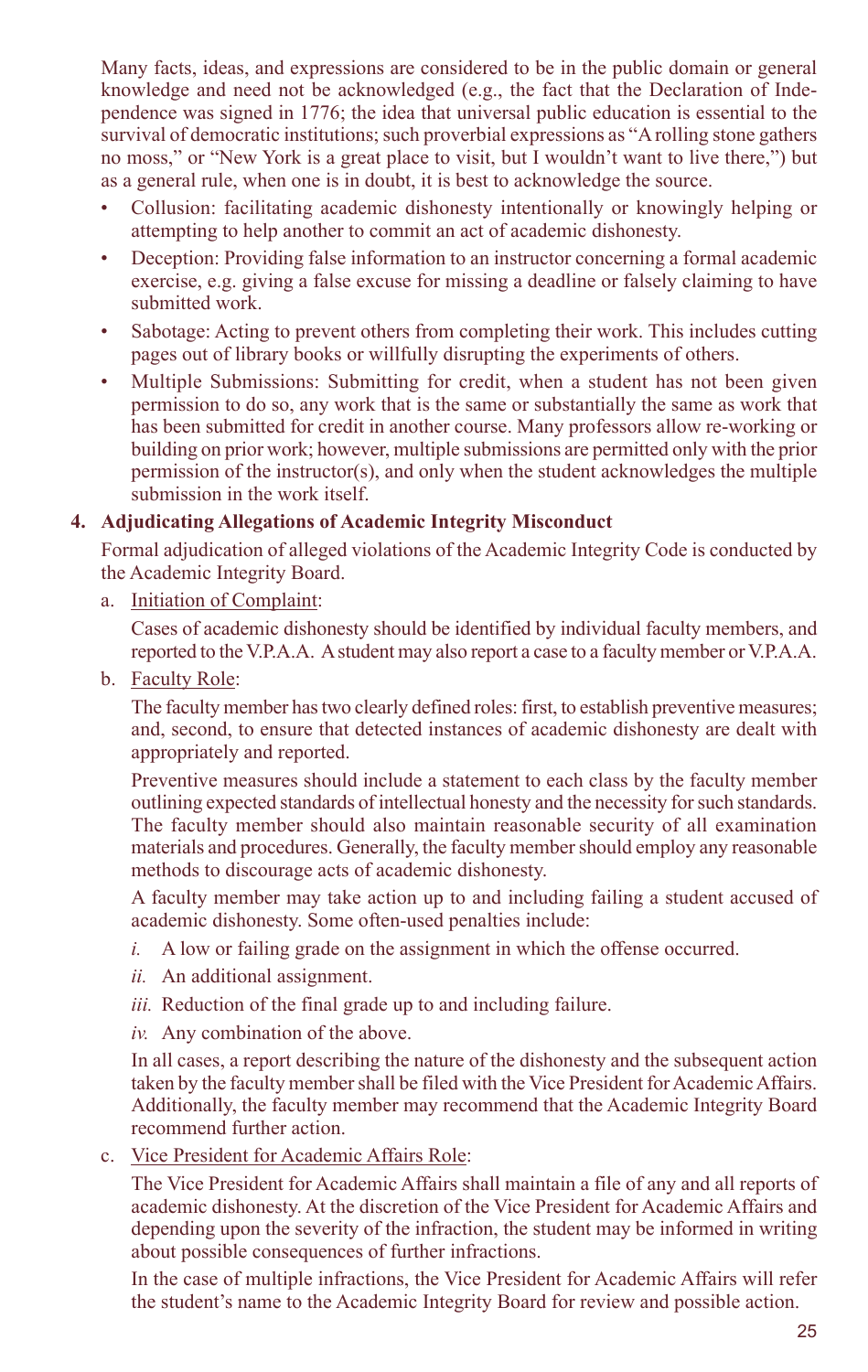#### d. Role of the Academic Integrity Board:

The Academic Integrity Board shall consider cases referred to it by the Vice President for Academic Affairs, and has the option to recommend any of the penalties ranging from those available to the faculty member to placing the student on academic probation or expelling the student from the College.

1. Appeal

Any student accused of academic dishonesty may appeal action taken by the instructor in a case to the Academic Integrity Board

- 2. Appeals Procedure
	- i. Appeals or referrals to the Board will follow the standard procedure of the Board.
	- ii. The Board shall inform the student, the faculty member, and Vice President for Academic Affairs of its decision.
	- iii. A record of the cases concerning academic dishonesty will be kept in the Office of the Vice President for Academic Affairs
	- iv. A student may appeal the decision of the Academic Integrity Board (concerning academic dishonesty) to the Vice President of Academic Affairs. Appeals may be considered on the basis of new information or procedural errors.

#### e. Hearing Procedures

Absent extraordinary circumstances, the Academic Integrity Board (AIB) shall operate in accordance with the following:

- 1. The student accused will be given written notice of an academic integrity violation.
- 2. The Chair of the Board shall schedule the time, date and place of the hearing(s), to be held normally at least five days following the student's notification but normally within thirty days. The Chair shall rule on any other procedural matters raised by either party.
- 3. Any documentary evidence that any witness or party wishes to present at the hearing shall normally be submitted to the Vice President for Academic Affairs (VPAA) as far in advance of the hearing as possible. The VPAA shall forward all evidence to the AIB Chair. The Chair will share all evidence with the Board prior to the hearing. The accused may view the evidence prior to the hearing by contacting the Chair and arranging to have the materials viewed. Any documentary evidence not submitted in advance of the hearing shall be permitted at the discretion of the Chair.
- 4. An accused student or a complaining witness may request that one or more members of the Board be recused for good cause such as a conflict of interest or bias. The fact that one of more members of the Board may have previously adjudicated a matter involving the student or witness(s) shall not, in and of itself constitute good cause. The Chair shall rule on the request for recusal except when the Chair is the subject of the recusal request in which case the remaining members shall make the ruling.
- 5. Board Hearings shall be conducted in private.
- 6. The accused student, the party bringing the charges forward, and a person of support for the accused student and the party bringing the charges forward may attend the hearing. A person of support for the accused student and a person of support for the party bringing the charges forward may attend. However, the support person must be a member of the RIC community and may not be a member of the accused family. The support person may only speak to the Board with the Chair's approval. Attendance of any other witnesses shall be at the discretion of the Chair.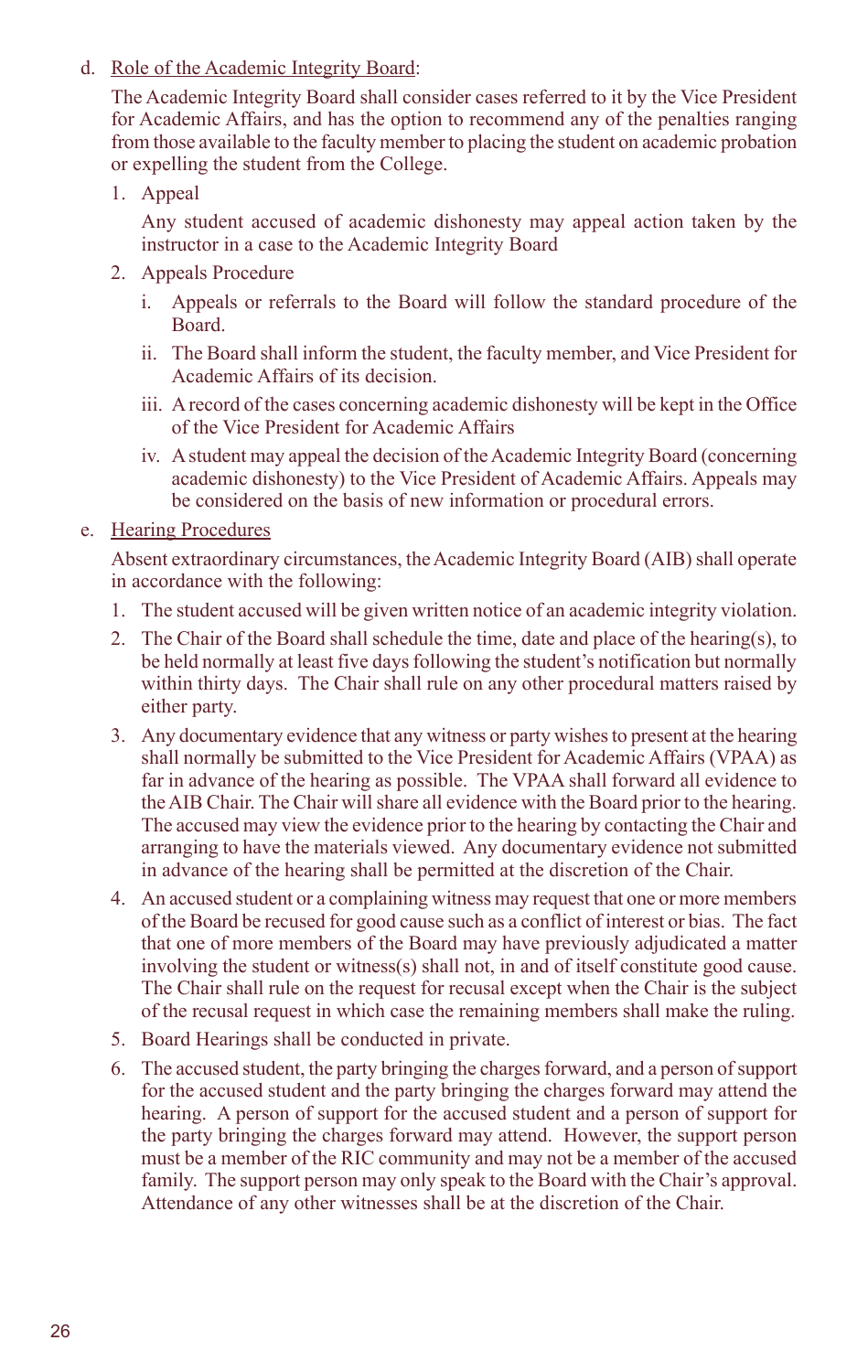- 7. The Board's deliberations concerning the determination of guilt and the imposition of sanctions shall be conducted in executive session.
- 8. Where more than one student is accused of misconduct arising out of the same incident the accusations against all of the students shall be considered separately. The Chair shall rule on any exceptions.
- 9. All members of the College community are expected to cooperate with the Academic Integrity Board and those who are prospective witnesses shall make themselves available at the hearing as necessary. The parties seeking to call witnesses from the College community shall contact the witnesses as far in advance of the hearing as possible.
- 10. Hearsay evidence may be admitted at the discretion of the Chair.
- 11. The hearings shall be conducted without the formal procedures that are obtained in a court of law.
- 12. A recording shall be made of the hearing and a copy shall be provided to the accused student upon request.
- 13. Following the presentation of the case by the party bringing the charges forward and/or the Board, the accused student shall have the opportunity to respond.
- 14. Questions directed at the accused and the Complainant (if present) will be asked by the Board.
- 15. Normally, the party bringing the charges forward and accused student may not directly question each other.
- 16. At the discretion of the Chair either side may make a closing argument with the accused student going last.
- 17. The Board's determination shall be made on the basis of whether it is more likely than not that the accused student violated the Academic Integrity Code except where the likely sanction is either suspension for at least a semester or expulsion in which case the standard of proof shall be by clear and convincing evidence.
- 18. The Board shall make its decision(s) on the evidence presented and arguments made at the hearing, in addition to evidence and findings related to previous hearings of the accused and college documents. If the accused student fails to appear, the Board shall proceed with the hearing and consider whatever evidence is presented.
- 19. Corrective actions may include but are not limited to: expulsion, suspension, academic probation, failure of a course, failure of assignment (s), and/or a prescription of work by an assigned Academic Integrity Advisor. The Board may also prevent a student from graduating.
- 20. Notice of the Board's decision, including information regarding any relevant right of appeal, shall be sent to the accused student as soon as practicable.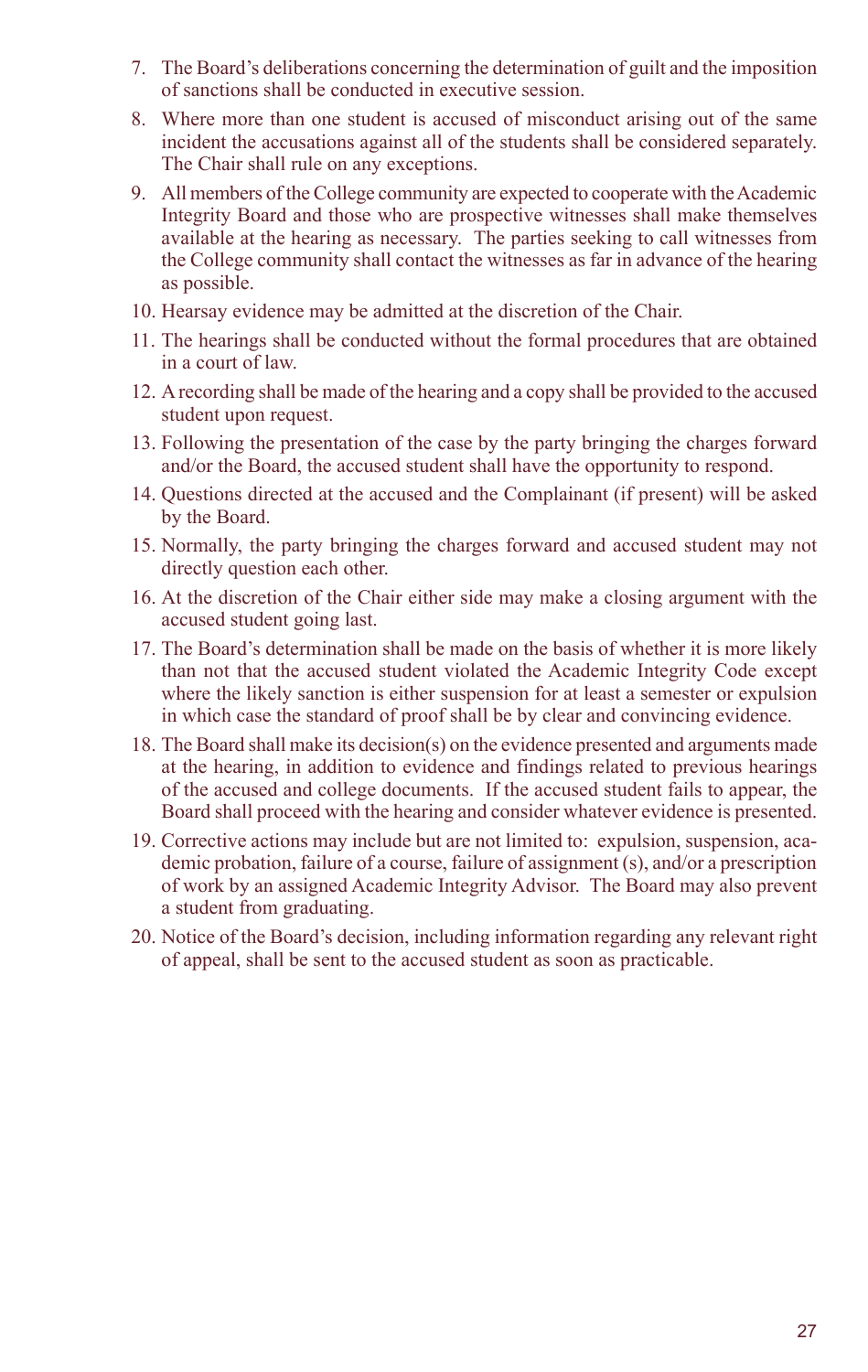### **Non-Academic responsibilities**

#### **STUDENT CONDUCT CODE**

#### **General Principles**

All members of the campus community share a responsibility for maintaining and enhancing an environment guided by mutual respect, high standards of integrity, and reason. To that end the College has established this Student Conduct Code, which outlines standards of behavior that promote the safety and welfare of the Rhode Island College community.

Rhode Island College expects that all students will abide by the policies of the College as well as state, local, and federal laws. Criminal activity occurring on campus will normally be reported to the appropriate law enforcement agency.

#### **Applicability of Code**

The Student Conduct Code applies to all undergraduate, graduate, full-time and part-time students at Rhode Island College and all student organizations. Persons who withdraw from the College after allegedly violating the Student Conduct Code, who are not officially enrolled for a particular term but who have a continuing relationship with the College or who have been notified of their acceptance for admission are considered "students." In such cases a student may be prevented from re-enrolling or may be readmitted with certain restrictions until the case is resolved.

Student behavior occurring off campus that is in violation of the Code or local, state, or federal laws that may adversely affect the College or its relationship with the surrounding community may subject students and/or student organizations to college discipline.

#### **Prohibited Behavior**

Students may be subject to discipline if found to have committed, to have attempted to commit, or to have threatened to commit the following:

*Personally-Directed Abuse Against Another Member of the College Community*:This includes:

- 1. Assault, including sexual assault or battery
- 2. Stalking
- 3. Cyberstalking
- 4. Bullying or Cyberbullying as defined in R.I. Gen. Laws § 16-21-33
- 5. Illegally Harassing any member of the College community or visitor to the College as outlined in the College's Illegal Harassment Policy.
- 6. Illegally Discriminating against any member of the College community or visitor to the College while engaged in any College-recognized or related activity as set forth in the College's Equal Opportunity policy.

*Possession of Weapons,* or weapon facsimile, including a firearm (as defined in R.I. Gen. Laws § 11-47-2 (3)) blackjack, slingshot, billy, sandclub, sandbag, metal knuckles, slap glove, bludgeon, stun-gun, the so called "Kung-Fu" weapon, crossbow, dagger, dirk, stiletto, sword-in-cane, bowie knife, or other similar weapon designed to cut and stab another or any concealed razor, or knife of any description having a blade of more than three (3) inches in length measuring from the end of the handle where the blade is attached to the end of the blade.

This prohibition shall not apply to students who are law enforcement officers or uniformed members of the armed forces in connection with their duties. This prohibition shall also not apply to those facsimiles used as part of an organized College-sanctioned event or academic activity.

*Possession of Fire works, Dangerous Chemicals or Other Explosives* except when appropriately used in connection with a College-sponsored activity.

*Disorderly Conduct* as defined in R.I. Gen. Laws § 11-45-1.

*Urinating in Public* 

*Public Intoxication*

*Disruptive Behavior* that obstructs or otherwise interferes with College classes, meetings, the work of a college employee(s) or legitimate student activities.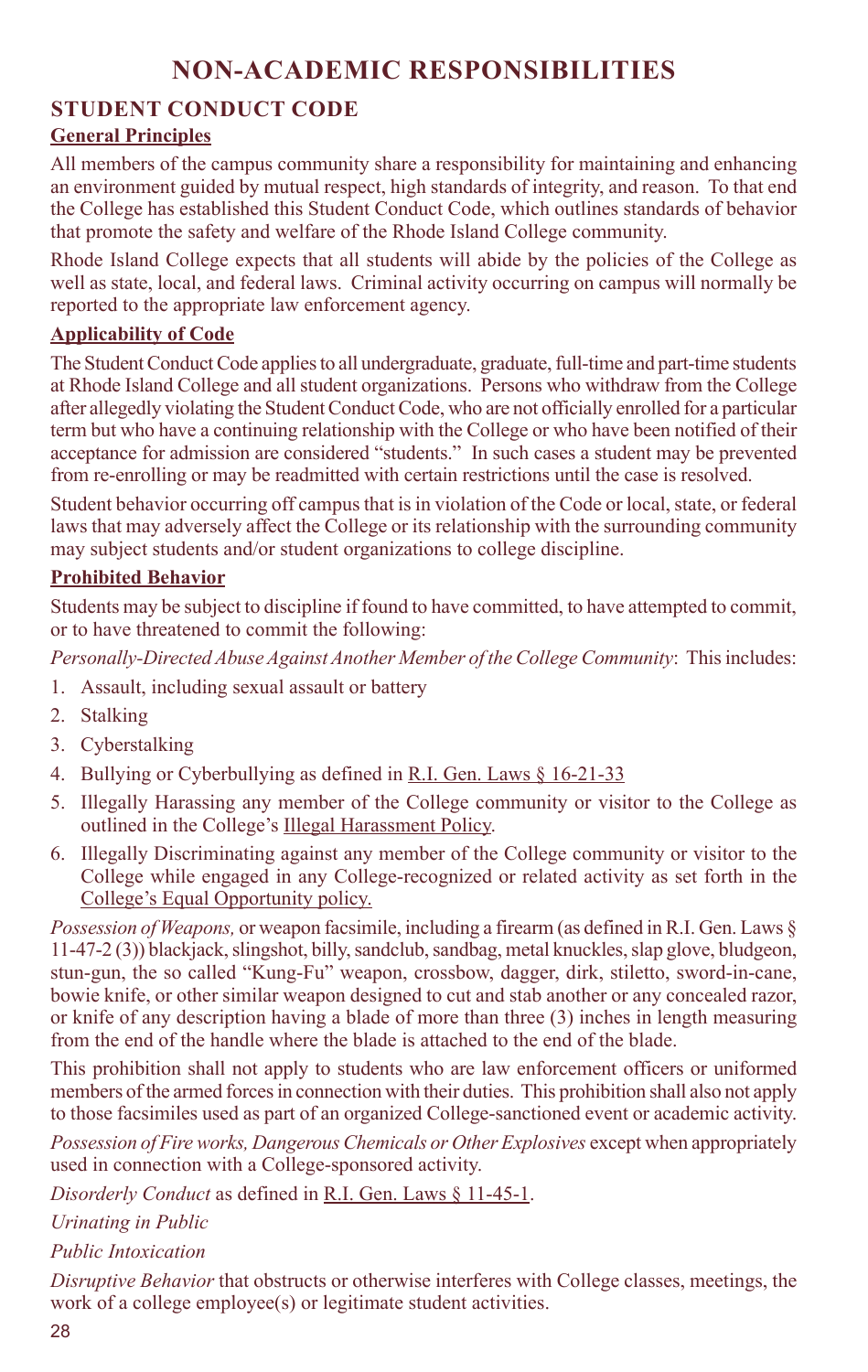*Possession of Alcohol or Illegal Drugs, Including The Use of Prescription Pharmaceuticals For Other Than Their Intended Use,* on the campus or in any College-owned or controlled vehicle. This policy applies to all campus facilities including residence halls and at all student activities and events presented on campus by a College sponsored or a non-sponsored host. The Vice President for Student Affairs may grant exceptions when alcohol is an intended addition to a meal (e.g., a champagne toast at a reception). At all such scheduled events, it is required that nonalcoholic beverages also be served. No mention of alcohol is to be included in any publicity or promotion of said events. Marijuana possessed with a medical prescription is not permitted on campus because it remains a drug prohibited by federal law. Students with prescriptions for medical marijuana should contact the Office of Disability Services to register and develop a reasonable accommodation plan involving responsible off-campus use. Students who violate the aforementioned policies regarding alcohol or illegal drugs are subject to the general principles of the College judicial process through the Student Conduct Board and/or the Dean of Students. Possible sanctions range from removal of attendance privileges at college events to institutional expulsion. In addition, members of the College community, who violate the existing laws of the State of Rhode Island pertaining to alcohol possession and consumption or the use and abuse of illegal drugs, may risk prosecution by civil authorities.

*Hazing* as that term is defined in R.I. Gen. Laws § 11-21-1, which is any conduct or method of initiation into any student organization, whether College-recognized or not, that willfully or recklessly endangers the physical or mental health of any person. Hazing includes, but is not limited to: whipping, beating, branding; forced calisthenics; exposure to the weather; forced consumption of any food, liquor, beverage, drug or other substance, or any brutal treatment or forced physical activity which is likely to adversely affect the physical health or safety of any person, or which subjects any person to extreme mental stress, including extended deprivation of sleep or rest or extended isolation.

*Engaging in Any Unlawful Activity.* The College is not, and cannot be, a sanctuary. Its members are governed by civil law and specifically the laws of the State of Rhode Island. Illegal activity by students, whether on or off campus, subjects the individual to prosecution by civil authorities. In addition, the student is subject to disciplinary action by the College when its special interests (e.g., the health and safety of its members, college property, and its educational programs) are jeopardized.

*Failing to Comply With Faculty or Staff Directives:* This includes failure to conform to the procedures for adjudicating student disciplinary complaints.

*Failing to Comply With the College's Responsible Computer Use Policy*

*Malicious or Reckless Destruction of Property:* The intentional or reckless damage to or destruction of College property or of property on College premises belonging to others, including graffiti, destroying/removing advertisements, is prohibited.

*Acts of Dishonesty, including but not limited to the following:*

- Furnishing false information to any College official, faculty member, or office.
- Forgery, alteration, or misuse of any College document, record, or instrument of identification
- Interfering with the operation of the student disciplinary process.

*Illegal Gambling*: Gambling is prohibited on the campus and at any College-sponsored or College-recognized event.

*Unauthorized Possession, Duplication or Use of Keys to Any College Premises:* Unauthorized possession, duplication or use of keys to any college premises is prohibited

*Unauthorized Entry or Other Use of College Premises* is prohibited

*Deliberate Misuse of Fire Safety Equipment, Including Exit Signs and Fire Doors:* Tampering with fire safety equipment (including, but not limited to, fire extinguishers, exit signs, automatic sprinkler heads, local smoke and heat detectors, and emergency lights) is prohibited. Safety equipment, such as exit lights, fire alarms, sprinkler systems, smoke alarms, or other safety or fire- fighting equipment must not be used inappropriately or rendered inoperable. Emergency exit charts shall not be removed or covered. Self-closing mechanisms on interior doors shall not be disabled and interior doors shall not be propped open.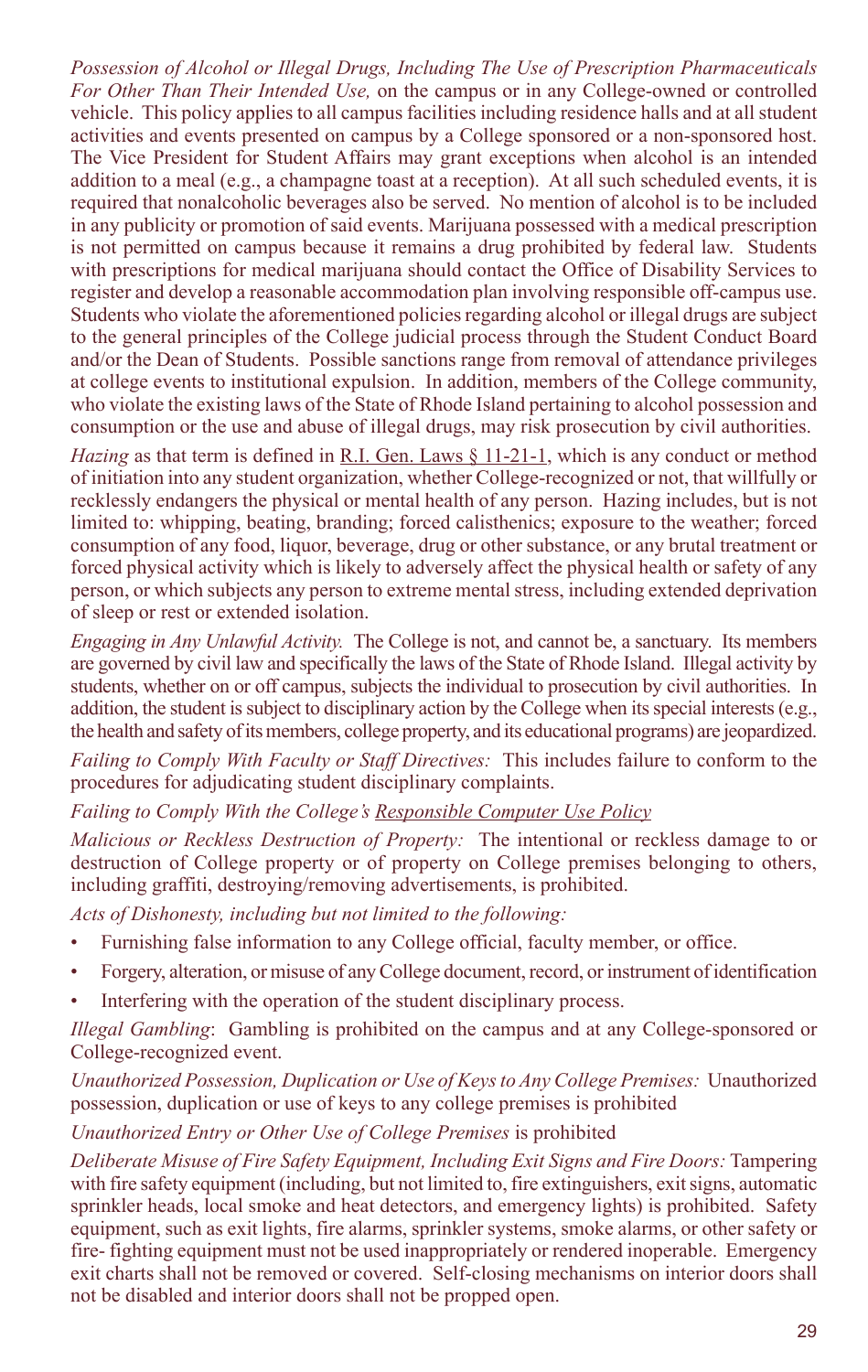#### *Violation of Residence Hall Policies listed in the section on Residence Hall Responsibilities (below)*

*Commercial Sales or Solicitation of Members of the College community Without Authorization of the Vice President of Student Affairs:* Any person desiring to sell any products or services on the campus must have written permission from the Dean of Students, the Director of the Student Union or his/her designee. Credit card marketing is one form of solicitation that does not advance the mission of the institution and, therefore, is prohibited.

*Smoking in Any College Building, Vehicle, or Other Facility and Within 50 feet of Any Entrance or Exit Thereto:* Every member of the College community is entitled to a smoke-free environment. Smoking is prohibited in ALL RHODE ISLAND COLLEGE buildings and facilities. Smoking is permitted only in outdoor areas provided that it occurs 50ft. from building entrance ways and vestibules or in externally designated areas.

#### *Violation of any officially promulgated College rule or regulation not listed above*

#### **Adjudicating Allegations of Student Misconduct**

Formal adjudication of alleged violations of the Student Conduct Code is conducted by the Student Conduct Board. Absent extraordinary circumstances, the college will conclude all disciplinary processes within 60 days of receiving a report of an alleged violation. If this timeline needs to be extended, the college will communicate the extension in writing to complainant and respondent.

a. Report Initiation

Any member of the College community may file a report with the Dean of Students accusing a student of violating the Student Conduct Code. The complaint shall normally be in writing and filed promptly following the complainant's learning of the alleged misconduct. Where an allegation concerns both academic and non-academic misconduct the adjudication shall be assigned to either the Student Conduct Board or the Academic Integrity Board at the discretion of the Vice President for Academic Affairs and Dean of Students.

b. Administrative Determination

The Dean of Students shall conduct an investigation to determine:

- 1. Whether the allegations in the complaint, if proven, constitute a violation of the Student Conduct Code, and if so
- 2. Whether, the charges can be disposed of administratively by mutual consent of the complainant(s), the accused student or student organization, and the Dean of Students, or
- 3. Whether the charges can be disposed of administratively insofar as the factual allegations are concerned but not as to the appropriate sanction or other resolution.

If the Dean of Students concludes that the allegations, if proven, constitute a violation of the Student Conduct Code but the matter cannot be resolved through an Administrative Determination (e.g. mutual consent cannot be reached, or the sanction as determined by the Dean of Students is rejected by the accused student or student organization), she or he will refer the case for formal.

c. Interim Suspension

The Dean of Students with the concurrence of the Vice President for Student Affairs or the President may immediately suspend a student on an interim basis in advance of a disciplinary hearing whenever she or he determines that allegations in the complaint, if proven, constitute a violation of the Student Conduct Code and there is a compelling need to remove the student from some or all parts of the campus and/or during certain times in order to safeguard the safety of members of the campus community, including the safety of the individual student, or to avoid disruption of the normal operations of the College. The Dean of Students may establish any reasonable conditions in lieu of not imposing an interim suspension or for lifting the interim suspension.

The status of a student, including those who have been suspended on an interim basis, shall not otherwise be altered pending adjudication of any disciplinary charge(s) and during the pendency of any appeal, provided, however, if the sanction proposed is suspension or expulsion. No grades, awards or degrees shall be awarded and a student who has been suspended on an interim basis who has been found responsible for violating the Student Conduct Code shall remain suspended on an interim basis during any appeal period.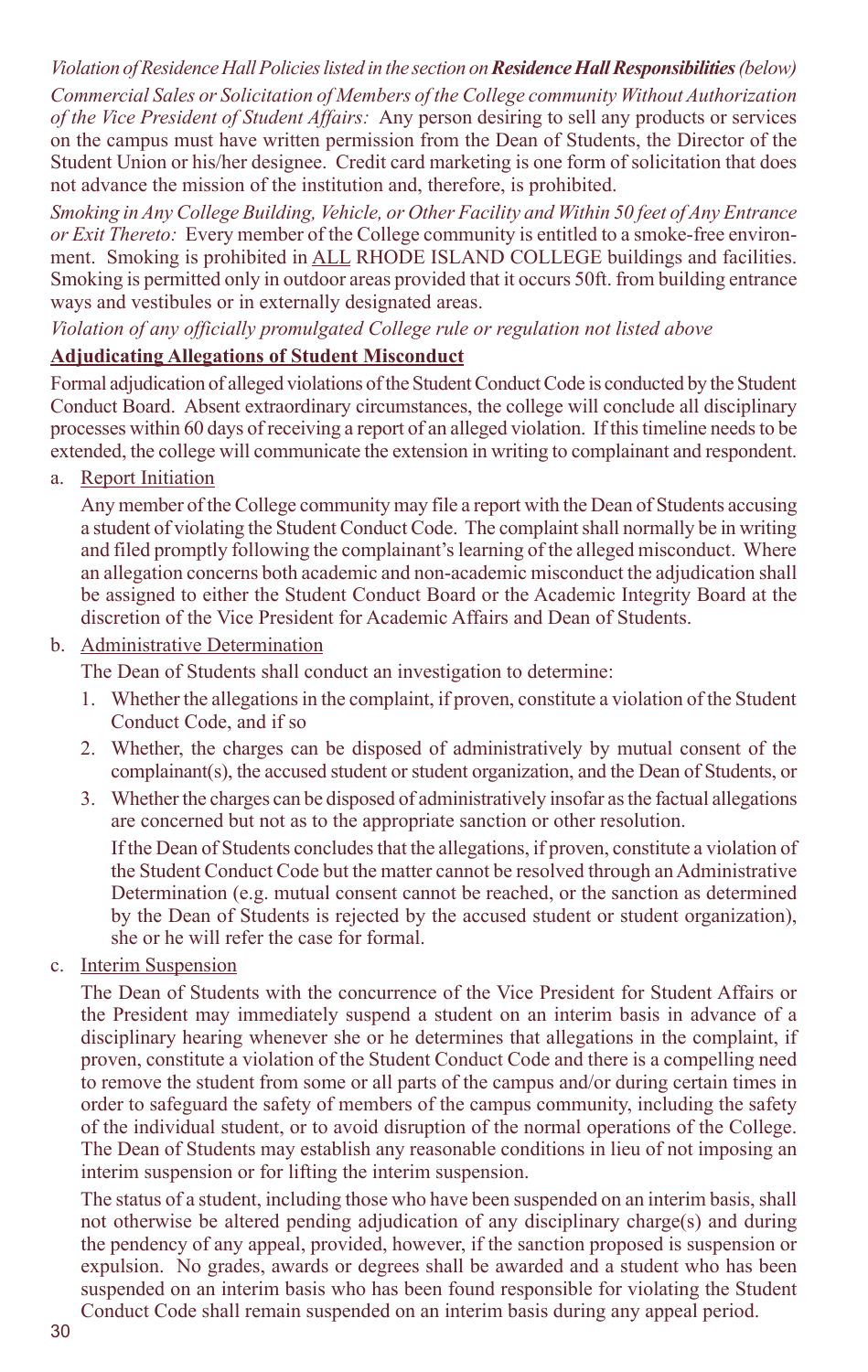#### d. Hearing Procedures for Formal Adjudication

Absent extraordinary circumstances, the appropriate hearing officer (e.g. Dean of Students, Chair of the Student Conduct Board) shall operate in accordance with the following:

- 1.) The accused student or student organization shall be given written notice of the specific allegations, the provision(s) of the Student Conduct Code alleged to have been violated, the nature of the evidence that is likely to be presented at the hearing, the names of witnesses likely to be called, and the range of sanctions likely to be imposed in the event the student/student organization is found responsible for the behavior alleged.
- 2.) The hearing officer shall schedule the time, date and place of the hearing(s), to be held normally at least five days following the student's/student organization's notification but normally within thirty days. The hearing officer shall rule on any other procedural matters raised by either party.
- 3.) Any documentary evidence that any witness or party wishes to present at the hearing shall normally be submitted to the hearing officer as far in advance of the hearing as possible. The hearing officer shall cause the evidence to be shared with the accused student/student organization, complaining witness, and the appropriate college administrators. Any objection to the introduction of such documentary evidence shall be made to the hearing officer prior to the hearing. The hearing officer's ruling shall be noted in the record of the hearing (but the substance of the excluded evidence shall not be shared with other members of the Board in cases referred to the Student Conduct Board). Any documentary evidence not shared in advance of the hearing shall, absent extraordinary circumstances, be excluded.
- 4.) In cases referred to the Student Conduct Board, an accused student/student organization or a complainant may request that one or more members of the Board be recused for good cause such as a conflict of interest or articulable bias. The fact that one of more members of the Board may have previously adjudicated a matter involving the student or witness(s) shall not, in and of itself constitute good cause. The Chair shall rule on the request for recusal except when the Chair is the subject of the recusal request in which case the remaining members shall make the ruling.
- 5.) Hearings normally shall be conducted in private. Exceptions, for good cause, may be granted by the hearing officer. In Student Conduct Board cases, the Dean of Students may be present at the request of the Chair or a majority of the members of the Board in order to advise on procedural questions, unless the Dean of Students is the formal complainant.
- 6.) The complainant, the accused student/student organization and his or her advisor may attend the entire hearing. Attendance of any other witnesses shall be at the discretion of the hearing officer. Any person who in the presence of the Board during a hearing exhibits contemptuous, boisterous, disorderly or violent conduct, tending to impair or to interrupt the due course of a hearing, may be held in contempt, sanctioned therefore, and/or ejected from the hearing with the aid of campus police.
- 7.) The Student Conduct Board's deliberations concerning the determination of guilt and the imposition of sanctions shall be conducted in executive session. Provided however, where the Dean of Students is the formal complainant and his or her presence is requested by the Chair or a majority of the members of the Board in order to advise on procedural questions the Dean may be present.
- 8.) Where more than one student is accused of misconduct arising out of the same incident the accusations against all of the students shall, absent extraordinary circumstances, be considered together. The hearing officer shall rule on any applications for separate hearings.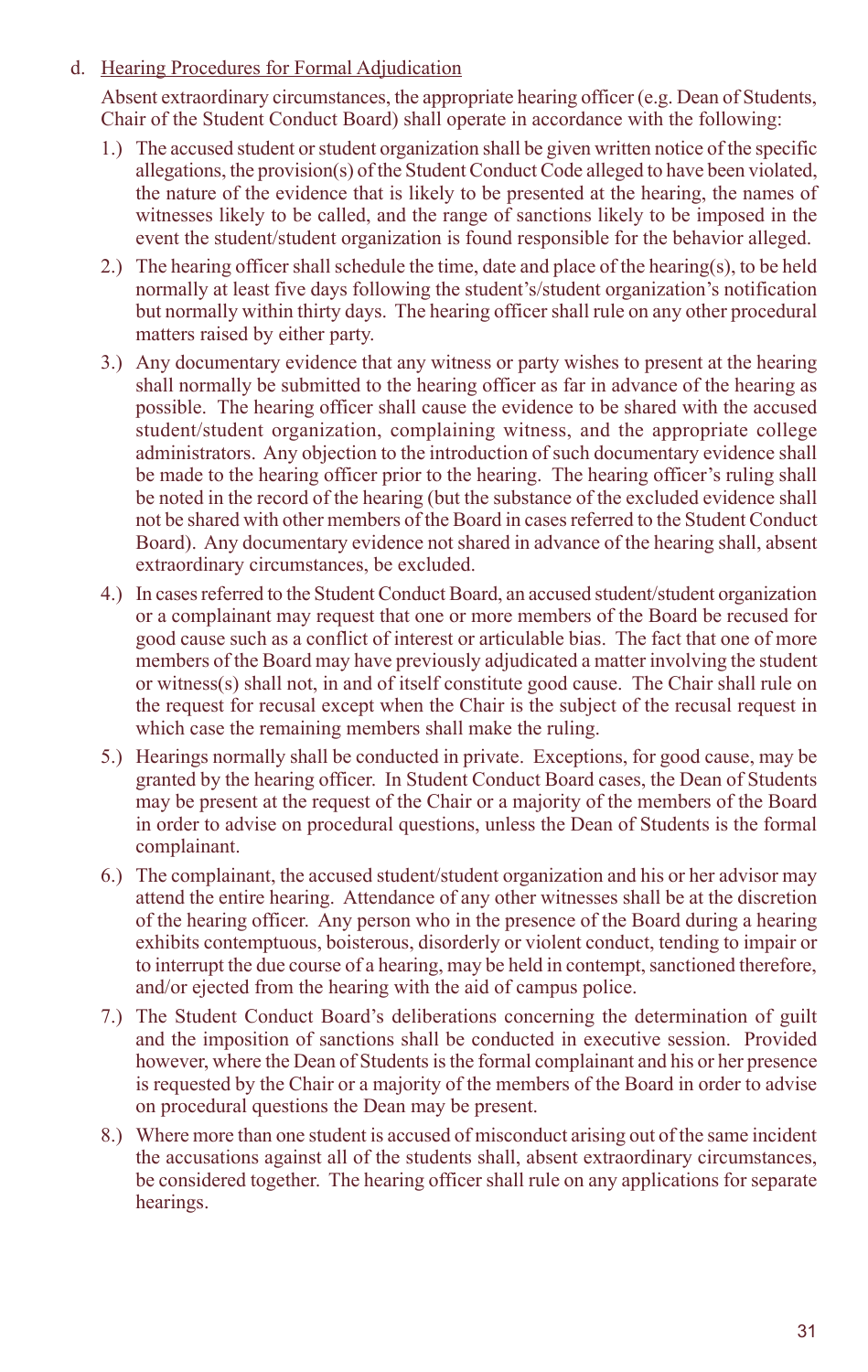- 9.) The complainant and the accused student/student organization may be assisted by an advisor who must be a member of the College community except in cases involving sexual assault, in which case the complainant and accused have the right to an advisor of his or her choice, or in cases where the alleged facts are such that the accused student may face criminal prosecution, in which case the accused may have the assistance of legal counsel at his or her own expense. Any advisor or counsel may not participate in the hearing and said advisor or counsel's sole role shall be to silently advise the accused student.
- 10.) All members of the College community are expected to cooperate in disciplinary hearings and those who are prospective witnesses shall make themselves available at the hearing as necessary. The parties seeking to call witnesses from the College community shall contact the witnesses as far in advance of the hearing as possible. If necessary, the Dean of Students shall assist in obtaining the attendance of Collegecommunity witnesses who are identified at least two days prior to the hearing.
- 11.) Hearsay evidence may be admitted at the discretion of the hearing officer. Provided however, written allegations of material facts shall normally be given little weight.
- 12.)The hearings shall be conducted without the formal procedures that obtain in a court of law.
- 13.) A recording shall be made of the hearing and is the property of the college and shall be made available to the accused student upon request to formulate an appeal only. In cases of sexual assault, the recording also is available to the complainant to formulate an appeal. Normally, this request will be fulfilled by arranging for the accused to listen to the recording.
- 14.)The hearing body shall make its decision(s) solely on the evidence presented and arguments made at the hearing. If the accused student/student organization fails to appear the hearing shall proceed and consider whatever evidence is presented.
- 15.)The complainant shall have the burden of going forward. However, at the hearing officer's discretion the order of witnesses or the presentation of documentary evidence may be taken out of order.
- 16.) Normally, the complainant and accused student/student organization may not directly question witnesses.
- 17.) Following the presentation of the complainant's case the accused student/student organization shall have the opportunity to respond.
- 18.) At the discretion of the hearing officer, either side may be permitted to present rebuttal evidence.
- 19.) At the discretion of the hearing officer either side may make a closing argument with the accused student/student organization going last.
- 20.)The hearing body's determination shall be made on the basis of a preponderance of the evidence (e.g. whether it is more likely than not that the accused student/student organization violated the Code) except where the likely sanction is either suspension for at least a semester or expulsion in which case the standard of proof, other than cases involving allegations of sexual assault, shall be by clear and convincing evidence.
- 21.) Notice of the hearing body's decision, including information regarding any relevant right of appeal, shall be sent to the accused student/student organization as soon as practicable. Said notice shall also be sent at the same time to a complaining witness in cases involving sexual assault or a crime of violence.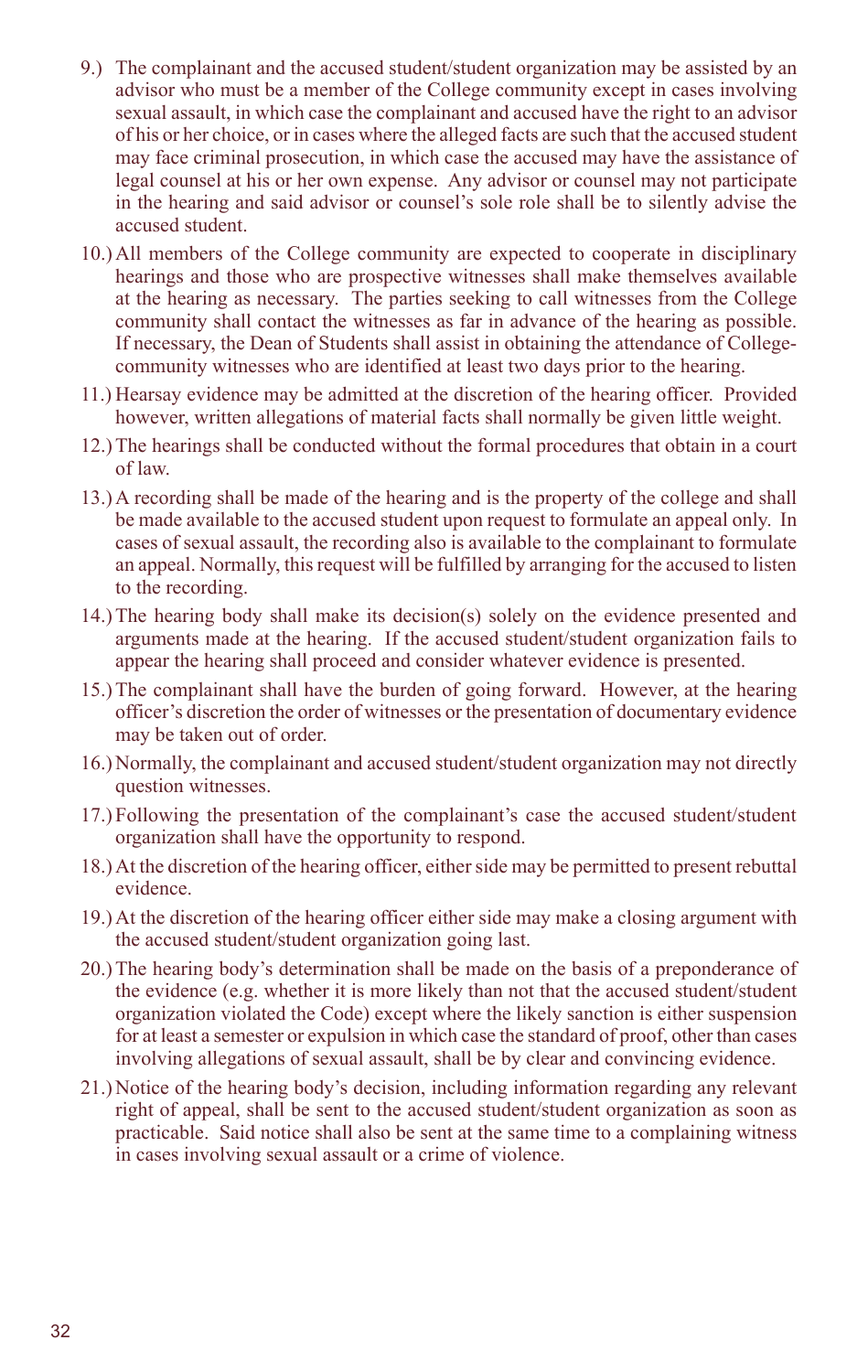#### e. Sanctions

An individual found responsible for violating the Student Conduct Code is subject to one or more of the following sanctions.

*Written Warning* that shall become part of the student's record until he or she graduates from the College.

*Restitution* either to an individual victim or the College. Completion of a work assignment(s) may, in some circumstances, be substituted for a monetary payment.

*Restriction* either from specific locations on campus such as the residence halls, and/or during specific times. The restriction may be for a fixed period of time or permanent.

*Probation* with or without conditions such as exclusion from participation in extracurricular activities, the requirement to make restitution, or to complete some specific assignment. Satisfying the conditions of probation is a prerequisite to receiving a degree or certificate and failure to honor the terms of the probation shall result in the reconsideration of the original sanction by the relevant adjudicating board.

#### *Revocation of Admission*

#### *Revocation of Degree*

*Suspension* is forced withdrawal from the College for a specified period of time, including exclusion from classes, termination of student status and all related privileges and activities, and exclusion from the campus if set forth in the notice of suspension. If a student, while suspended, violates any of the terms set forth in the notice of suspension as determined after a hearing, he/she shall be subject to further discipline in the form of expulsion.

*Expulsion* is a permanent separation from the College.

A student organization found responsible for violating the Student Conduct Code is subject to one or more of the following sanctions.

#### *Written Warning*

*Restitution* either to an individual victim or the College.

*Probation* with or without conditions such as exclusion from participation in certain activities, the requirement to make restitution, or for its members to complete some specific assignment.

*Deactivation* either for a period of time or permanently.

#### f. Appeals

An individual or organization found to have violated the Student Conduct Code or an individual complainant, in cases involving sexual assault or a crime of violence, may appeal by submitting written notification (including email notification) to the Vice President for Student Affairs within five (5) days of receiving the decision of a hearing body (e.g. Dean of Students, Student Conduct Board). The notice of appeal shall specify the grounds upon which the appeal is made. An appeal will be considered only where it is alleged that:

- Newly discovered evidence not reasonably ascertainable or available at the time of the original hearing, which if presented to the hearing board would likely have altered the outcome
- Violation of procedural due process by the Board or other administrator resulting in substantial prejudice to the appellant
- There was no substantial evidence presented at the hearing upon which a fact finder could reasonably have reached its reported conclusion
- The sanction is disproportionate to the offense.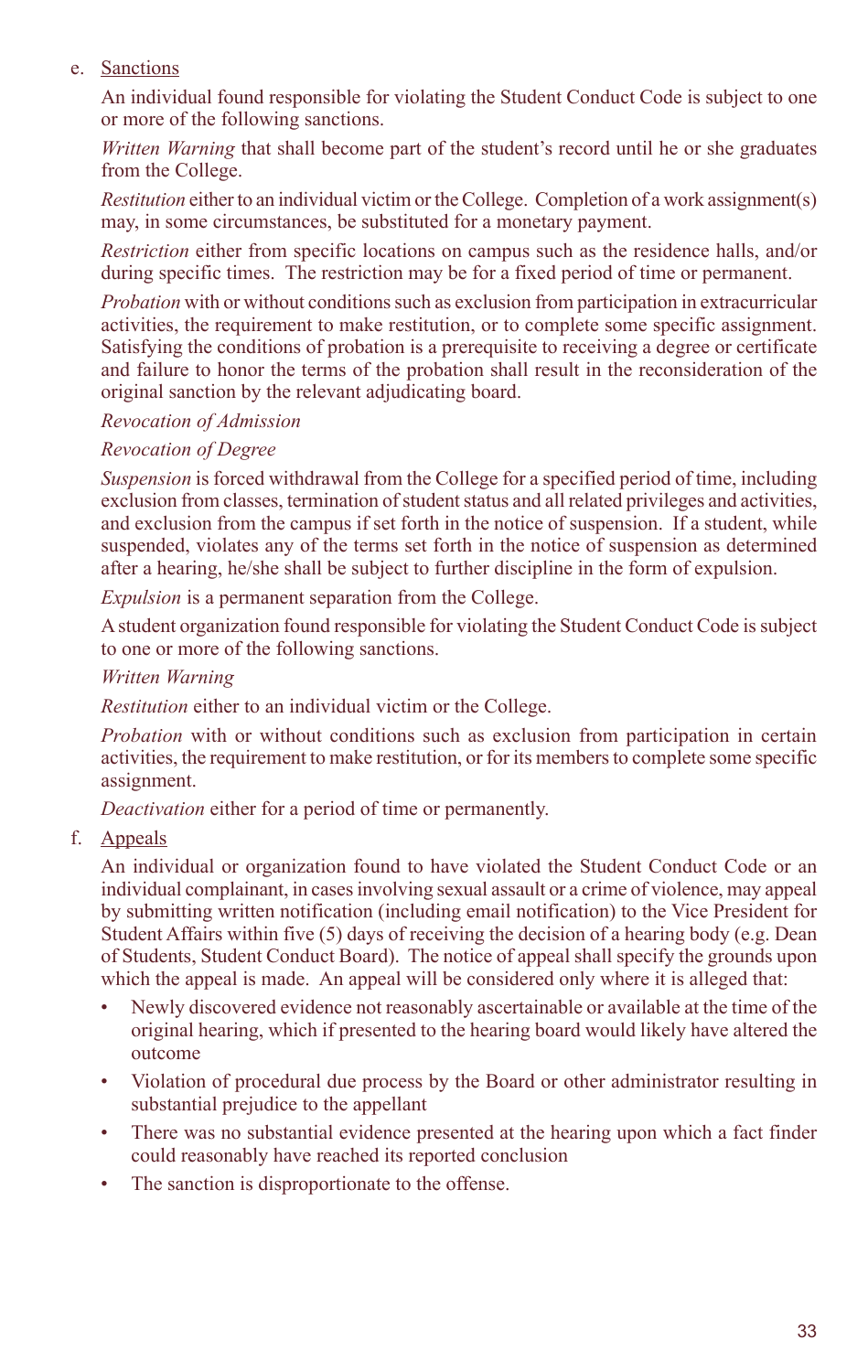The Vice President for Student Affairs may:

- deny and dismiss the appeal
- grant the appeal and either dismiss or remand the case to the hearing body for a new hearing and/or a reconsideration, including only a reconsideration of the sanction(s), or reverse the decision of the hearing body and dismiss the case with or without comment.
- uphold the factual finding(s) of the hearing body but either increase or reduce the sanctions
- return the case to the hearing body for rehearing on such matters and with such guidance as may be specified.

The Vice President for Student Affairs shall promptly so advise the appellant, and accused student/student organization if not the appellant, via email or otherwise written, and any complaining witness whom the appropriate hearing body has found to be the victim of a sexual assault or any crime of violence at the hands of the appellant. The decision of the Vice President for Student Affairs is final, with the option by the President to grant clemency.

g. Disciplinary Records

Except where the student has been expelled, suspended from the residence halls, suspended from the College or had a degree or academic award revoked, the student's record of discipline shall be expunged upon his or her graduating or otherwise formally leaving the College. The Vice President for Student Affairs may, for good cause on a case-by-case basis, expunge a student's disciplinary record after at least five years following the student's graduation or formal withdrawal from the College.

## **Residence Hall Responsibilities**

#### **Judicial Procedures & Policies**

Consistent with the mission set forth by Rhode Island College, the Office of Residential Life & Housing maintains that a residential living environment conducive to academic, social, and personal growth depends on the willingness of the members of its community to interact in such a way that individual freedom and responsibility towards others exists. This goal can be best served in an atmosphere of personal self-discipline, guided by the principle of respect for the rights of others and of the community, and reinforced by the policies and procedures set forth by the Office of Residential Life & Housing. Rhode Island College residents, therefore, should acknowledge these expectations, and accept the responsibility for the consequences of their actions, when said behavior is inconsistent with the philosophy stated herein. Judicial procedures, which follow, will be implemented when any Residential Life & Housing policies are violated or when a behavior is found to be inconsistent with the philosophy put forth by the Office of Residential Life & Housing. It is also understood that students whose behavior clearly indicates an incompatibility with the goals of the department may be asked to leave the residence halls. Rhode Island College is required by law to refer certain types of offenses to civil authorities. The College and the Office of Residential Life & Housing cannot and will not offer protection if and when civil authorities become legally involved in any case.

#### PERSONAL INTEGRITY & SELF RESPECT

The Office of Residential Life & Housing is dedicated to the development of students academically, socially, and personally. As such, the Office of Residential Life & Housing expects that integrity and self-respect will be demonstrated by one's own commitment to responsible personal behavior and by a willingness to offer assistance to others whose behavior appears harmful to themselves or to the community. To this end, the Office of Residential Life & Housing offers a staff of trained para-professionals and professionals to assist students in their own personal development and to provide educational programming and referrals, for the benefit of the individuals and the community. In addition, residents are expected not to abuse their minds or bodies by the use of harmful or illegal drugs, including the use of alcohol.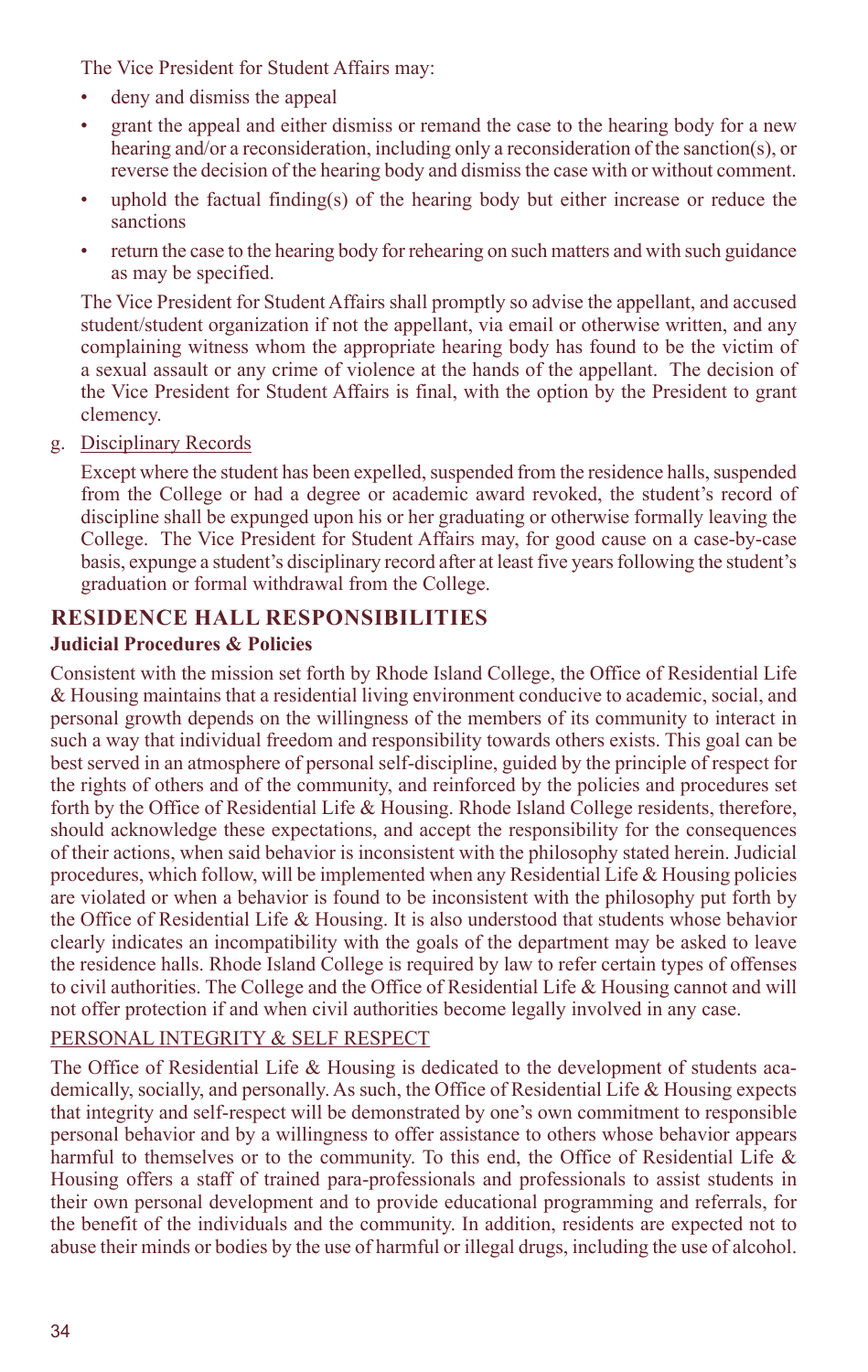#### RESPECT FOR THE RIGHTS AND CONCERNS OF OTHERS

The Office of Residential Life & Housing expects that in all relationships with each other, residents will be guided by a mutual concern for each other's feelings, integrity, and the need to live in an environment conducive to academic and personal achievement. These interactions, whether between members of the same or opposite sex, between races, between members of different sexual orientations, or between residents and staff, will be tempered with sensitivity and a sense of responsibility towards others. Within each residential unit, there shall be a commitment to actively promote racial and cultural understanding and to deal honestly, openly, and equitably with all residents. It is expected that all residents will respect each other's privacy and will not subject others to indecent exposure, inappropriate gestures, vulgarity, etc. To facilitate these goals, the Office of Residential Life & Housing will provide education, guidance, and counseling in areas of personal relationships, and will attempt to create and maintain an environment in which diversity is believed to be an essential component of the residential community.

#### RESPECT FOR COLLEGE PROPERTY

The Office of Residential Life & Housing expects that residents will regard property of Rhode Island College as a component of residential living in which they have a vested interest and responsibility to maintain. Living in a residence hall connotes the right to a comfortable living environment, but also includes the contractual and moral obligation to abstain from unnecessary destruction of college and personal property. In addition to financial restitution for damages done to college property, exceptional amounts of damage may be considered violations of the Code of Social Responsibility, subject to administrative action, up to and possibly including eviction from the residence halls. Any student who is billed for personal damages (excluding common area charges) in excess of \$400.00 will have their housing status reviewed in light of their previous judicial record and personal housing damage charges. The Office of Residential Life & Housing will, to the best of its ability, maintain the appearance and functioning of each residence hall, and ensure that the living environment is as comfortable and as safe as possible.

Residents are expected to respect the integrity and rights of others. The Office of Residential Life & Housing places great value on the uniqueness and well-being of the individual and supports behavior that promotes the emotional, physical, or ethical integrity of any member of the community. As such, the Office of Residential Life & Housing will strongly support the Rhode Island College Policy on Illegal Harassment, and will not condone actions or attitudes that threaten the welfare of any of its members. Please refer to section of handbook referring to Student Rights and Responsibilities.

Rhode Island College's Policy on Illegal Harassment is available on line at the Office of Student Life (Craig-Lee 119), or by contacting in or the Affirmative Action Office, Roberts Hall 128, x8218 as well as accessing www.ric.edu/affirmativeAction/plan.php . Residents experiencing or who suspect that they are victims of inappropriate behaviors, are encouraged to discuss the issue with their Professional Hall staff, who can then refer them to the appropriate person for assistance.

Residents are responsible for adhering to these guidelines and are expected to insure that their guests also abide by these guidelines while they are in the residence halls and surrounding areas.

If a student's behavior is disruptive, that student may be suspended from college housing for a period of not less than 24 hours or until a judicial hearing can be convened to review the case. If the disruptive behavior occurs on a weekend the suspension will be until Monday morning or until a College judicial hearing can be convened.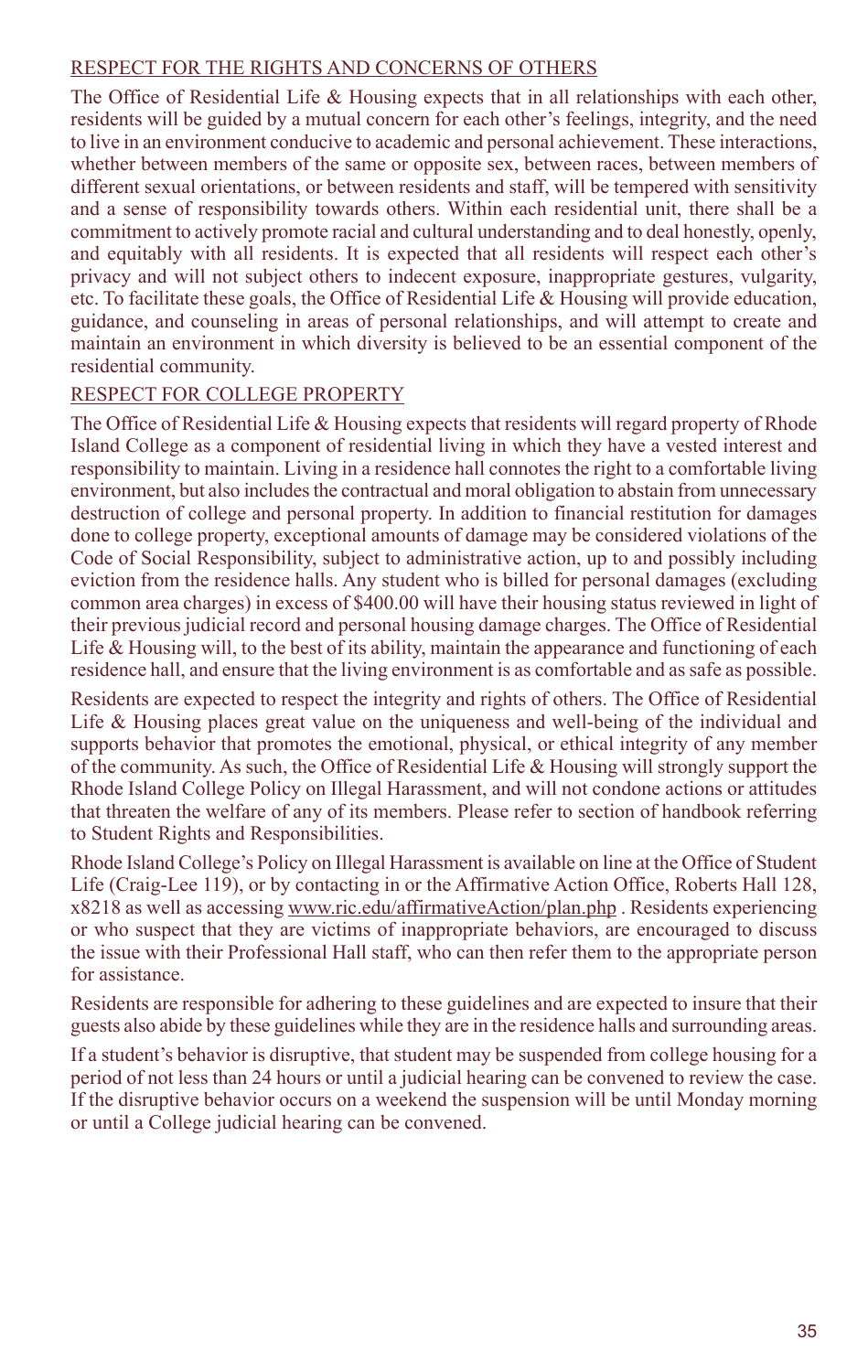#### **The Judicial Process**

Each resident is responsible for understanding and abiding by all Residential Life & Housing policies and procedures, as well as Rhode Island College policies, and city and state laws. The Office of Residential Life & Housing's judicial system exists as an educational tool to foster behavioral change by reviewing violations and holding the residents accountable for their actions. Generally, the Office of Residential Life & Housing follows a progressive judicial system. This means that repeated violations of the same policy and multiple violations of different policies will lead to more severe administrative actions. In cases where there are serious violations or a serious threat to individuals and/or community, the administrative actions may escalate without the gradual steps, and civil action may be initiated.

- 1. When a policy violation is reported by a member of the Residential Life & Housing Staff they will document the names of all students present and complete an Incident Report with all details they have observed.
- 2. Students may be asked to complete statements to what they have witnessed or have been involved with.
- 3. At the time of an incident, the staff member involved will issue "Short Forms" to all residential students present. The short form will contain the contact information for the Professional Hall staff member adjudicating the matter and the time frame in which the student must comply. If the staff member is unable to deliver the short form in a timely matter, the student will receive a contact letter from their Professional Hall staff member with the necessary information. Failure to comply with a short form or letter from a Professional Hall staff member will result in increased liability on the student's part. See the section that follows for more information on this.
- 4. Residents should realize that being documented as a part of an incident does not necessarily mean a student is being held responsible for the incident. It is to indicate to the Professional Hall staff member processing the situation just who was present and who must be spoken to so that a clear understanding of what has occurred can be reached. An important objective of the College's judicial system is the education of all participants through the judicial process. Administrative actions such as fines, community service projects and probation are not regarded as punishment or controls, but rather as educational devices to assist the student in attaining the maturity required to live in a community setting. The following are the range of administrative actions that can be assessed for policy and procedure violations:
	- A. *Written Warnings*: A further violation will result in more severe administrative actions or review of housing status.
	- B. *Fines*: Certain offenses may result in monetary administrative actions. Financial penalties must be paid within 2 weeks of issuance. Failure to pay the fine within the designated time frame may result in more severe penalties such as, but not limited to, doubling fines, loss of housing sign-up privileges, and community service. Fines may also be charged directly to the student's account if the student does not pay within the prescribed time allotted.
	- C. *Restitution*: Compensation to the injured party or payment for damages to personal or college property.
	- D. *On-Line Judicial Course*: Referral to complete one or more of the on-line educational modules of this service within 2 weeks of sanctioning
	- E. *Community Service*: Work projects on or off campus as approved by either a Professional Hall staff member or the Director of Residential Life and Housing.
	- F. *Educational Project*: Student is required to conduct research or project in an area relevant to the offense.
	- G. *Referral for appropriate counseling or guidance*: This would include both mandatory and requested from the Office of Residential Life and Housing.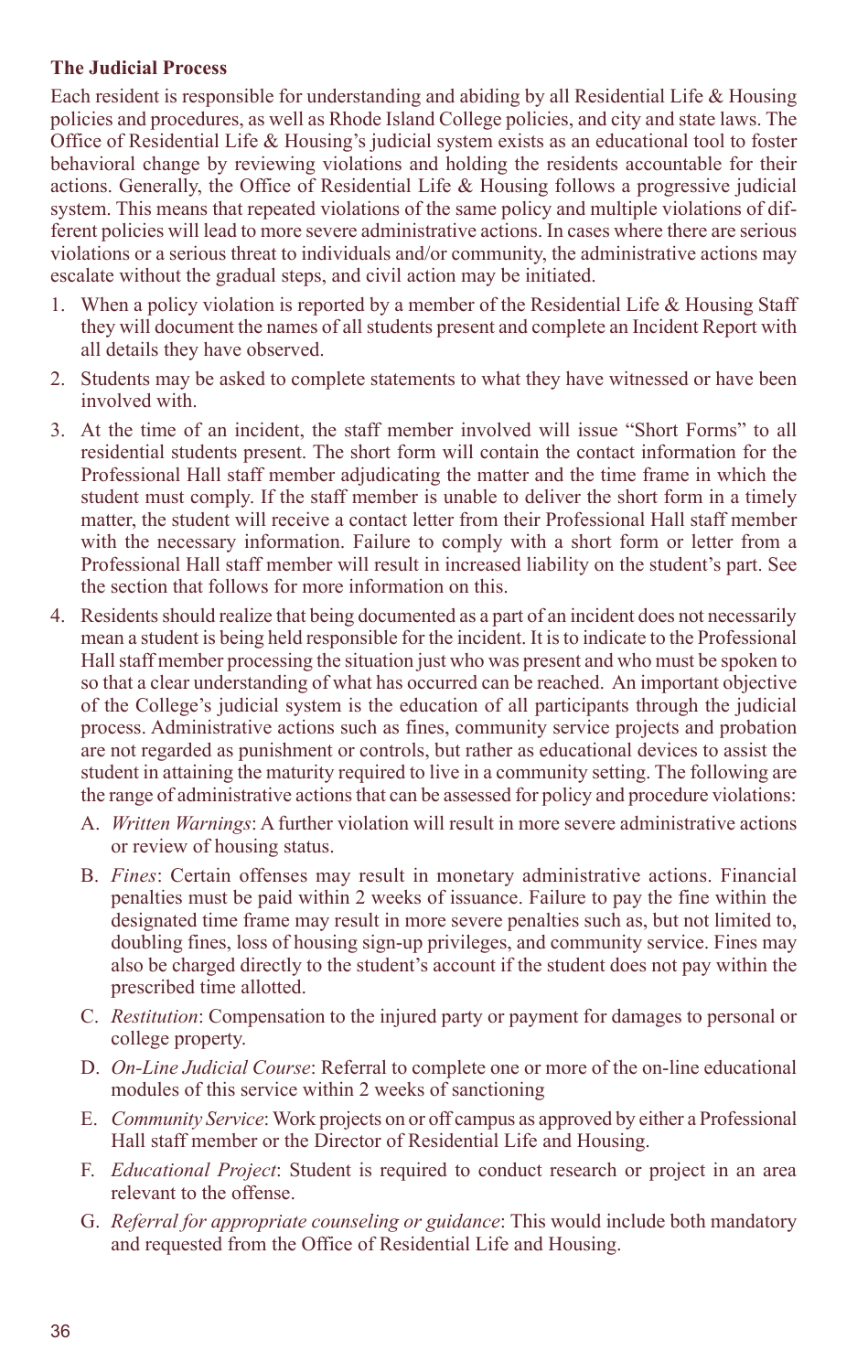- H. *Probation*: Any further violations of Housing and/or College policy while on this status will result in mandatory imposition of a suspension from housing, the length being a minimum of the balance of the semester or one full semester.
- I. *Loss of Housing Eligibility*: Requires not being able to go through the housing selection process.
- J. *Suspension from Housing*: Requires moving out of housing for a specified length of time.
- K. *Abeyance*: A suspension from housing that the Director of Residential Life & Housing issues which allows the resident to remain temporary.
- L. *Housing Dismissal*: Requires permanently moving out of housing. The student may not reapply for residency.
- M. *Housing relocation*: mandatory move to a different residence hall.
- N. *Hall or Residential Ban*: Student is banned from being present in a residence hall or all the residence halls and surrounding areas. (*automatic with housing dismissal*)
- O. *Restraining Order*: Student is prohibited from having any contact direct, indirect, or third party on their behalf – with a particular person(s) with violation resulting in possible housing suspension.

NOTE: Administrative actions may be combined for varying levels of misconduct. Noncompliance with or failure to meet the terms of an administrative action imposed at any judicial hearing may result in Housing and/or College suspension.

#### **Failure to Comply**

If a resident is issued a short form or letter requesting that they arrange a meeting with a member of the Residential Life & Housing staff, they are given 72 business hours to do so. When a resident does not comply with this request the matter will be adjudicated without the input of the student. This means that all decisions regarding the matter will be based on the staff's Incident Reports and any other student witness statements. Also, residents who do not comply are not allowed to appeal their judicial sanctioning as listed below.

#### **Appeals**

An appeal of a administrative action(s) imposed by a Professional Hall staff member must be made in writing and addressed to the Director of Residential Life and Housing within 5 working days after receiving notification of the outcome of the judicial hearing. Appeals may be based on one or more of the following criterion:

- 1) New evidence not reasonably available at the time of the original hearing may cause the case to be reopened;
- 2) Procedural error that can be shown to have had a detrimental impact on the outcome of the hearing;
- 3) Grossly inappropriate administrative actions having no reasonable relationship to the charges.

An appeal of an administrative action(s) imposed by the Director of Residential Life and Housing must be made in writing and addressed to the Vice President for Student Affairs within  $\bar{5}$  working days after receiving notification of the outcome of the judicial hearing. Under most circumstances, the appealing student is notified, within 10 working days, of the action taken on the appeal.

#### **Probation Violation**

If a resident violates their probation by violating any policy or procedure of the college or the Office of Residential Life & Housing, they will be required to meet with the Director of Residential Life & Housing. The administrative action for this violation can be up to and including termination of the student's current Housing Contract and eviction from the residence halls.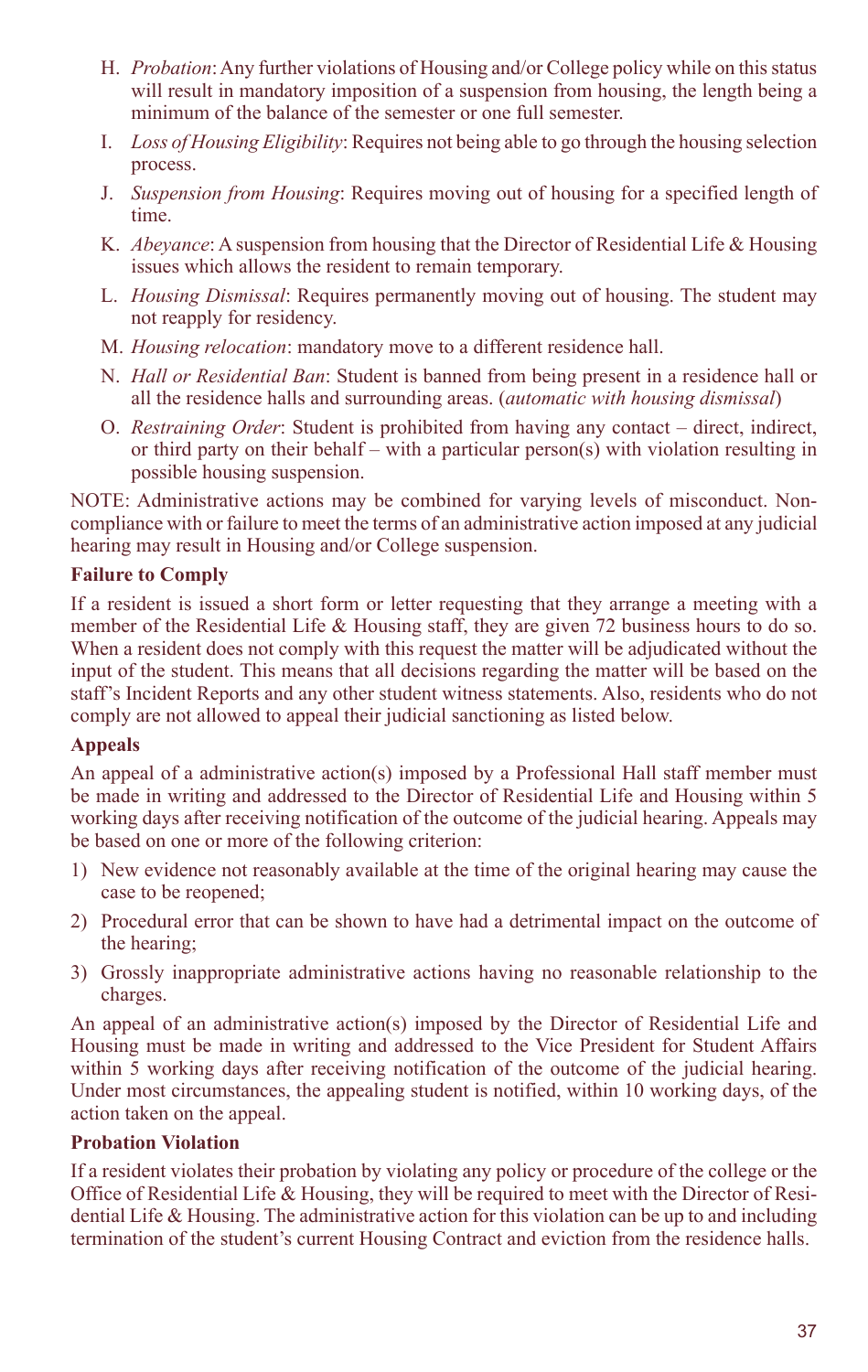#### **Failure to Pay Fines/Complete Sanctions**

A resident must complete all assigned judicial sanctions by the supplied deadlines or they will face further administrative action. Unpaid fines will be doubled and incomplete sanctions may result in further fines or the review for possible termination of a student's housing status. If a student is on probation, failure to complete any sanctioning will result in the resident being immediately referred to the Director of Residential Life & Housing.

#### **Outside Agencies**

Rhode Island College offers no safe environment for, nor protection of, any individual subject to criminal investigation.

#### **Legal Sanctions**

The college campus is subject to State and Federal laws concerning the use and possession of alcohol and drugs. Students must be aware of and abide by these laws which are subject to change or face legal action.

#### ALCOHOL:

Section 3-8-6(d) of the Rhode Island statute states that it is unlawful for a minor (under the age of 21) to purchase or to make a false statement in connection with the attempted purchase of alcohol. The sanction is a fine of \$100.00 - \$1000.00.

Section 3-8-10 states that possession of alcohol by a minor is illegal. The fine ranges from \$100.00 - \$500.00.

#### DRUGS:

Rhode Island statutes cover a wide range of drug offenses, including the use, possession, sale, distribution, transportation, and manufacture of various types of drugs (21-28-4 Rhode Island General Legislation). Among other provisions, the State law creates the following mandatory minimum prison sentences for first-time offenders who are not "Drug Dependent" persons:

Imprisonment not more than 3 years and a fine not less than \$500.00, or both, for the other Schedule I, II, III, IV drugs (excluding marijuana), R.I.G.L. 21-28-4.01.

Imprisonment not more than 20 years and a fine not more than \$40,000.00, or both, for the use, constructive possession, sale, distribution, transportation, or manufacture of amphetamines, barbituric acid, barbital, or other Schedule II or IV drugs, R.I.G.L. 21-28-4.07.

Imprisonment not more than 3 years and a fine not less than \$500.00, or both, for the simple unlawful possession of Limited Quantity Narcotics and other Schedule V drugs, R.I.G.L.  $21 - 28 - 4.01(1)(2)$ .

Imprisonment not more than 1 year and a fine not more than \$10,000.00, or both, for the use, constructive possession, sale, distribution, transportation, or manufacture of Limited Quality Narcotics and other Schedule V drugs. Actual sentences depend on the severity and the circumstances of the offense, and the character and background of the offender.

Marijuana violators are guilty of a misdemeanor and may be imprisoned for not more than 1 year or fined not less than \$200.00. Second and subsequent offences of simple possession may impose penalties of community service and drug rehabilitation programs. R.I.G.L. 21-28- 4.01(2). Generally, penalties are doubled for second offenses. If there is a death resulting from these offenses, the penalties are increased.

Note: Anabolic steroids prescribed by a practitioner for the purpose of increasing mass, strength, or weight without a medical necessity, are a misdemeanor and may carry imprisonment for not more than 6 months or a fine of not more than \$1000.00, or both.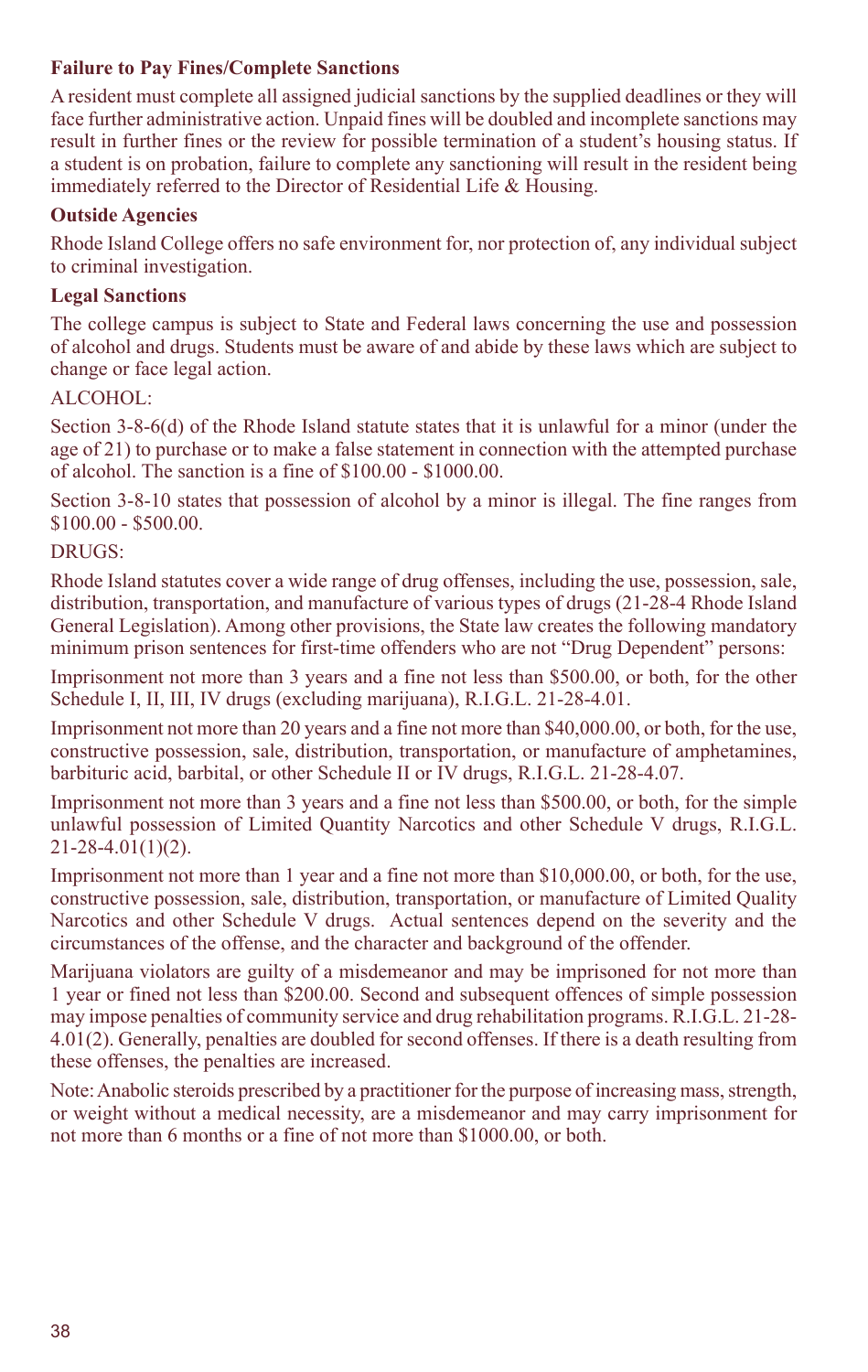#### **Residence Hall Policies**

#### **Alcohol Policy**

The purpose of the Alcohol Policy is to recognize, supplement, and support the laws of the State of Rhode Island, the policies of Rhode Island College, and the goals of the Office of Residential Life & Housing. Alcohol is prohibited in all Rhode Island College residence halls and surrounding areas. Students found in the presence of alcohol are also equally responsible and will be adjudicated accordingly.

In accordance with the educational philosophy of Rhode Island College and to maintain an environment conducive to reasonable study and living conditions, the following Residential Life & Housing regulations are stated and will be upheld:

#### **Section A. General Alcohol Policy**

- 1. Residents and guests are not permitted to possess or consume alcohol in the residence halls or surrounding areas.
- 2. Alcoholic beverages and related paraphernalia are prohibited in the residence halls. No persons will be permitted to store, consume, or possess alcoholic beverages in the residence halls and surrounding areas. This includes common areas (main lounges, laundry rooms, study lounges, etc.), suites, rooms, lawns, courtyards, parking lots, stairs, and elevators.
- 3. Students who violate other college policies while under the influence of alcohol can be held responsible for a violation of the Alcohol Policy and can face all appropriate sanctioning.
- 4. Empty alcohol beverage containers are not permitted in the residence halls and surrounding areas. Any containers that are found will be disposed of, including those that the resident may consider decorative in nature. Since a staff member cannot be sure whether empty containers are decorative or not, all alcohol containers that are found will result in alcohol documentation for the resident(s). Empty alcohol containers found in a Suite area or Bathroom area will be considered the responsibility of the students living in that area.
- 5. Any open containers, including cups, open bottles, and cans will be confiscated and disposed of by a Residential Life & Housing staff member.
- 6. Paraphernalia can include any materials produced for the expressed purpose of alcohol consumption. This includes shot glass, funnels, and etc.
- 7. Large serving containers, such as punch bowls, garbage cans, kegs, beer balls, etc., are also not permitted in the halls at any time.
- 8. Hall Council funds will not be utilized for the purchase of alcoholic beverages.
- 9. The presence of alcohol will be cause for an immediate cessation of any gathering. Guests will be required to leave the residences halls immediately and residents will be asked to return to their respective rooms.

#### **Section B. Confiscation of Alcoholic Beverages/Paraphernalia & Search of Materials**

- 1. Any and all alcoholic beverages, in any form, that are brought into the residence hall areas are subject to confiscation by the Residential Life & Housing staff and/or Campus Police officers, and will be disposed of accordingly. Confiscated alcohol will not be returned.
- 2. All alcohol paraphernalia is subject to confiscation by the Residential Life & Housing staff and/or Campus Police officers. Paraphernalia will be returned at the discretion of the Professional Hall staff member. All paraphernalia still in possession of the Residential Life & Housing staff at the close of each semester will be disposed of appropriately.
- 3. The college reserves the right to inspect all bags or possessions brought into the residence halls. Failure to comply with a Residential Life & Housing staff member's request to search belongings may result in judicial sanctioning or the involvement of the Campus Police.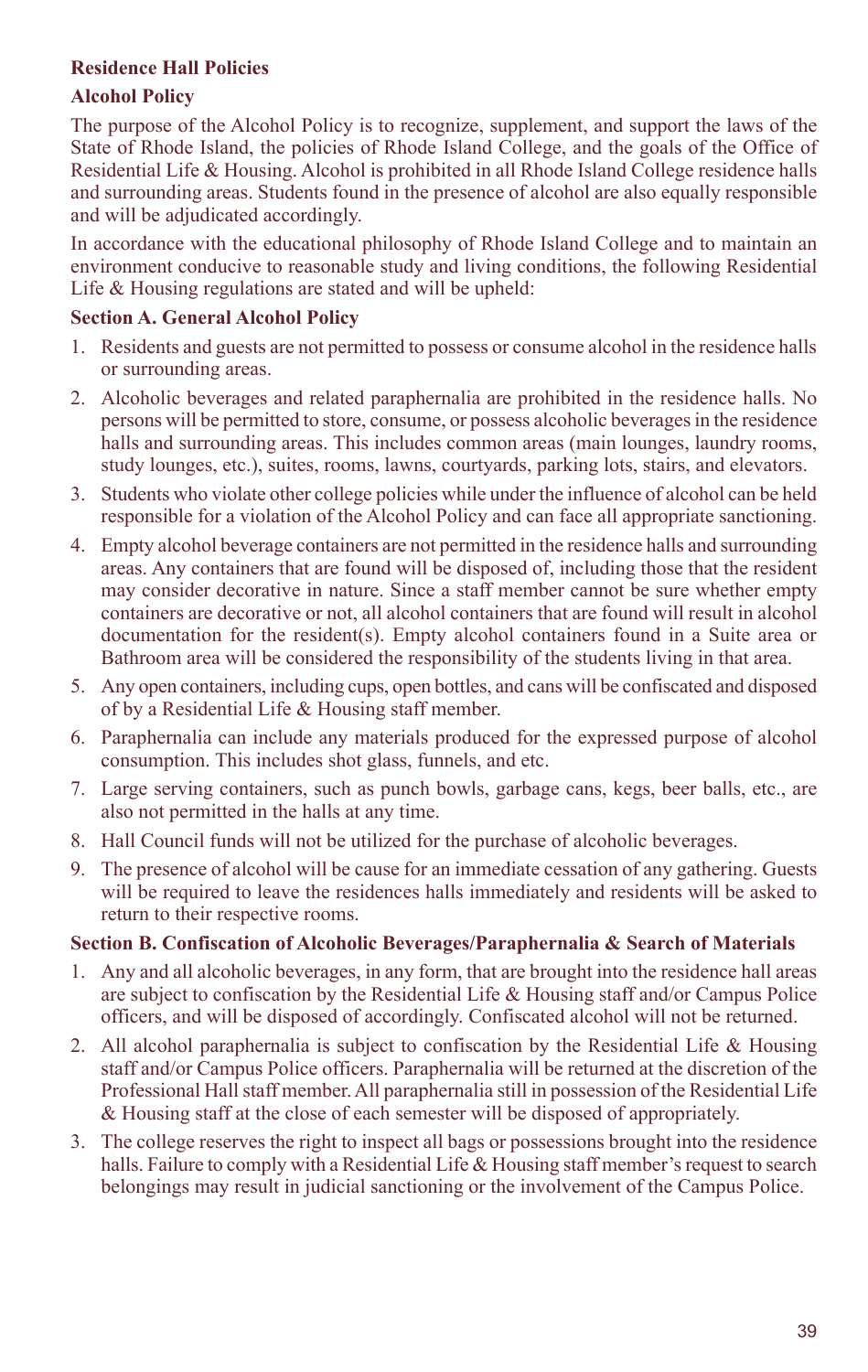#### **Section C. Residents and Guests**

- 1. It is the responsibility of the resident to inform their guests of the policies and procedures that govern Rhode Island College and the residence halls. Residents will be responsible for the actions of their guests, including violations of policy and/or damages.
- 2. Off-campus students found in the presence and/or consumption of alcohol and/or drug while in a residence halls or surrounding areas will be referred to the Dean of Student Life for a Student Code of Conduct violation.
- 3. Guests can be trespassed from the residence halls for violating policies.

Alcohol Policy Violation Judicial Sanctions

Students found responsible for violating an alcohol policy will be subject to college judicial action. In all situations, the consumption of alcoholic beverages will be considered an aggravating rather than mitigating factor.

1. Individual Violations (possession and/or use):

1st Offense **-** The resident will be required to meet with the Professional Hall staff member and will be placed on automatic probation with a written copy of the action to be placed in the Hall Judicial File and one copy sent to the Director of Residential Life & Housing. The resident will receive a fine of \$25.00 payable to the Office of Residential Life & Housing within ten business days. There will also be additional sanctioning which may include but is not limited to referral to an online judicial course or restitution based work. Failure to meet with the Professional Hall staff member will result in additional sanctions.

2nd Offense **-** The resident will be referred to the Director of Residential Life & Housing which may result in eviction from the residence halls and termination of the Housing Contract. The resident will also be fined \$50.00 payable to the Office of Residential Life & Housing within ten business days and receive further educational sanctioning.

*The above fines will be doubled when violations occur during 24-Hour Quiet Hours/Final Exam Weeks. This means that a \$50.00 fine will be issued on the first offense, and a \$100.00 fine will be issued on the second offense during these periods. Also, failure to pay fines that assessed may result in further fines and/or referral to the Director of Residential Life and Housing.* 

2. Party Violations:

1st Offense **–** There will be an immediate cessation of the party, automatic probation and community service hours for suite members in attendance. Judicial action will also be taken against resident guests involved in the violation. A written account of action taken will be sent to residents involved, with copies forwarded to the Hall Judicial File and to the Director of Residential Life & Housing.

2nd Offense **–** Any violation occurring while on probation or after the initial probation period will result in referral to the Director of Residential Life & Housing resulting in potential eviction from the residence halls.

3. Students with Alcohol Use Problems:

Students who have been determined to be having a problem with the use of alcohol will be approached by Residential Life & Housing staff to discuss the situation. If the problem is not resolved, the student will be referred to an appropriate treatment center or to the Counseling Center by the Director of Residential Life & Housing and/or Professional Hall Staff.

4. Minor Aged Students Alcohol Possession & Supplying To Minors

Minors violating the Residential Life & Housing Alcohol Policy and anyone distributing alcohol to individuals under the age of 21 may face increased sanctioning in addition to that imposed under the general alcohol policy which may include removal from the residence halls.

5. Common Source Containers & Kegs

Residents who are found to be responsible for kegs, beer balls, or excessive amounts of alcohol (as determined by college staff), face further administrative actions up to and including immediate eviction from the residence halls.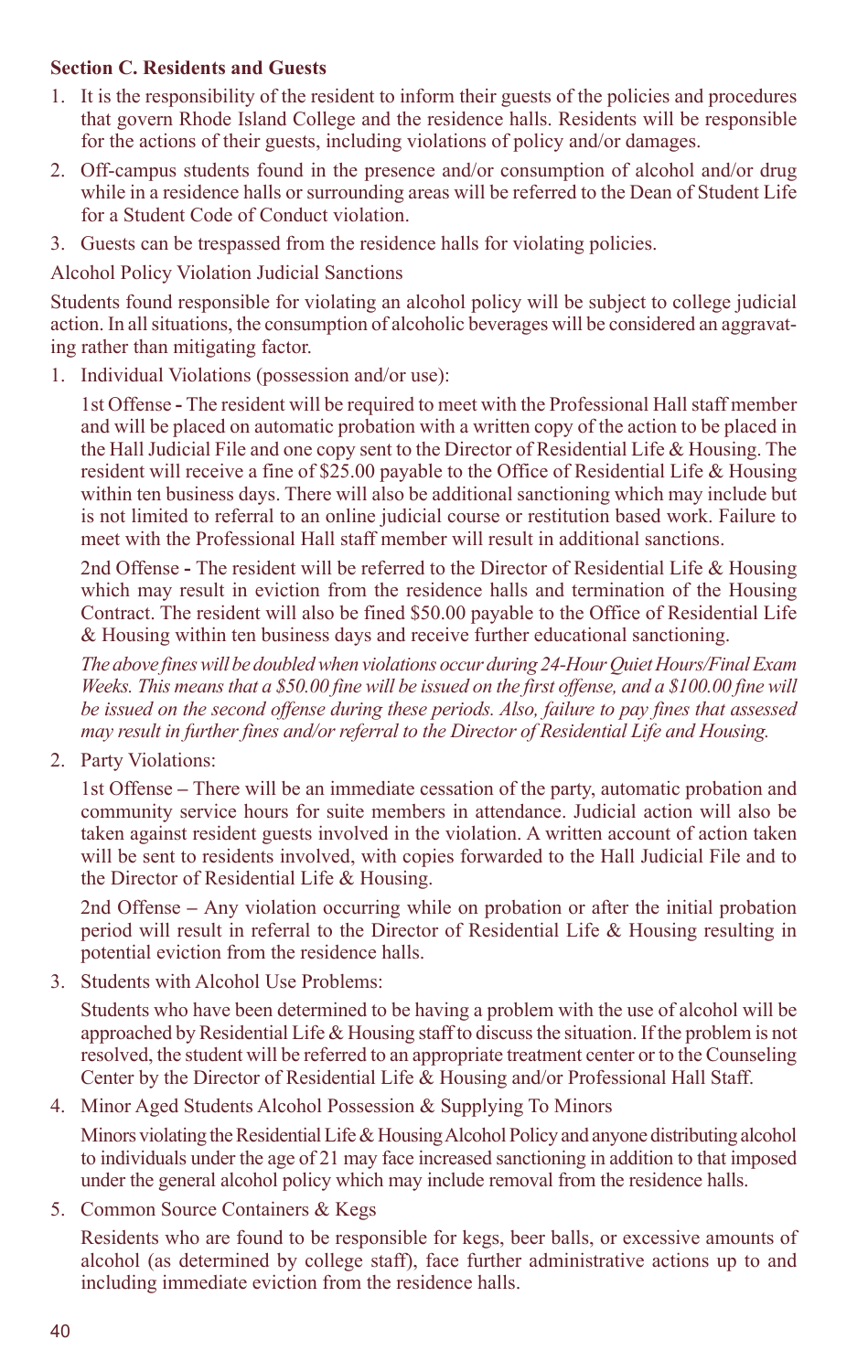#### **Community Standards**

Residents may be able to prevent, report, or reduce the impact of policy violations for the betterment of the community. Being in the presence of, helping facilitate, and/or passively engaging in any violation is prohibited. Individuals and communities have influence on the behavior of others within the community.

#### **Cooking Policy**

Residents are not allowed to cook any meals in their rooms or suite areas. Some of the residence halls have a kitchen facility with an oven and stove (some have refrigerators) where students may prepare meals or bake. Residents are responsible for cleaning up after themselves and must leave the entire kitchen area clean for the next person. Failure to do this may result in the loss of kitchen privileges or other administrative actions.

#### **Damages**

Each individual resident is responsible for damage in the hall, their suite, bathroom, and room. Damages will be assessed on all residents of an entire suite or hall unless the person(s) responsible is/are brought to the attention of the Professional Hall staff member. Intentional damage, such as marking walls with ink, will require immediate correction by the resident or they will face judicial action. Bills must be paid promptly, and excessive or repeated damages will result in warnings and/or termination of the Housing Contract. When and how repairs and replacements are made is determined by the college, regardless of damage billing procedure and practice.

#### **Drugs (Illegal)**

The possession, use, or sale of illegal drugs and narcotics is against State, Federal, and Rhode Island College regulations and is not permitted in the residence halls. Additionally, any paraphernalia and/or equipment that could reasonably be expected to be used in relation to unprescribed drug use are not permitted. If detected, students found in violation of this regulation can expect administrative action, confiscation of any drug/paraphernalia, and if appropriate, civil action. Inappropriate use of prescription drugs is also prohibited.

#### **Section A. Confiscation of Illegal Drugs and Paraphernalia**

- 1. Any and all illegal drugs and paraphernalia, in any form, that are brought into the residence halls by anyone, are subject to confiscation by the Residential Life and Housing Staff and/ or Campus Police Officers, and will be disposed of accordingly. Confiscated drugs and paraphernalia will not be returned.
- 2. The college reserves the right to turn any matter related to drugs/paraphernalia over to the local authorities as appropriate. This includes the Campus Police and Providence area police.

#### **Section B. Residents and Guests**

- 1. It is the responsibility of the resident to inform their guests of the policies and procedures that govern Rhode Island College and the residence halls. Residents will be responsible for the actions of their guests, including violations of policy and/or damages.
- 2. Off-campus students found in the presence and/or consumption of drugs and/or alcohol while in a residence halls or surrounding areas will be referred to the Dean of Student Life for a Student Code of Conduct violation.
- 3. Guests can be trespassed from the residence halls for violating policies.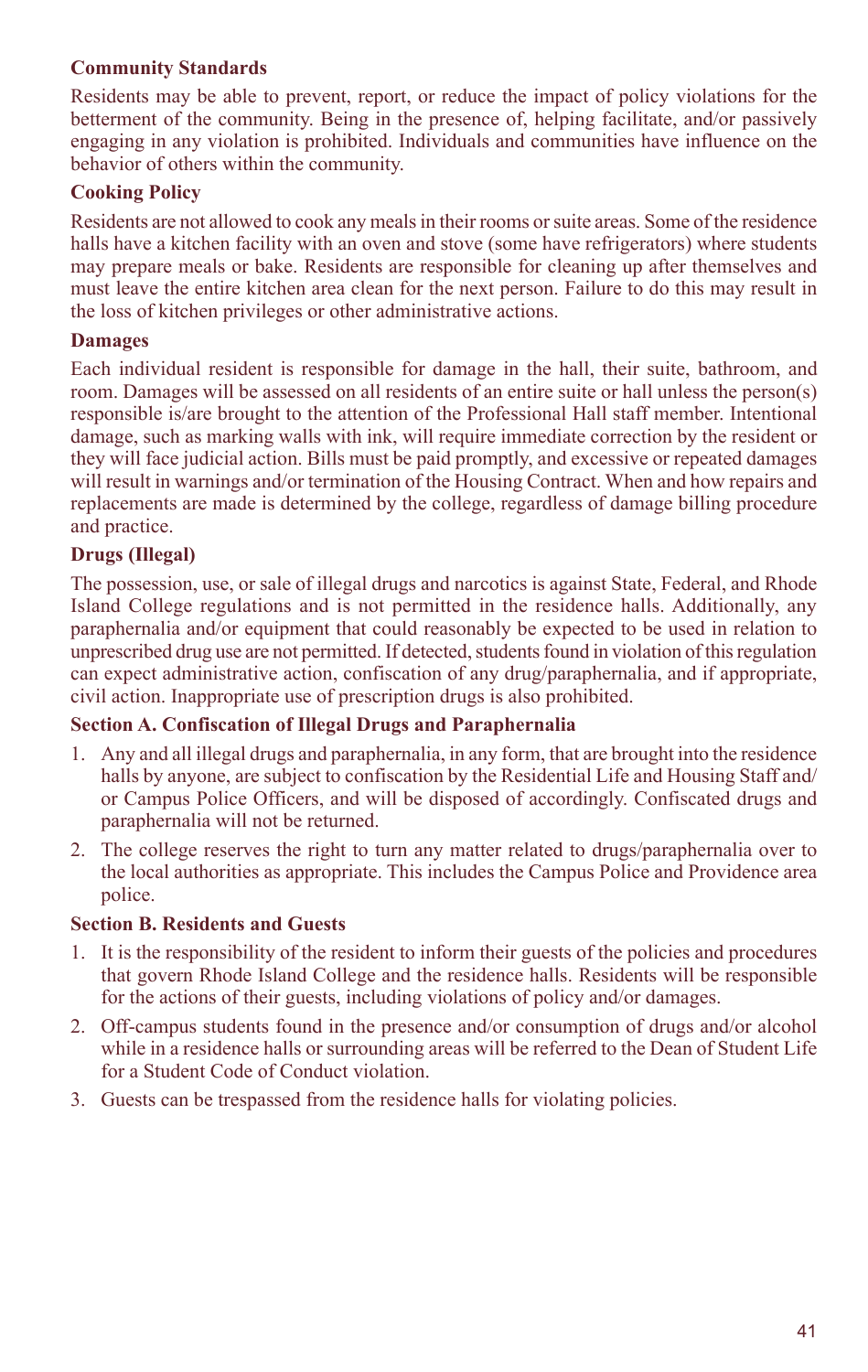#### **Drug Policy Violation Judicial Sanctions**

Students under the influence of illegal drugs will be held responsible for their actions. In all situations, the use of illegal drugs will be considered an aggravating rather than mitigating factor.

1. Individual Violations (possession and/or use):

The use, possession or distribution of any illegal stimulant, depressant, hallucinogenic or narcotic drugs in or around the residence halls or at hall functions held on or off campus is prohibited and will be reported to Campus Police. Any student found responsible for a drug policy violation will be subject to disciplinary action which may result in termination of the housing/dining contract and/or may be subject to criminal prosecution under applicable laws.

*Any fines imposed will be doubled when violations occur during 24-Hour Quiet Hours/ Final Exam Weeks.* 

2. Students with Drug Problems:

Students who have been determined to be having a problem with the use of illegal drugs will be approached by Residential Life & Housing staff to discuss the situation. If the problem is not resolved, the student will be referred to an appropriate treatment center or to the Counseling Center by the Director of Residential Life & Housing and/or Professional Hall staff member.

3. Excessive Amounts

Students who are found to be responsible for paraphernalia or excessive amounts of illegal drugs (as determined by college staff), face further administrative actions up to and including eviction from the residence halls. These incidents, also, can be referred to the Dean of Student Life Office for violations of the Student Handbook which carries possible administrative actions can be up to and including suspension or expulsion from the college.

#### **Electrical Equipment**

For reasons of fire safety in a group living situation and the danger of electrical overload within each unit, certain types of electrical equipment may not be used in a resident's room, bathroom, suite, hallway, or lounge.

- 1. The following items are prohibited to have in the residence halls. Among these items are: space heaters, halogen lamps, sun lamps, immersion heaters, hot pots, hot plates, toaster ovens, "George Forman" grill, electric potpourri burners, and any other heating or cooking appliances.
- 2. A maximum of one microwave is permitted only in each suite area in Browne, Thorp, Weber, and Willard Halls. Microwaves are not permitted in individual rooms in these buildings. Due to the structure of the building, a maximum of one microwave is permitted in each room in Sweet Hall.
	- a. Microwaves are not permitted in the bathroom of any building.
	- b. Microwaves must be 0.7 cu. ft. or smaller and cannot exceed 700 watts.
	- c. Microwaves can be banned if used inappropriately or if usage results in false fire alarms.
	- d. Repeat offenses in a suite or the building may result in the banishment of microwaves for up to one semester.
	- e. If more than the maximum number of microwaves is found in an area it can be confiscated and will not be returned until semester break.
- 3. All Christmas lights and any form of temporary lighting are not allowed in the Residence Halls.
- 4. Radios, stereos, and television sets without outside antennae may be used.
- 5. Appliances such as compact 4.6 cubic foot refrigerators (UL Listed) may be used, but should be checked by the Professional Hall staff member first.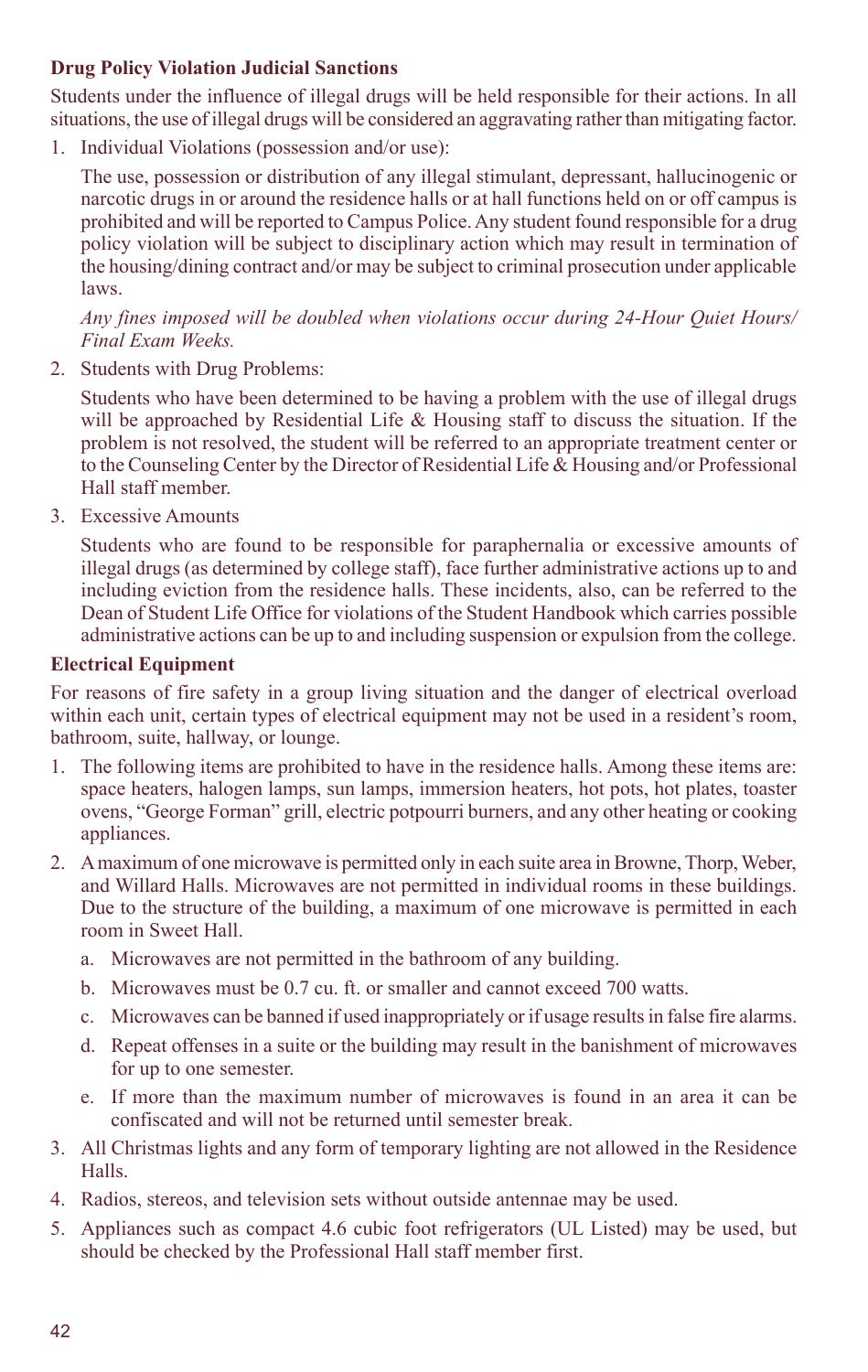- 6. Other "safe" appliances which may be used with caution are blow dryers, curling irons, electric hair rollers, electric blankets, blenders, coffee pots, and electric razors. All of these items must have an automatic shut off in order to be used in the residence halls. As a safety precaution, it is recommended that all "safe" appliances are plugged directly into a surge protector and power strips.
- 7. Extension cords of any kind are not allowed in the halls. As an alternative students can continue to use (UL Listed) surge protectors and power strips in their rooms.
- 8. Surge protectors and power strips need to be directly plugged into the outlet. Plugging in multiple surge protectors and power strips into each other (daisy chaining) is prohibitive.
- 9. Inquiries on the usage of items not mentioned here should be directed to your Professional Hall staff.

#### **Fire Alarms, Extinguishers, & Safety Devices**

Abuse or tampering with fire detection, fire safety, and alarm devices is prohibited.

The following fines will be assessed:

- A. Illegal Exit through Fire Door/Emergency Exit **\$50.00**
- B. Failure to Leave Building during a Fire Alarm **\$100.00** and potential further judicial action
- C. Misuse of Fire Extinguisher **\$100.00** and other sanctioning as deemed appropriate by the Director of Residential Life & Housing.
- D. Abuse or Tampering of Detection, Suppression, and Alarm Devices **\$100.00** additional educational sanctions and possible dismissal from the residence halls**.**
- E. Misuse or Activation of Fire Alarm Pull Box **\$200.00** and immediate dismissal from the halls
- F. Disruption or misuse of Residential Life on-call phones, including prank calls, is prohibited - **\$100**, additional educational sanctions and possible dismissal from the residence halls.
- G. Unauthorized or misuse of the intercom system is prohibited  **\$100**, additional educational sanctions and possible dismissal from the residence halls.
- H. False Fire Alarm as a Result of Microwave Use –

1st Offense- would result in written warning unless the situation is determined by the Professional Hall staff member to be a purposeful violation in which case greater sanctions would be immediately applied.

2nd Offense- would result in \$100.00 fine, loss of microwave for one semester and housing probation for one month.

#### **Firearms, Weapons, & Explosives**

The possession and/or use of guns, knives, explosives (including firecrackers) or other dangerous weapons or devices of any kind are prohibited in the residence halls. The possession and/ or use of these weapons will result in immediate probation and administrative action up to and possibly including the termination of your Housing Contract and referral to the College Board of Discipline.

For the purpose of this policy, the term "weapons" includes, but is not limited to, firearms of any nature or description, including shotguns, rifles, pistols and revolvers, paint ball guns, or BB/pellet guns; firearm replicas; ammunition; martial arts-type weapons; explosives (including fireworks); bows, crossbows, arrows; slingshots; switchblade knives, double-edged knives, hunting (fixed-blade) style knives of any length, throwing knives, or folding (pocket-style) knives with a blade length of three inches or greater; swords; pointed metal darts; mace, pepper gas/spray and other dangerous chemicals; or any other destructive device or instrument that may be used to do bodily injury or damage to property.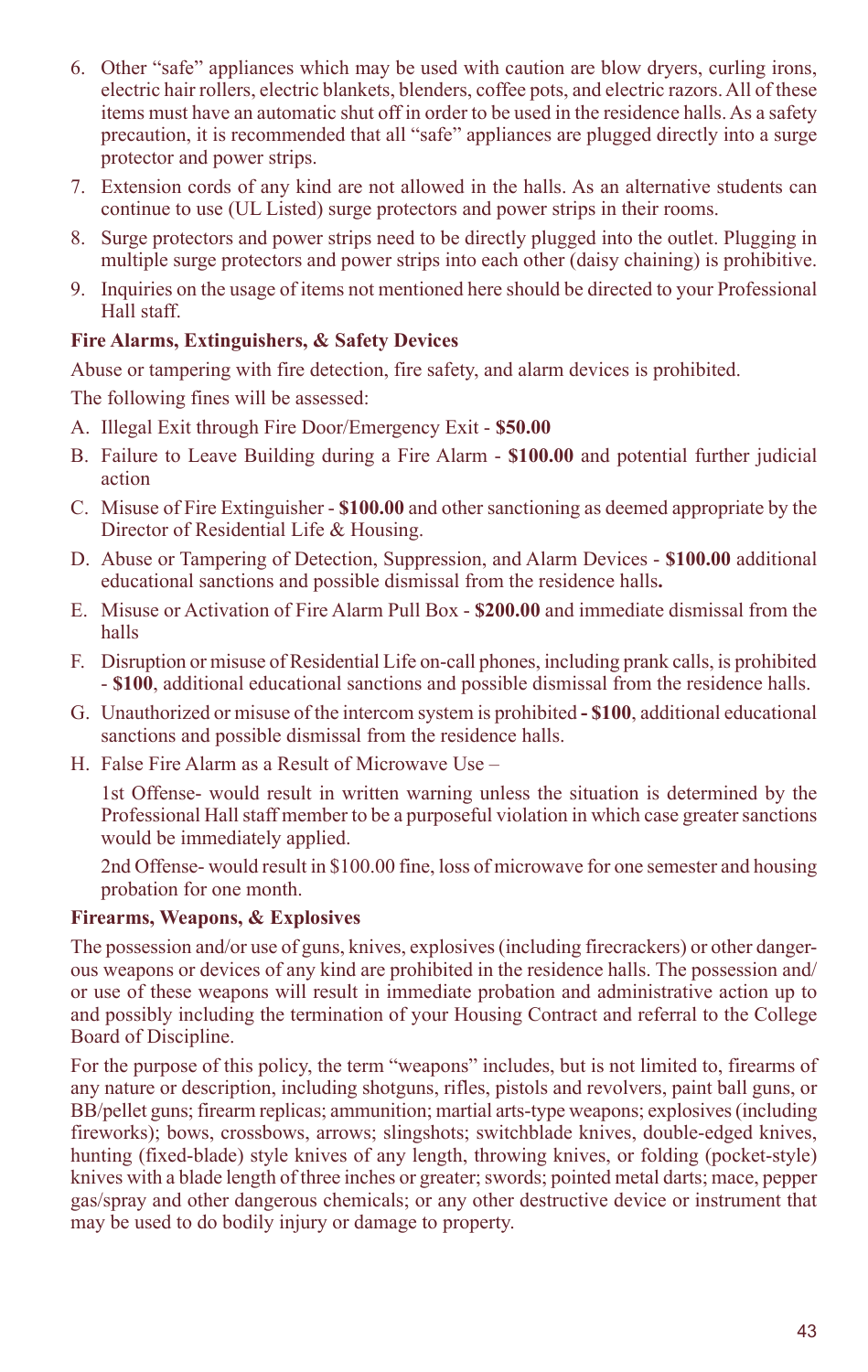#### **Gambling**

Rhode Island College supports all federal and state laws regarding illegal gambling.

Prohibited activity includes but is not limited to: betting or wagering or selling pools on any athletic event, whether professional or amateur; playing card games for money or prizes; possessing any card, book or other device for registering bets; knowingly permitting the use of your room, suite, apartment, office, telephone, computer or other electronic device for illegal gambling; offering, soliciting or accepting a bribe to influence the outcome of an athletic event; involvement in unauthorized raffles or lotteries. Students involved in illegal gambling, particularly bookmaking, risk criminal prosecution and/or suspension from the college.

The college recognizes that problems with gambling (including legal but compulsive gambling on lotteries, at dog tracks and casinos) can adversely affect a student's academic career. Students are encouraged to seek help for themselves or friends who might be in need by contacting their Residence Hall Staff or the Counseling Center.

#### **Guest Policy**

Residents are responsible for the actions of their guests. Guests must comply with all residence hall and college policies and regulations and hosts are responsible for their guests' behavior at all times. Courtesy and consideration for fellow members of your residence hall should be of primary concern. Maintaining the security of our community is a major part of your responsibility as a resident. The following policies apply to all of your guests.

#### **A. Escort Policy**

Every visitor to a residence hall must be escorted at all times. This applies to residents of other halls as well as non-residents. The only exceptions to this rule are designated college staff. If a non-resident is found unescorted inside the building or courtyard by a staff member, that person will be stopped and confronted. If the person that they are visiting has knowledge of their presence in the building, the resident will be documented for violating this policy. If a resident from another hall is found alone in the building, they will be documented, as well as the resident that the person was visiting, if the resident has knowledge of the visitor's presence and has not escorted this visitor.

All guests, including those who live on-campus in another residence hall, will be required to be signed-in at the Front Desk of the residence hall that they are visiting (with the exception of Willard Hall) between the hours of 7:00 P.M. and 2:00 A.M. Proper Identification is required; such as school ID, driver license, state ID. Guests must be signed-in and escorted in order to gain entrance into the residence halls. One resident cannot sign in more than TWO guests at a time and may not sign anyone else in until those guests leave. If a resident has a guest in the building before 7:00 P.M, they must go to the front desk at 7:00 to have their guest(s) signed in.

#### **B. Overnight Guests**

A resident's privilege to have a guest in the room/suite may not interfere with a roommate/ suitemate's right to privacy, sleep and quiet study space. Guests of residence hall students may stay overnight in the residence halls only two (2) nights within a seven-day period and only with the consent of the others sharing the room/suite. This privilege should not be interpreted to mean that guests are allowed to visit overnight every five nights. In addition, guests are prohibited from sleeping in any suite area. Use of an appropriate bathroom is strictly mandated for all guests. Violation of this policy may result in administrative action. It is expected that overnight guests be of an age where they can exit the residence hall in case of an emergency without the need of supervision (such as fire alarm evacuation).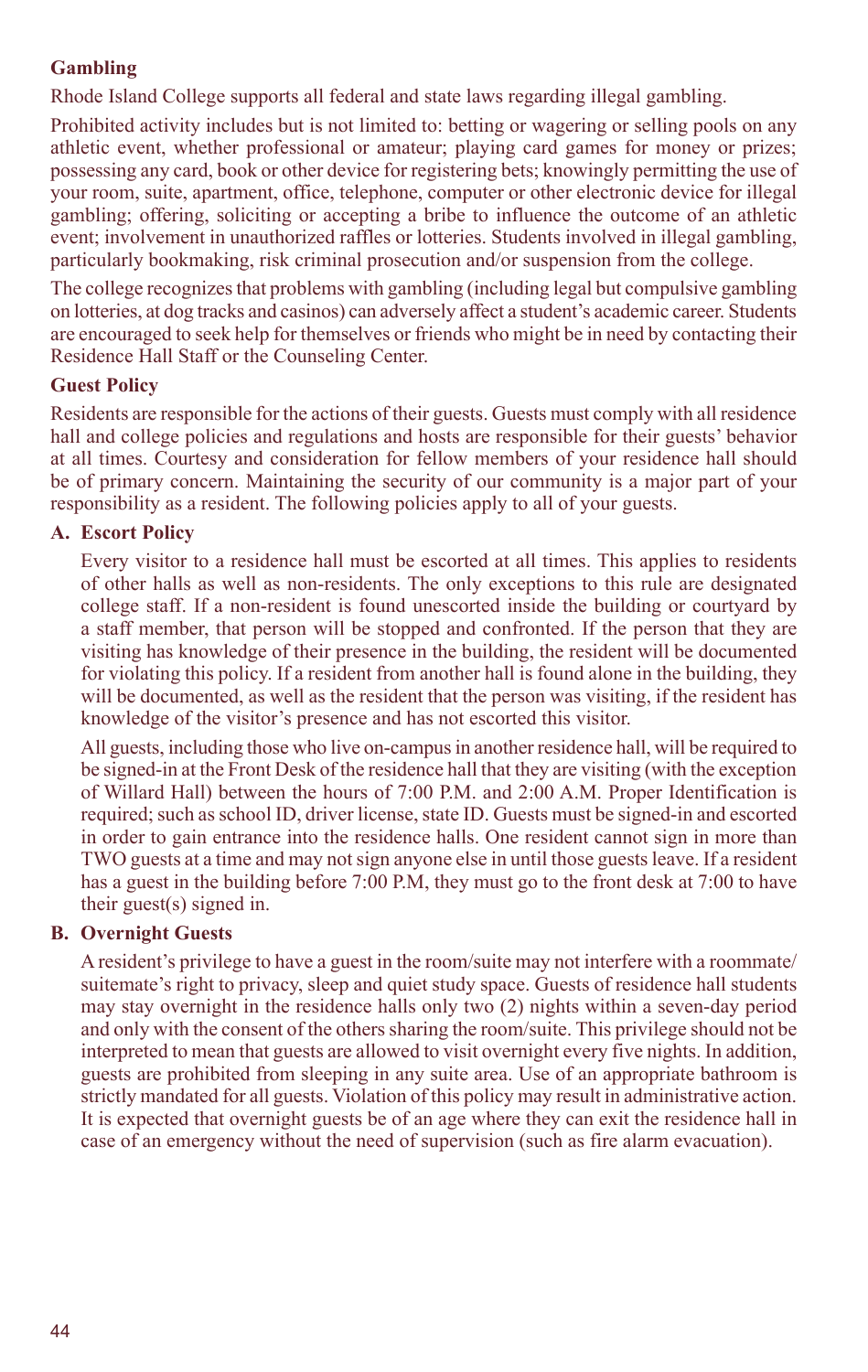#### **C. Inter-visitation**

The residence halls at Rhode Island College allow 24-hour visitation. Hall Visitation policies are established for the visiting of non-residents of that residence hall, keeping these considerations in mind:

Everyone's rights should be remembered. The living environment must remain safe and secure for all residents. Residents are responsible and accountable for their actions and behavior as well as those of their guests. Students must abide by college policies as well as State and Federal laws. Violation of a college policy will result in administrative actions. Violation of a State or Federal law will result in administrative actions along with possible civil prosecution.

#### **Illegal Gatherings/Occupancy Limits**

An illegal gathering is defined as a group of people congregated in a given area (room, suite) in which the attendance exceeds the legal limit for that area without first receiving prior permission for that gathering and whose actions are disruptive in nature. Students hosting such illegal gatherings will be documented for a policy violation and will face the appropriate judicial action. Off campus guests will be asked to leave the residence halls immediately and other on-campus guests may face judicial action.

- 1. The established limit for room occupancy is:
	- a. Single room is 3 individuals
	- b. Double room is 6 individuals
	- c. Triple room is 9 individuals.
- 2. Suite area is twice the occupancy of the area (including the resident of the building).

#### **Incense/Candles**

Fire safety for the residence halls is the responsibility for the whole community within the halls. Candles and incense are considered to be significant causes of fire on college campuses around the world.

- 1. Candles, incense, candle warmers and related paraphernalia are illegal within the residence halls. These items will be confiscated from the room or suite area upon discovery of their presence.
- 2. The smell of incense or candles is sufficient evidence to request to do a plain view search of the room or suite area. The evidence and/or smell of incense or candles will be documented accordingly and the individual(s) will be given a candle/incense warning.
- 3. Further administrative actions may occur if a person is found to have large amounts of candles/ incenses or if the person violates the policy on a repetitive basis.
- 4. Illegal items confiscated by the Residential Life and Housing Staff must be claimed within 30 days after the official closing of the residence halls each semester or the items will be disposed of.

#### **Keys/Identification Cards**

All residents will receive residence hall keys that are specific to their room and suite. At no time should any resident loan their residence hall keys to any other person. Administrative action and/or fines will be imposed on violators of this policy.

**Key Loss** – Students must report lost keys to the Office of Residential Life & Housing and will receive a temporary replacement set upon request. Due to the security risk involved in lost keys, a lock change may be required. Prices for a lock change ranges upwards to \$100. The cost will be deducted from the student's damage deposit.

**Key Duplication** – Residence hall keys may not be duplicated. If it is discovered that a resident has duplicated keys, they will face judicial action which may include fiscal responsibility for a lock change and additional sanctioning.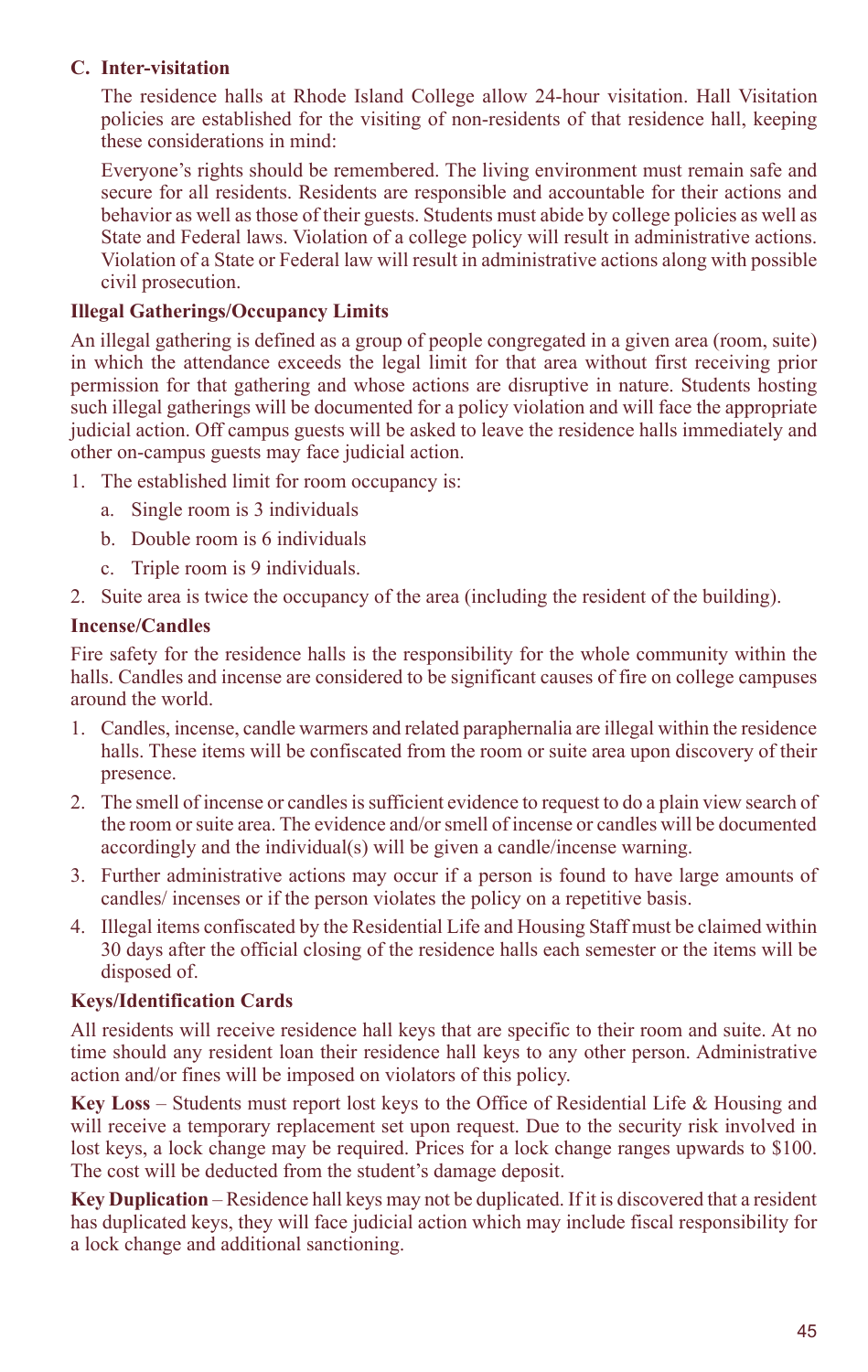**Identification Cards** – Students are issued a RIC I.D. card during their first semester at Rhode Island College. All residents use these cards to gain access to the front door of their hall. Residents of Browne Hall use these cards to gain access to the front and rear entrances of their hall. If you lose your I.D. card, please report to the Campus Card Office immediately. They will deactivate your old card and issue you a new one at the cost of \$10.00. Also, at no time should any resident loan their RIC I.D. to anyone else. Administrative actions and/or fines will be imposed.

**Student should carry their I.D. with them at all times and are REQUIRED to produce an I.D. at the request of any College Official, including Campus Police and Residential Life & Housing Staff. Failure to produce an I.D. upon request of a College Official may result in administrative actions.** 

#### **Payments**

Residence hall students are responsible for all bills that they have incurred with the college. If a resident does not make the required payments at the requested times, their current and future residence hall space and/or class registration will be in jeopardy. Students may also be detained at check-in times for uncollected funds.

#### **Pets**

For reasons of health and sanitation, pets of any kind are not allowed in the residence halls. This includes pets that may be "just visiting." The only exceptions to this rule are small flake-eating fish and guide dogs for the disabled. Aquariums for small fish are allowed, but due to the possibility of breakage and damage to college property, a 10-gallon tank per room or 20-gallon tank per suite area is the largest acceptable in the halls. Students who are found in violation of this policy will be documented and face judicial action.

#### **Physical Force**

Fighting and/or use of physical force is prohibitive and can result in the immediate removal from the Residence Halls.

#### **Quiet Hours/Noise Policy**

In order to create an environment conducive to intellectual pursuit and individual well-being, all residents should refrain from creating inordinate or unnecessary noise at all times. Residents should be aware of the effect their noise has, not only for other residents of their suite, but for those people who live above or below them as well.

The Quiet Hours established by the Office of Residential Life & Housing for the purposes of study and/or sleep are as follows:

**Sunday – Thursday:** 12:00 A.M. – 9:00 A.M.

 **Friday & Saturday:** 1:00 A.M. – 10:00 A.M.

During Quiet Hours, students are to make as little noise as possible, and when asked by a fellow student or staff member to "quiet down", they should do so. Excessive noise will result in documentation for a policy violation and appropriate judicial sanctioning. During fall and spring Final Exam Weeks, 24-hour Quiet Hours are in effect so that students may effectively study. If violations occur during these weeks, \$25.00 fines will be issued and further action may result.

**24 Hour Courtesy Hours - Since noise is always a factor in a community living situation, residents are expected to be considerate of other residents 24 hours a day.**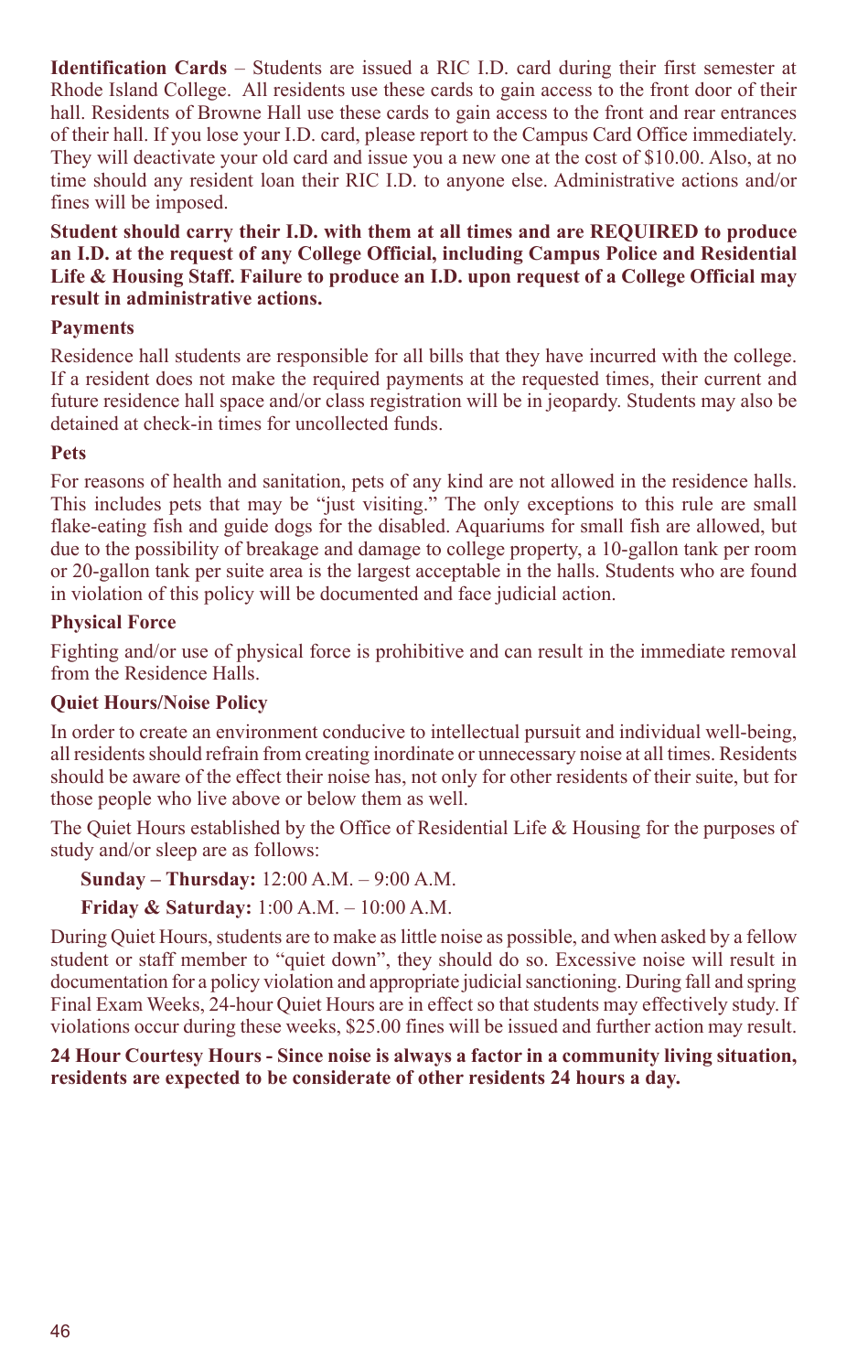#### **Resident Privacy**

Authorized college representatives shall have the right to enter housing spaces for the purposes of:

- 1. Fire, safety, and health inspections
- 2. Compliance with multiple dwelling unit laws
- 3. Responding to clear indications of immediate danger to life, safety, health, or property
- 4. Maintaining the conditions of facilities and furnishings

Whenever possible and feasible, students will be present during these entries. Room checks may also be conducted; however, students will be notified at least 24 hours before they are held. Entrance of premises occupied by students or the search of personal possessions of students may be conducted upon authorization of designated college officers to determine compliance with Rhode Island College regulations and State laws where there is probable cause to believe that a violation has occurred or is taking place. The resident will be held responsible for any violations that may be found in their room.

#### **Roof Tops/Windows**

Residents and guests may not enter upon, cross, or use rooftops in any manner, or climb in or out of windows. Items should not be thrown out of the windows. Residents in violation will receive warnings and be fined \$50.00. If an object (football, Frisbee, etc.) lands on a rooftop, please notify a Resident Assistant or Professional Hall staff member. Tampering with or removal of a room or suite window screen will result in a \$25.00 fine, cost of replacement, and possible administrative action.

#### **Room Furnishings**

The Office of Residential Life & Housing furnishes residence hall rooms, suites, and lounges. All suite and lounge furniture is to remain in the suite or lounge area for use by all of the residents in that suite or hall. Likewise, all room furnishings must remain in the room that they are assigned to since storage space in the residence halls is limited. If residents are found to be moving furniture from rooms into suites or lounges and/or from suites or lounges into rooms, they will receive a warning and be fined \$20.00 per item, and the furniture will have to be returned to its original area.

No more than 50 % of the total wall area may be covered with combustible materials (e.g., flags, poster, and pictures). Electrical outlets and lights may not be covered at all. Nothing may be posted or suspended from the ceiling or any fire apparatus. Those in violation of this may face administrative actions.

#### **Room Occupancy**

Residents have contracted for a single space in the residence halls. By contract, you may not sublet, allowing another person to occupy your space with you or in your place. Residents who allow illegal residents to reside in their room and/or suite are subject to eviction from the residence halls.

The College reserves the right to assign and to reassign rooms when in its sole discretion such action is deemed necessary. Any residents involved in deliberately discouraging or rejecting a fellow student who is officially applying for or attempting to occupy a legitimate vacancy will be reassigned within College housing or be dismissed from College housing. Any personal belongings or items left abandoned in a student room/ suite after a student moves out will be disposed of after 5 business days or by the close of the semester.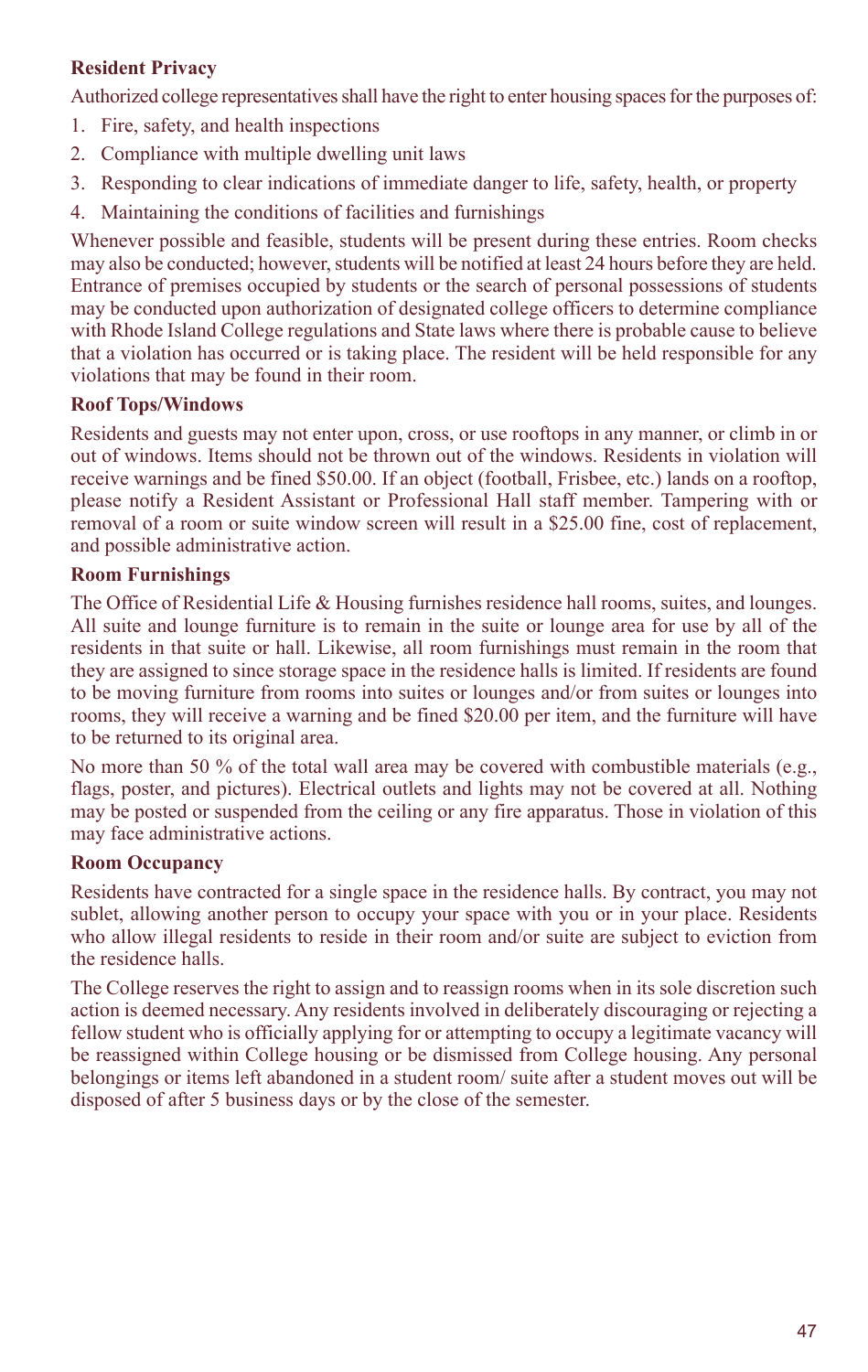#### **Room Painting**

Unauthorized painting of residence hall rooms and suites is not allowed. Fines for unauthorized painting may be applied immediately upon discovery of the violation by your Professional Hall staff member.

#### **Sign Postings**

Any signs to be posted in the residence halls must be approved by the Professional Hall staff member and posted in designated posting areas. If a sign is not approved, it will be removed. Signs posted for the benefit of all residents (Fire Safety Regulations, Evacuation Procedures, RA posters, Hall banners, Policy Signs, etc.) should not be tampered with. Those found to be tampering with such postings will be held responsible for a violation of the Vandalism Policy.

#### **Smoking/No Smoking Policy**

The residence halls at Rhode Island College are a smoke free community. Pursuant to RI State Law, smoking is illegal in all areas of the residence halls including but not limited to rooms, bathrooms, suites, lounges, lobbies, courtyards, front desks, kitchens, rec rooms, laundry rooms, hallways, stairways, and elevators. The residence halls at Rhode Island College are a smoke free community. Smoking is prohibited in all areas of the residence halls including but not limited to rooms, bathrooms, suites, lounges, lobbies, courtyards, front desks, kitchens, recreation rooms, laundry rooms, hallways, stairways, and elevators. Smoking outside a residence hall can be done 50 feet away from the building or at a designated location by the residence hall staff. Smoking in other areas around the residence halls will be in violation of this policy. These areas may also be designated as non-smoking when necessary by the Residential Life & Housing staff. Smoking in other areas around the residence halls will be in violation of this policy. All items, such as cigarettes and ashtrays, found in the student's room or suite area will be confiscated and the appropriate administrative actions taken. Please note that hookahs and electronic cigarettes are not allowed in the residence halls.

#### **Solicitation**

Sales people and solicitors of non-college organizations are not allowed in the residence halls. The sale of tickets or items by college groups must be approved by the Director of Residential Life & Housing. All non-residents must be escorted by a resident. If violations occur, the sales people will be removed from the residence hall, and if repeated incidents occur, they will be arrested for trespassing. Also, the resident who is found escorting them will receive administrative actions.

The sale of goods or services from a resident's room or suite without the written permission of the Director of Residential Life and Housing is not permitted.

#### **Sports Equipment/Hall Sports**

Because of the potential for noise, damage to the building, and personal injury, the residence halls and courtyard areas are not to be used for playing sports. "Hall Sports" are broadly defined to include the use of athletic equipment indoors and all rough housing that may occur as a result. Anyone engaging in these activities within the residence halls or in the courtyard areas will be held responsible for a violation of policy. In addition to appropriate judicial sanctions, students will be held financially responsible for any damages caused by these activities. Punching bags and weightlifting equipment, including weights and barbells, are prohibited.

#### **Suite/External Door Propping**

Due to fire, theft, and safety hazards, the propping of fire doors and/or suite/external doors is restricted and residents will receive warnings if violations occur. Any student or guest who intentionally violates this policy by propping, damaging, or vandalizing a suite or external door will be subject to a fine of \$50.00 and Judicial actions.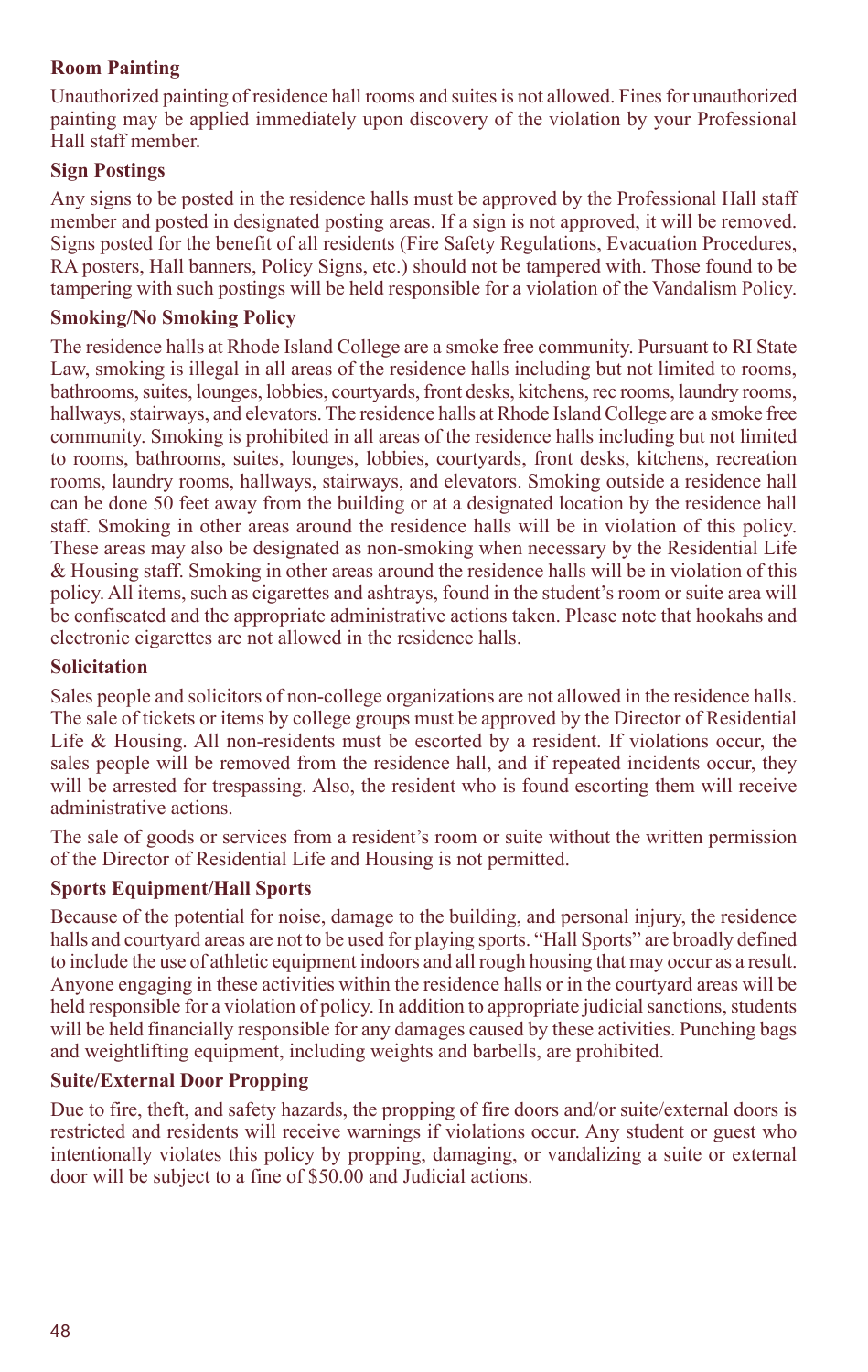#### **Trash Removal/Recycling**

New Hall and Sweet Hall residents are expected to use the recycling/trash rooms in their respective buildings for removal. Students in Weber, Willard, Thorp and Browne are responsible for taking their own personal trash to the designated recycling/trash areas in their building. For example, Thorp Hall residents take their recycling/trash to the large bins in the courtyard. This effort is to create a sense of responsibility or civic duty by giving students an idea of how much trash they generate and perhaps encourage more recycling. In addition, it helps to reduce the possibility of food/trash that attracts mice or other animals. The third reason, one of practicality and cleanliness, allows the housekeeping staff to dedicate time to addressing the cleanliness of bathrooms, showers and other high traffic areas.

Residents are required to uphold and abide by College Recycling procedures.

#### **Vacation Breaks**

The residence halls are closed during summer, winter, and Spring Breaks. All students must vacate the buildings during these times. There are some residents who are granted permission to stay due to either being a student teacher, out of state athlete or other circumstance but they must make arrangements with the Office of Residential Life & Housing in order to stay in the halls over vacation breaks, and there will be a charge to stay. Students should be advised that there are specific times when the residence halls are closed and NO ONE is allowed to stay. Students needing housing during these times should plan accordingly.

After the halls close, rooms will be entered by the staff to ensure that the windows and doors are secure. If obvious policy violations are discovered (alcohol, cooking devices, etc.), they will be confiscated and judicial action will be taken. All dates and times for hall openings/ closings are listed on the calendar enclosed in this Handbook.

#### **Vandalism**

The condition of your living environment is everyone's responsibility. The individual(s) that are found responsible for destruction of college and/or personal property will be document for a policy violation and in addition to any judicial sanctions applied are required to provide restitution for the damage caused which may include, but not limited to; parts, supplies, replacement, labor charges, and moving costs.

Littering on the campus is not permitted. It is everyone's responsibility to make sure we have a safe and clean environment to live and learn. We reserve the right to bill resident(s), suites, floors, or buildings for the cost of cleaning up excessive littering in or around a building.

#### **Water Beds, Lofts & Cinderblocks**

Due to possible leakage and other damage, waterbeds are not allowed in the residence halls. Lofts or any other structures used to support residents' beds are also prohibited due to Fire and Safety Regulations. Also, the use of bunk beds not provided by the College is prohibited. The use of room furnishings or cinderblocks to construct alternate sleeping levels is prohibited. The Office of Residential Life & Housing is not responsible for injuries to persons and/or damage to furnishings due to unsafe bed construction.

**CINDERBLOCKS are not allowed in the residence halls! If a staff member finds cinderblocks present in any room or suite they will require the student to remove them immediately. There are several safe alternatives to cinderblocks, i.e. Rack Raisers, available at home & bedding stores.**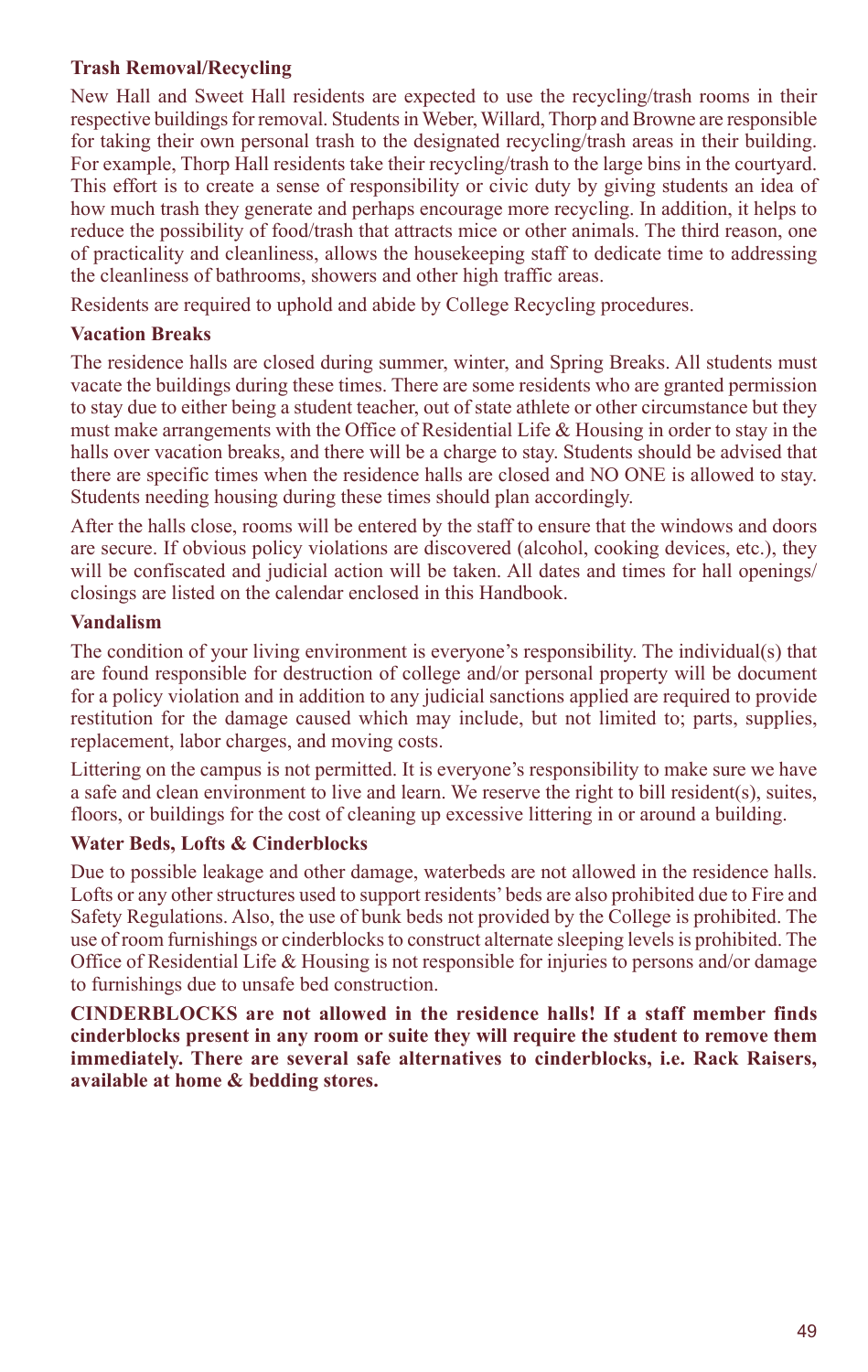## **SECTION IV: POLICIES, PROCEDURES & TIPS**

**NOTE: Changes or additions may be needed for policies during the academic year. Any changes to this section will be posted on the web. Use the Current Students tab at the top of the RIC home page, select Academic Resources. Currently, you will find online updates under Academic Advising. We are exploring adding an additional heading under Academic Resources to highlight new or updated policies. Currently updates can be found by clicking the Academic Advising heading.**

#### **MyRIC**

MyRIC is the College's web-based administrative system that gives you access to registration, your advisor's name, class schedule, a "To Do" list and more. Access the system with your username and password provided to you by User Support Services via the college's home page, Online Services (upper right of home page). You can access the system on or off campus.

### **RIC EMAIL – AN OFFICIAL METHOD OF COMMUNICATION**

You've got mail! Your RIC email account is an official form of communication and it is *your* responsibility to check it on a regular basis. The college will use your RIC email account to communicate important information and news (i.e., announcements about registration, financial aid deadlines, mid-year grades for freshmen, billing, probation notices, opportunities to participate in surveys, etc.).

Microsoft hosts RIC student email. The benefits for students are numerous, including 10 GB mailbox on Outlook Live, 25 GB of free file storage, as well as document sharing and editing through Office Web Apps.

Student email addresses reflect a domain name of "email.ric.edu." For example, the format for

Sally Smith's email address (if her ID ended in "1234") would be ssmith  $1234@c$ email.ric.edu.

Students may contact the RIC Help Center at helpdesk@ric.edu or 456-8803 for assistance with their Live@edu accounts. Additional information and resources regarding Microsoft Live@edu is accessible at http://www.ric.edu/technology/Liveatedu.php.

#### **UNIVERSAL ADVISING**

To ensure that students follow a logical pathway toward timely graduation, advising is *mandatory* for all undergraduate degree candidates. New degree students starting their first semester at RIC will be advised and registered at their respective orientation programs sponsored by OASIS. The small number of new students who do not attend orientation will need to contact OASIS to be advised for classes.

The Records Office places a universal advising hold (UAD) via a service indicator symbol on your record prior to the registration period for the fall and spring semesters (it is *not* required for summer registration).

Currently enrolled undergraduates receive an email each semester from Records informing them to consult with their advisor to ensure course selection suitability and then to have the universal advising block removed. You will be reminded that your advisor's name is listed on your "Details" page in MyRIC and if you do not have an advisor to contact the chair.

**Note on Service Indicators:** Service indicators are designated by a symbol and you may

have more than one (positive or negative) attached to your record. **You can simply double-click on any service indicator symbol to see the type of hold**.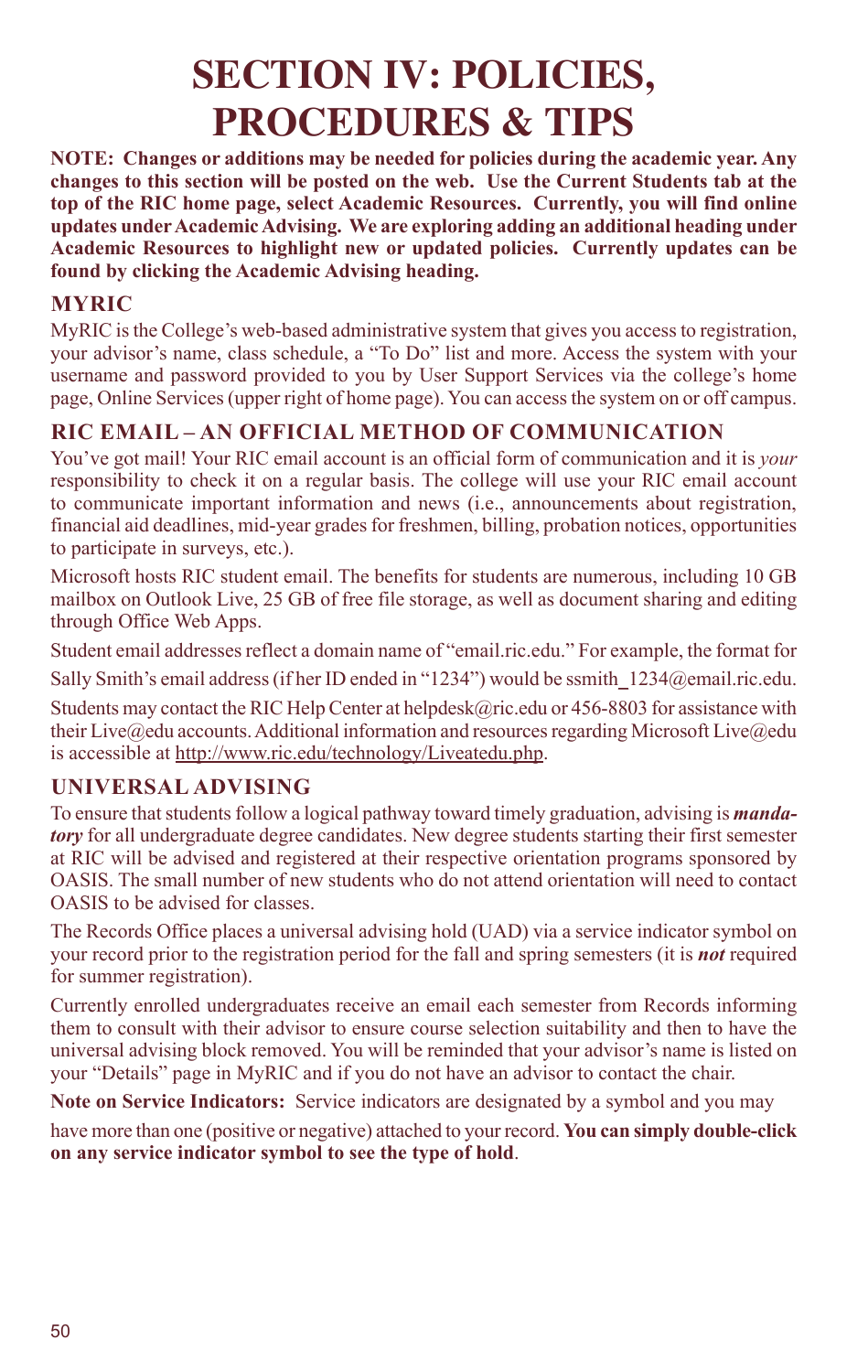Negative service indicators include universal advising hold, rubella immunization. past-due financials or fines, ethnic data validation, disciplinary action, etc. Several negative service indicators may affect your ability to register for classes even if your advisor lifts the advising hold:

- Financial hold contact the Bursar's Office (456-8130, East Campus, Building #4)
- • Declare a major: Students with 45 earned credits who have not yet declared a major will have an additional hold which will prevent registering (until a major is declared); contact Academic Affairs/Enrollment Management (456-8884, Forman Center 204)
- Library Fine: contact the Circulation Desk (456-9617, Adams Library)
- Athletic Equipment Fine: contact Athletics (456-8007, Murray Center)
- Immunization hold: contact Health Services (456-8055, Browne Hall)



 $\Box$  A positive service indicator is most often used in special cases to retain your current **registration so you are not dropped from classes.** 

#### **WHO ADVISES ME?**

Most students will be advised by a faculty member in the department of their chosen major. Department chairs assign faculty advisors to declared majors. Intended secondary education students with a chosen major (i.e., English, history) are assigned an advisor by the chair of the academic major department.

#### **OASIS advises**

Exploring majors and other undeclared students

**TIP:** You need an appointment with your advisor *before* your assigned registration appointment time – otherwise, you risk classes you need being closed and open appointments unavailable. Have a schedule planned out with your choices and some options for a more efficient meeting. You should review these with your advisor to see if they are appropriate for the major, gen ed or electives.

#### **GRADUATION REQUIREMENTS –120 CREDITS**

The following requirements must be completed by undergraduate degree candidates at RIC in order to graduate:

- 1. All curriculum requirements, including general education requirements, requirements in the major(s) or concentration(s), and, if applicable, requirements in the minor(s). Note: For some majors, students must have a minimum of a 2.0 cumulative GPA in their major in order to earn a degree in that field.
- 2. The college writing requirement and the college mathematics requirement (separate from Gen Ed mathematics requirement)
- 3. A minimum of 120 credit hours, with a minimum of 45 taken at RIC. Of the 45 credits, a minimum of 15 must be in the major (12 of which must be at the 300- or 400-level). Students must have a minimum cumulative GPA of 2.0 to graduate. In all arts& sciences majors, a minimum of a 2.0 in the major is also required. Current policy (subject to change) allows students to walk in May Commencement if they have 9 or fewer credits to complete in summer and those courses are being offered in the summer.

**NOTE:** Courses in the Gen Ed Core may *only* be taken to fulfill Gen Ed requirements, and may not be counted as credits in a major or minor.

You will follow the catalog requirements from the term you were admitted to the college. Readmits follow the degree requirements based on the term they are readmitted to the college. Requirements based on your admit term are incorporated into your academic advisement transcript.

It is impossible for you to graduate in four years if you take the minimum for full-time status each semester (12 credits). Summer session or Early Spring courses may be necessary or desirable to stay on track for graduation. Students who take a minimum of 15 credits/semesters can graduate in 4 years and save up to a year's worth of tuition.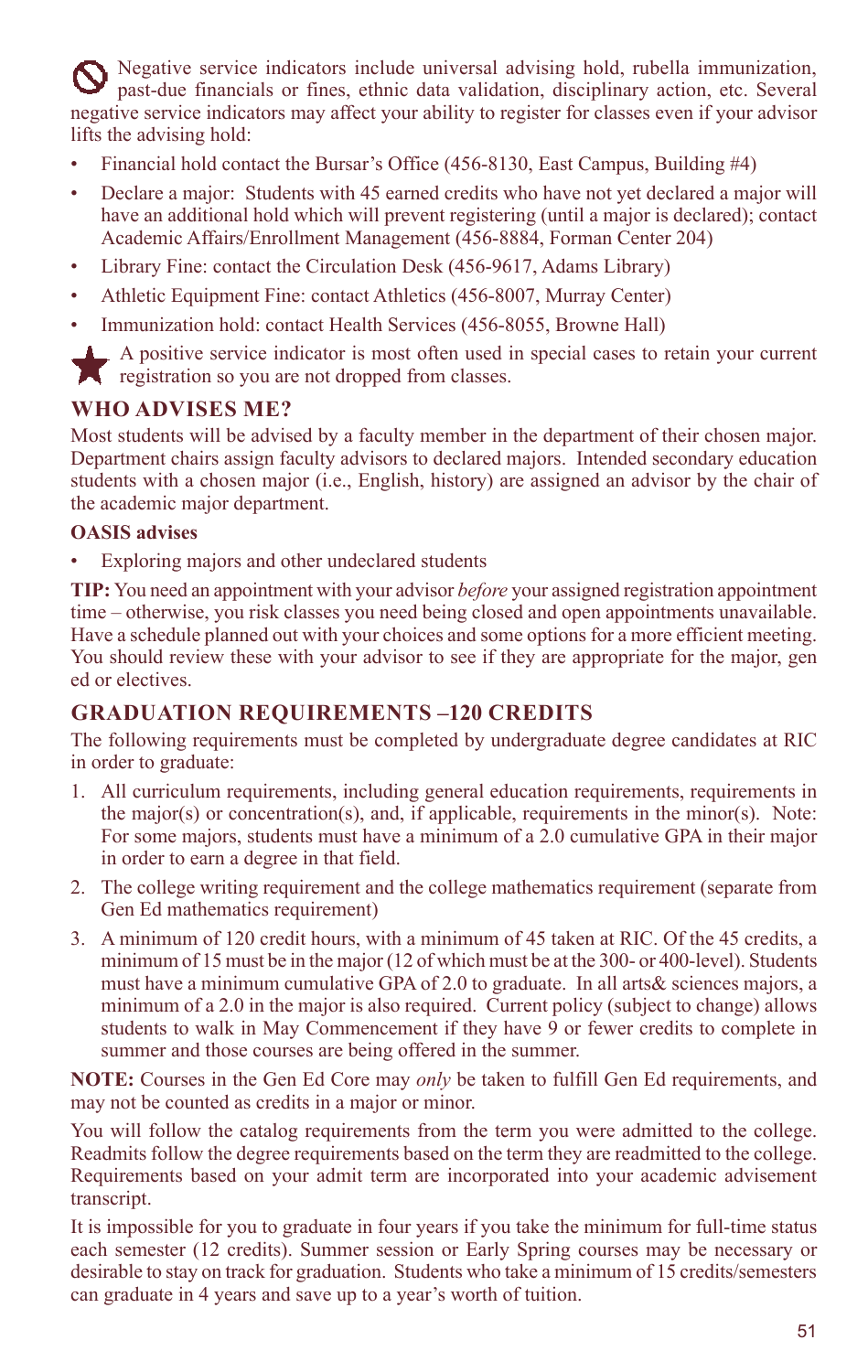#### **GENERAL EDUCATION**

All students must complete the college's General Education requirements as part of their degree. The Gen Ed requirements are listed at http://www.ric.edu/generalEducation/ and explains that new students (freshmen) and certain new transfers will follow the new Gen Ed requirements. Your advising transcript indicates if you are to follow old Gen Ed or new. Current RIC degree students admitted prior to fall 2012 will follow the pre-2012 general education program. Several of the "old" Gen Ed courses no longer exist. The general education link describes and lists appropriate substitutes.

Transfer students from CCRI, URI, BCC and QVCC who were enrolled in their respective schools before fall 2012 will be accepted in the pre-2012 general education program and will not have the second language requirement. This accommodation will last for five years (ending with transfer students who enter RIC beginning in fall 2017). All other transfer students entering in the fall of 2012 will follow the new Gen Ed requirements.

**IMPORTANT NOTE:** CCRI transfers with associate degrees have **not** necessarily satisfied all RIC Gen Ed requirements. Automatic completion is limited to a very specific group of CCRI transfers who meet the requirements of an old compact agreement. All Gen Ed requirements will be considered completed for transfers who began at CCRI *prior* to the fall of 1994, and have since graduated with an Associate in Arts, Associate in Science in Business Administration, or Associate in Applied Science in Radiography with a minimum cumulative GPA of 2.4.

#### **MAJOR – YOU MUST DECLARE A MAJOR BY THE TIME YOU EARN 45 CREDITS**

Every student must complete a major as part of their degree requirements. College policy requires that students declare a major by the time they earn 45 credits. But how do you choose the right one? If you're just starting out and want to learn more about a major, or you've discovered a new passion for a particular field, there are some excellent sources on the college's web site to help you make a decision.

All majors in the liberal arts, School of Management, School of Nursing and School of Social Work have Program Goals listed on the web for each of their majors. Visit www.ric.edu and

- Click "Academics" (top row of home page)
- Click "Majors & Programs" Click on the major that interests you.
- Click "Program Goals" (left side navigation) to learn more.

In addition, the Career Development Center offers TypeFocus, a free online interest assessment as a resource if you need to explore majors or are undecided. Maybe the major you thought you wanted is not right for you. Your interests may have changed or your grades in major courses are not where you want or need them to be. Changing majors is a very acceptable practice. The same sources listed above should be helpful to you.

For programs with a secondary admission process like nursing, education and social work, it is a good idea to have a backup plan in place in case you are not offered admission to the program. Some programs have very competitive admission and fewer places available than the number of applicants. Your goal should be to complete a degree and graduate. Some students return after graduation for a second bachelor's degree or graduate degree to add to the credential they have earned.

#### **CHANGING/DECLARING A MAJOR**

If you want to change or declare a major, the process is simple. To see the list of RIC majors, visit http://www.ric.edu/academics/majors\_programs.php. Contact the department chair or program director of the major you wish to declare. He or she may wish to meet with you before processing your change of major request. A list of department chairs or program directors is available at http://www.ric.edu/advising/students\_resources.php.

Your transcript will track any changes you make in majors or programs. Be sure when you read your transcript to look at the most recent date to see your current declaration of major.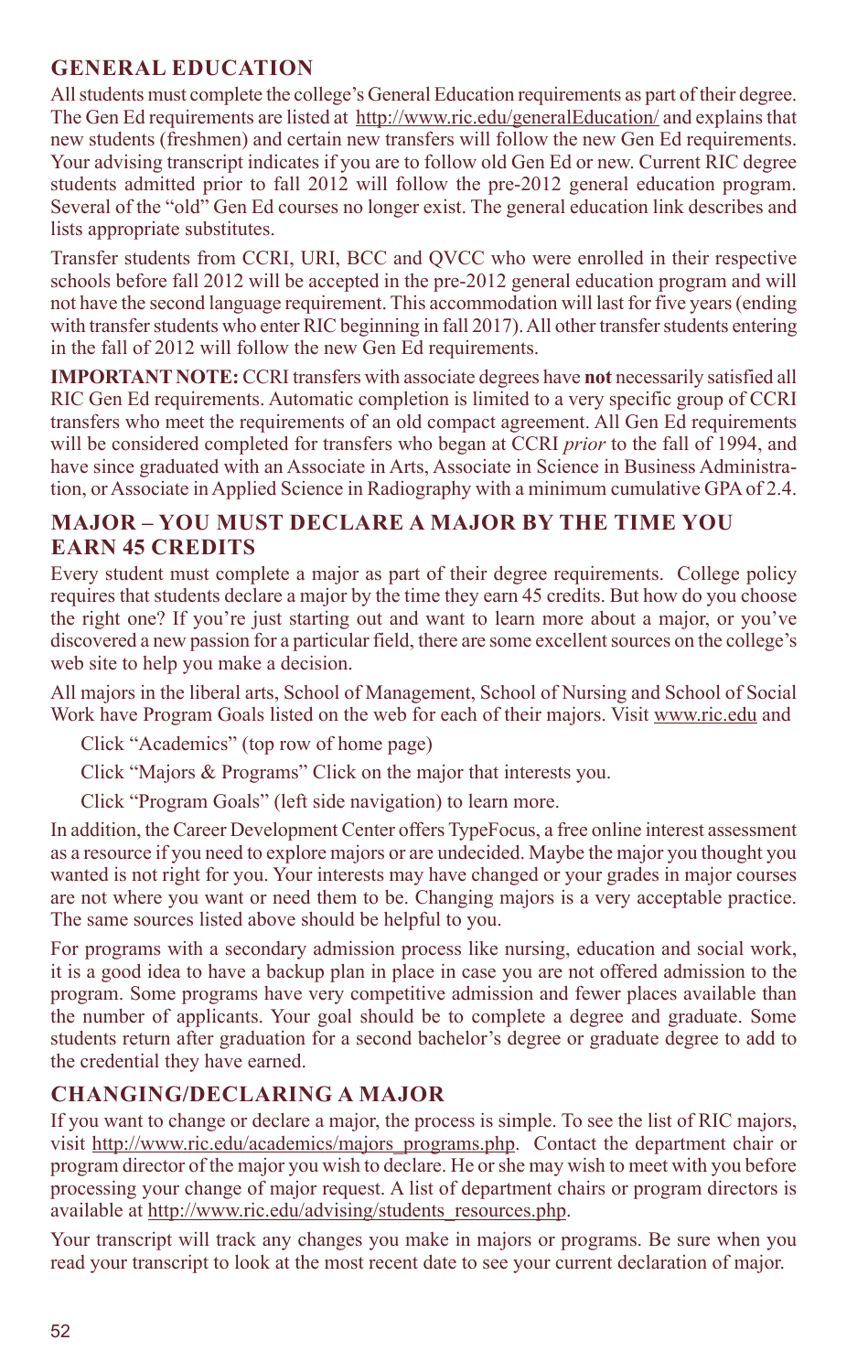#### **EXPLORING/UNDECLARED**

If you have not yet made a choice, you must declare a major once you have earned 45 credits. Declaring a major will allow you to work with a faculty member in the field you want to pursue (think future reference for a job or grad school). If you need help figuring out what to choose for a major, the Career Development Center and Counseling Center have a number of programs and tools designed to help you explore majors and fields of study. Academic Rhode Maps have been developed for five "meta-majors" (clusters of related majors) for new students who are exploring choices for a major.

Each map has a 3-semester plan to enable you to explore related areas, and stay on track towards your degree. Meta-major maps include the Arts, Business, Humanities, Science/Math and Social & Behavioral Sciences. Maps are posted on the web and we expect to develop maps for all majors.

#### **MILESTONES**

All undergraduate degree students must complete a college writing requirement (before 40 attempted credits\* there is a proposal pending to change the number of credits) and mathematics competency (before 15 attempted credits). These show as Milestones on your transcript and will be listed as Complete or Incomplete. Students who have not completed these requirements before attempting the indicated number of credits are placed on academic probation regardless of GPA, which will restrict the number of credits you may take to 14. The online college catalog has complete information on how you may meet these requirements:

http://www.ric.edu/recordsOffice/pdf/2012-2013Catalogupdated2012-06.pdf

Students following the new Gen Ed program must also complete a second language requirement, which now includes American Sign Language as an option. Find details at www.ric.edu/generaleducation

#### **NOTE:**

- Mathematics competency: Fulfillment of the mathematics competency is distinct from and does not substitute for completion of the math category of General Education.
- College writing requirement: Students who receive a  $C_7$ ,  $D_7$ ,  $D_7$ ,  $D_8$ , or a  $D_7$  in FYW 100 will receive the college credit but will **not** have fulfilled the College Writing Requirement (minimum grade required in FYW 100 is a C). The *only* way to improve the FYW 100 grade (or any grade earned at RIC) is to retake the course at RIC. Students in the Feinstein School of Education and Human Development (FSEHD) are required to earn a B in FYW 100.

#### **ACADEMIC ADVISMENT TRANSCRIPT – YOU CAN CHECK YOUR ACADEMIC PROGRESS**

Your Academic Advisement Report follows the regular transcript listing and at the end, displays which requirements have been met or not met for graduation including major, Gen Eds (and if you must follow old Gen Ed or new), writing and math requirements, number of credits, and required GPA. The report is based on the correct college catalog for the term you were admitted to RIC.

Log into your MyRIC account.

**Navigation:** *Self Service>Student Center*

Under Academics, select "Transcript: View Unofficial" from drop down box labeled "other academic" (left center)

Click the small blue arrow button (go)

Select "Academic Advisement Transcript" in blue "Report Type" box.

Click green "go" button. It may take a few minutes for the process to run. The academic advisement report follows the regular transcript listing.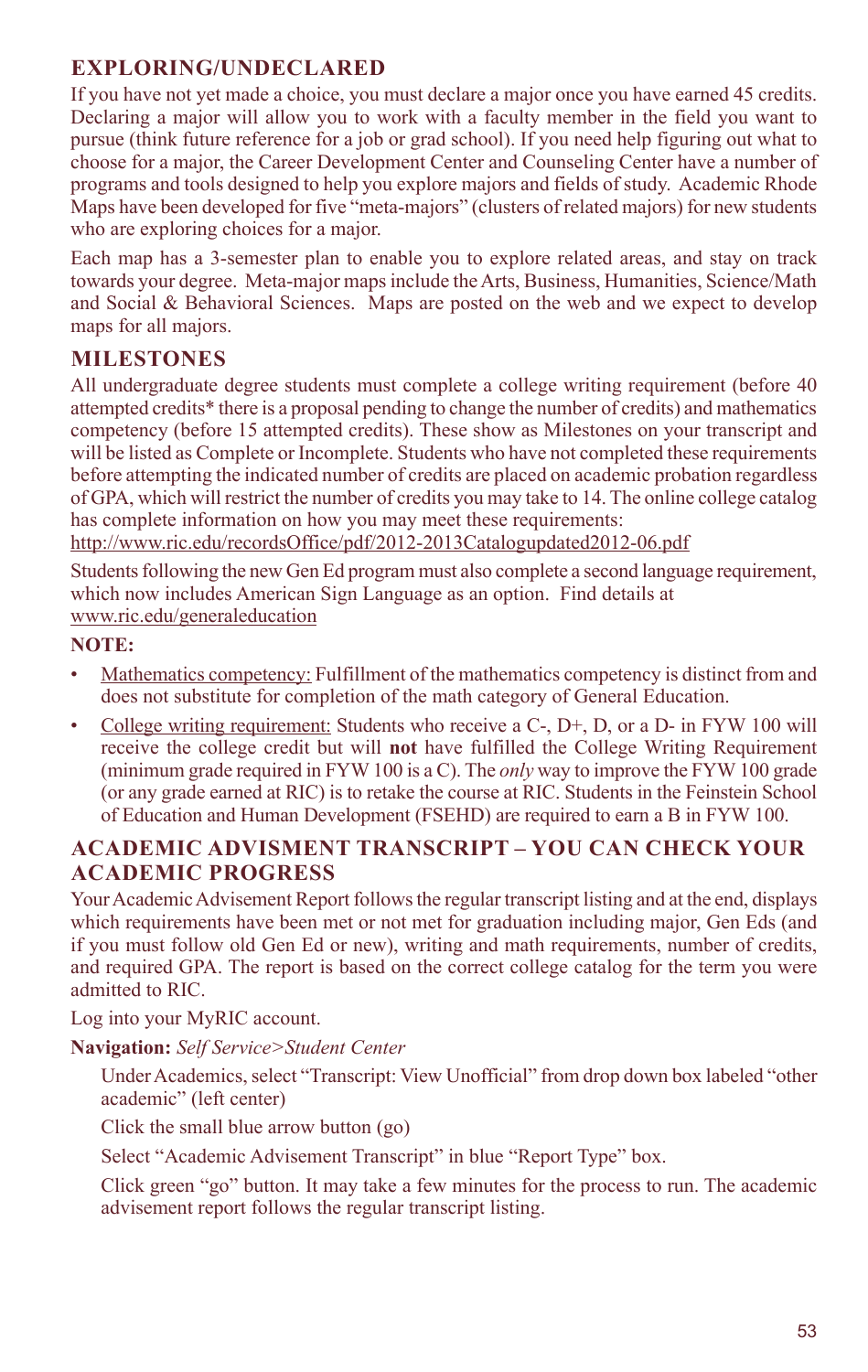### **AUTHORIZATION OF CREDIT FORM**

If you plan to take a course at another college while you are a degree student at RIC, you must complete an Authorization of Credit Form (s) *before* you register for the course (even for CCRI and URI courses). The form must be signed by the department chair of the subject area of the course. The form protects you in the event you are making a request that cannot be approved, such as retaking a RIC course in which a low passing grade was received elsewhere after being enrolled at RIC. The form is available at http://www.ric.edu/recordsoffice/pdf/authorcreditform.pdf. See section on Transfer Credit (section II) for additional information.

#### **COURSE SUBSTITUTION REQUESTS**

Approval of a course substitution is different than Authorization of Credit. The chair of your major department may approve a course substitution for a course already appearing on your RIC transcript (i.e., one RIC course for another requirement in the major, a transfer course which may not be articulated as such, including a Gen Ed).The form is available at http://www.ric.edu/recordsoffice/pdf/coursesubstit.pdf.

Approved course substitutions appear only in transcript notes on your unofficial and advising transcripts. When the student applies for graduation, any course substitutions must be updated manually by the Records Office records/advisors to complete the degree audit process.

#### **IMPORTANT**

Approved course substitutions appear only in the body of your transcript and **NOT** in the advising portion. Due to a system issue, an approved course substitution will appear as an outstanding requirement in the advising transcript. The Recorder/Advisors in the Records Office will manually enter course substitutions in your degree audit when you are ready to graduate.

#### **FINANCIAL AID**

Several important things you need to know:

- You *must* reapply each year to renew your financial aid.
- Deadline for undergraduates is March 1. Late applicants may lose out on aid.
- • When you receive an aid package, you *must* sign to accept it or the award will not be made.
- You have an assigned financial aid counselor (you can find the name of your counselor online at http://www.ric.edu/financialaid/faq.php#top
- The financial aid FAQ page at the above link provides answers to a number of common questions that faculty and students have about financial aid. It also provides an explanation of the regulation that limits financial aid for students repeating a previously passed course.
- To award aid, there are federal financial aid guidelines for determining satisfactory academic progress. In addition to GPA, there are limits on total credits attempted including transfer credit, W's and F's). Visit http://www.ric.edu/financialaid/currentUndergraduate.php to review Standards for Measuring Satisfactory Academic Progress of Undergraduate Financial Aid Recipients. If you have additional questions, email or make an appointment with your financial aid counselor.

**Important note:** Financial aid awards for an upcoming semester may **NOT** be used to pay a past due balance from a previous semester.

#### **GRADUATION**

You should apply for graduation one year before you intend to graduate so that a degree audit can be performed (giving you enough time to complete any outstanding requirements. Records sends a reminder email to students with 90 earned credits informing them about applying online for graduation. Here is the link to use for more information: http://www.ric.edu/recordsoffice/graduation.php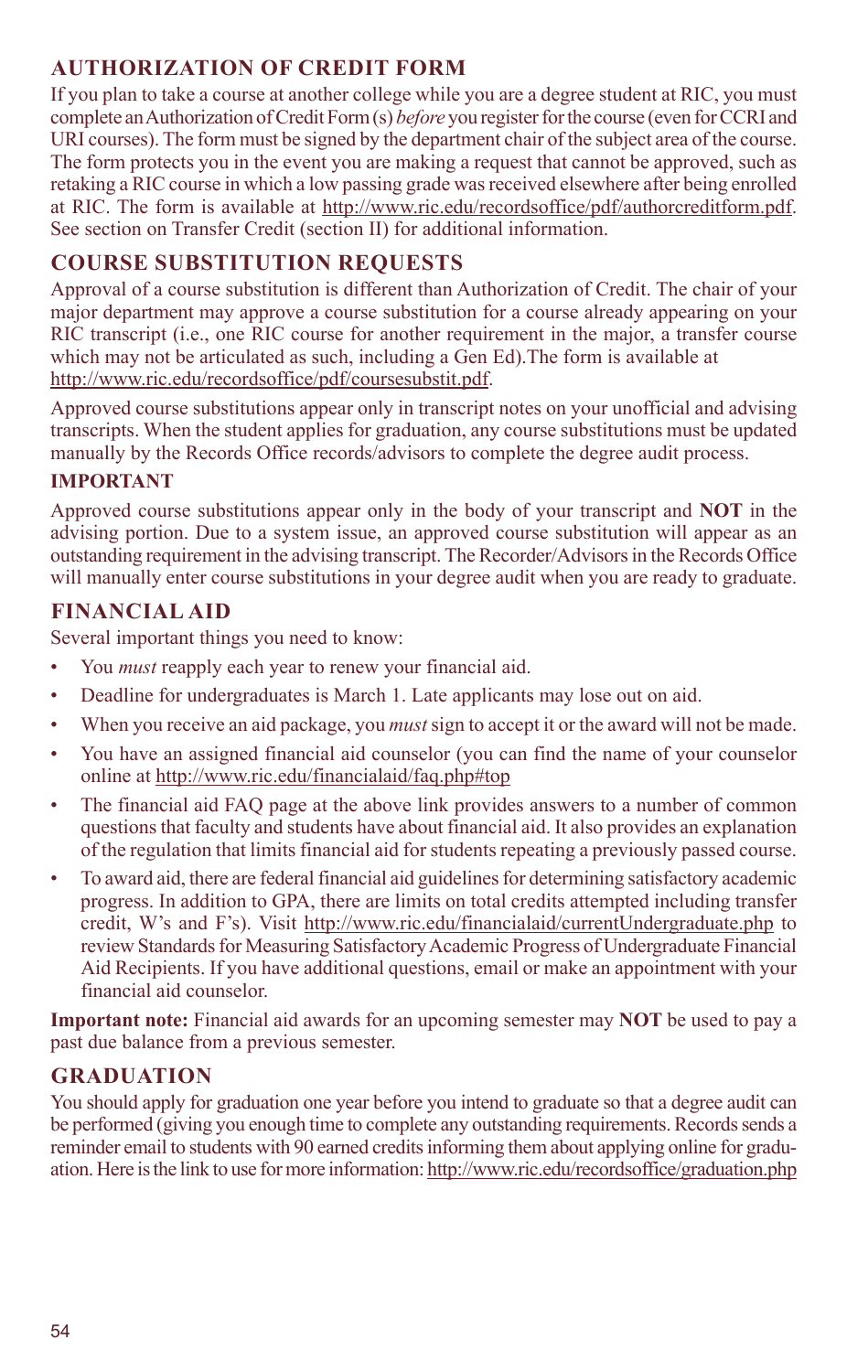#### **TRANSFER CREDIT**

To award transfer credit, college policy requires a grade of "C" or higher from a regionally accredited institution. Ungraded courses (credit/no credit) will not be awarded transfer credit, because it cannot be determined if the grade would have been a "C" or higher. The only exception for minimum grade is part of the articulation agreement among RIC, CCRI, and URI, which allows a grade of "D" to be transferred as elective credit only.

**Grades from other colleges are** *not* **calculated in the RIC GPA**. Transfer credits count towards attempted and earned credit at RIC.

The majority of our transfer students come from CCRI. There is an articulation agreement among the three state institutions (RIC, URI and CCRI). It is updated annually and provides agreed-upon equivalencies for courses at the three schools. Transfer students can use the Transfer Evaluation System (TES) site to see how classes will transfer to RIC. TES also lists courses from other frequent transfer institutions. Transfer credit is "year-specific," that is, based on the term you enter RIC. To access TES, go to http://tes.collegesource.com/view/tes\_view01.asp?rid={E5211763- 2FB1-4582-AF04-2A4A4EC9A7A4}&aid={7B15105C-3488-40E6-A258-C47EB0FFD072}

**Transfer credit falls into two distinct categories for process, approval, and posting:**

#### **I. Transfer credit earned** *prior* **to your enrollment at RIC**

Admissions staff evaluate and post transfer credit earned prior to enrollment (for colleges listed on your application to the college). Generally, specific course credit will be awarded for Gen Ed equivalents, lower level courses, and those courses which are part of articulation agreements. Staff only award elective credit for upper level courses or those that require portfolio review such as art. Once you are a degree student at the college, you may see the appropriate chair to request specific course credit for upper level classes. If the chair recommends a change, he/she will notify the Admissions Office in writing.

#### **Questions about your transfer credit:**

If you have transfer credit (earned prior to enrollment) that doesn't appear on your transcript *and* it is from a college you listed on your application for admission, contact the Admissions Office in the Forman Center. The most common reason for this is if the student forgets to send the final semester official transcript to Admissions for evaluation and posting.

#### **II. Transfer credit earned after you have enrolled at RIC**

If you wish to take a course at another college while enrolled at RIC (including URI or CCRI), an Authorization of Credit Form must be filed with the Records Office *prior* to your enrolling in the course. The form is available at

http://www.ric.edu/recordsoffice/pdf/authorcreditform.pdf.

The form must be signed by the chair of the department in which the course will be taken – not necessarily the department of your major.

Completing and submitting the form in advance ensures that you will receive the appropriate transfer credit upon successful completion. The form also protects you in the event you are making a request that cannot be approved, such as retaking a RIC course in which a low passing grade was received.

#### **Two important considerations:**

- If you received a passing grade (D- or higher) for your work at RIC and repeat the course at an external institution, no transfer credit will be awarded.
- If you earned an "F" in the RIC course and retake it elsewhere, the credit may transfer, but it will not adjust the original grade of "F."

**Note:** An official transcript must be sent to Records for posting of credit.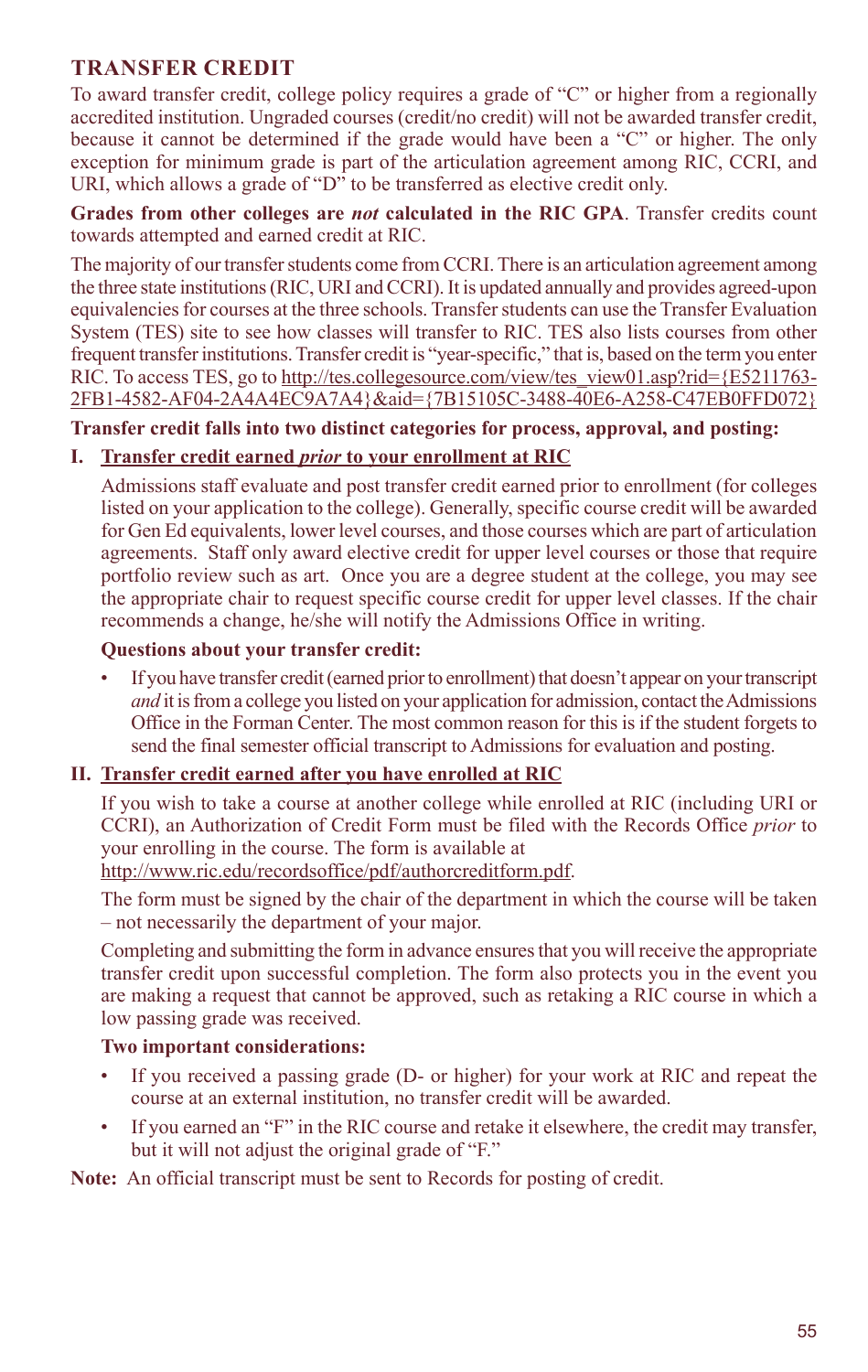#### **TEST CREDITS** - **CLEP (College Level Examination Program)**

It is possible to earn college credit through CLEP. See this link for the Transfer Evaluation System (TES):

http://tes.collegesource.com/view/tes\_view01.asp?rid={E5211763-2FB1-4582-AF04-2A4A4EC9A7A4}&aid={7B15105C-3488-40E6-A258-C47EB0FFD072}

A minimum score of 50 is required for a credit award. A CLEP exam may be useful if you are just short of credits needed for graduation. However, you will not receive CLEP credit if you have already received credit for an equivalent course. You must submit an official score report to Admissions for posting.

#### **REPEATING A COURSE**

You are allowed to repeat a course *once*. Any request for an additional repeat must be made to the Academic Standing Committee. Form for petitioning the Academic Standing Committee: http://www.ric.edu/recordsoffice/pdf/petitionacademicstand.pdf. When you repeat a RIC course, the repeat grade replaces the first attempt, even if it is lower.

**Note:** Federal regulations allow repeated courses to be included in determining financial aid enrollment status as long as there is not more than one repeat of a previously passed course. If a previously passed course is being repeated more than once, credits for the course will not count the determination of financial aid enrollment status or cost of attendance. For example, a student who enrolls for 12 credits while repeating a previously passed 3 credit course for the second time would only receive financial aid as a 3/4 time student. All repeated courses as well as the original attempt are included in determining satisfactory academic progress.

**Note:** You will not receive credit if you repeat a RIC course at another institution (if the course at RIC had a passing grade of D- or higher). You may repeat a course at another institution and get transfer credit if the grade at RIC was an "F". However it will not adjust the grade of the first attempt at RIC.

#### **GPA**

Your GPA is generally calculated by dividing total quality points by total attempted credits. Quality points (QP) are the number of credits for a course TIMES the numeric value of the letter grade.

Transfer grades are not considered in calculating GPA (even if they occasionally appear on a transcript).

#### **Quality Points:**

- A 4 A- 3.67
- B+ 3.33
- B 3.00
- B- 2.67
- $C+ 2.33$
- C 2.00
- C- 1.67
- D+ 1.33
- D 1.00
- D- 0.67
- F 0.00

Transcripts have three columns under each semester (right side):

- $#$  Attempted credits (all credits including transfer credit, W's, F's, I's)
- # Earned credits (completed courses with grades, earned transfer credit, earned test credits such as CLEP or AP)
- # Quality points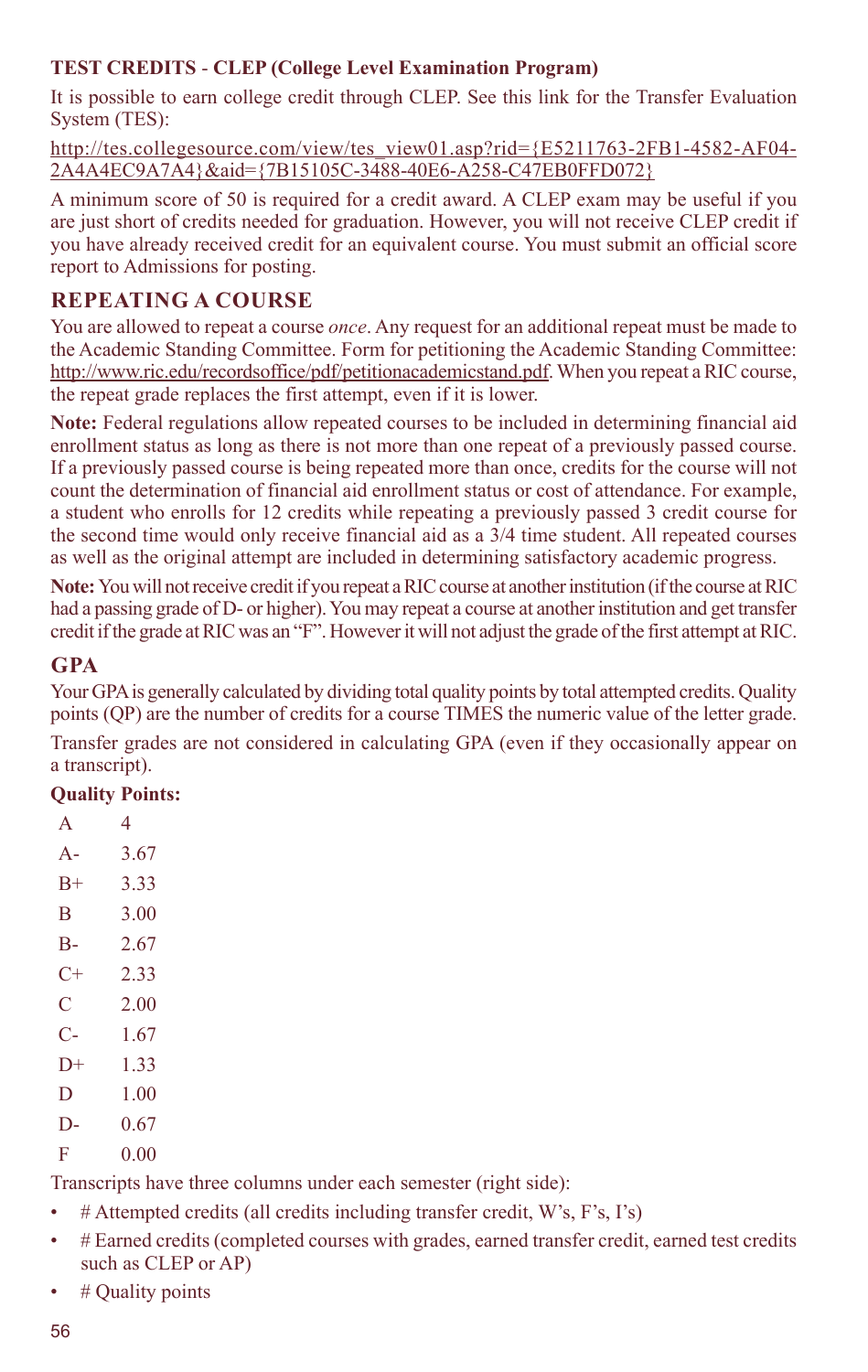#### **PROBATION AND DISMISSAL**

Chapter 3 of Academic Policies and Procedures, Section 3.9.3, contains the probation and dismissal standards for attempted credits and required GPA: http://www.ric.edu/administration/pdf/College\_handbook\_Chapter\_3.pdf

- Probation notices are emailed to students at the end of each semester.
- Dismissals are only made at the end of the academic year, not by semester and only to students who have attempted 30 or more credits. Students are notified by letter.

## **APPENDIX/REFERENCES**

#### **Services of the Enrollment Management Departments: Office of Undergraduate Admissions**

#### **www.ric.edu/admissions East Campus, Forman Center, 1st floor**

- • Admissions information & requirements
- • Application materials
- • Campus Tours & Information Sessions
- • Open House for prospective students
- • Admissions presentations
- • Status of your application
- • Freshman Interviews, Transfer Evaluation Appointments
- Questions about transfer credit earned prior to admission

#### **Disability Services Center**

#### **http://www.ric.edu/disabilityservices Craig Lee 127**

- Primary resource to educate, train, and guide the college community in understanding disability access, rights, and responsibilities
- Support students with disabilities with their academic goals and self-advocacy skills
- Provide reasonable accommodations for students with disabilities
- • Questions about disability documentation

#### **Financial Aid**

#### **www.ric.edu/financialaid East Campus, Building 3**

- **Ouestions about FAFSA**
- Understanding your aid package
- • Financial Aid programs, publications
- Assigned financial aid counselor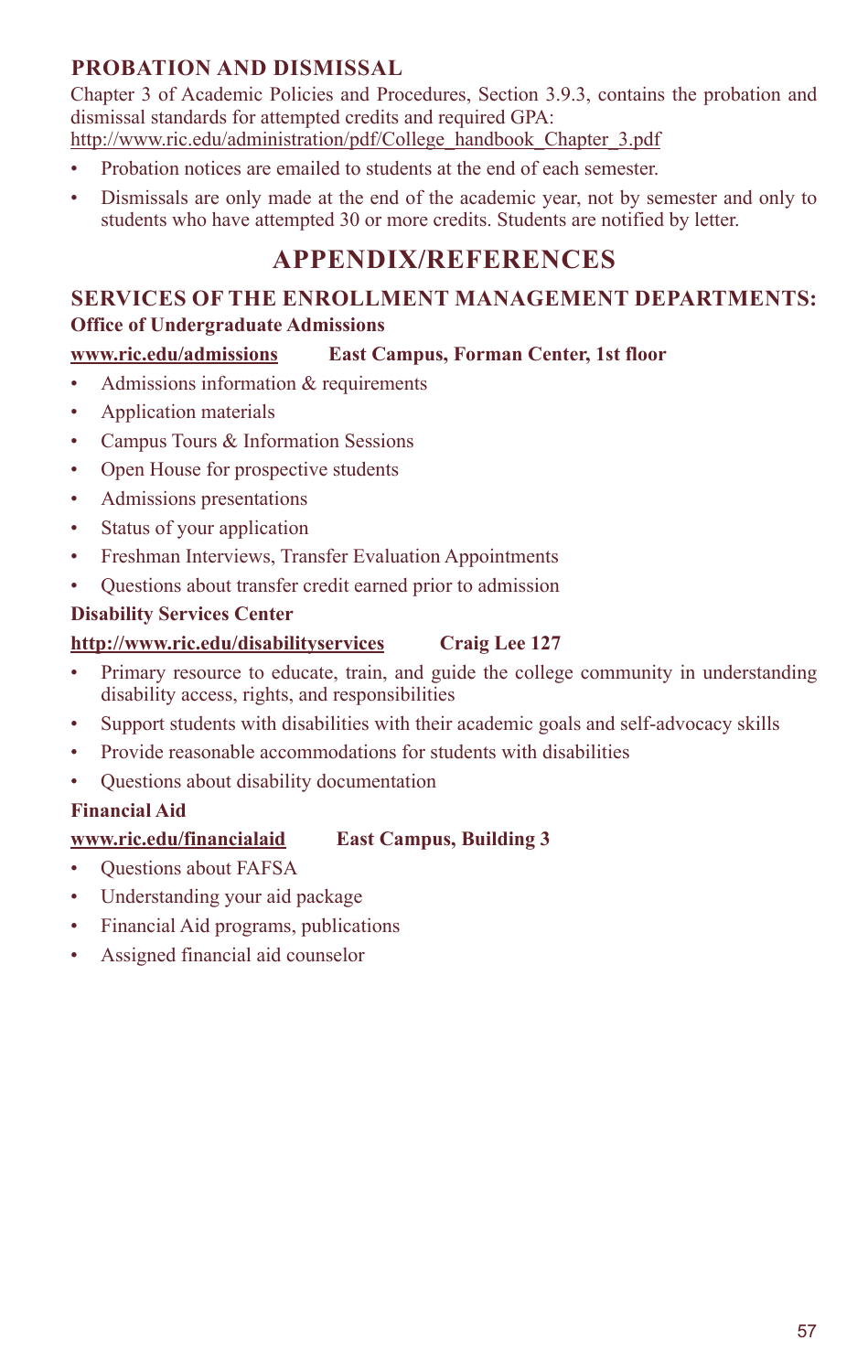#### **Office of Academic Support & Information Services (OASIS) www.ric.edu/oasis Craig-Lee Hall, Room 154**

- • Freshman and transfer orientation
- • Academic advisement for exploring majors
- • Freshman midterm progress reports
- • Tutoring for current students including online tutoring through Smarthinking
- • College level learning strategies, test taking skills, adapted learning support
- • Writing Center, Math Learning Center
- • Writing and math placement testing
- National Student Exchange Program
- • Advisement for JAA students

#### **Records Office**

#### **www.ric.edu/recordsoffice East Campus, Building 4**

- • Registration issues
- • Certifying attendance
- FERPA regulations
- • Transcripts
- • Final exam schedule
- • Grades
- Information on academic policies
- • Post transfer credits earned after admission
- • Probation and dismissal notification and questions
- Degree audit for graduation
- • Diplomas
- • Veterans' assistance
- • Authorization of Credit

## **Assistant Vice President, Academic Affairs/Enrollment Management East Campus, Forman Center 2nd floor**

456-8884